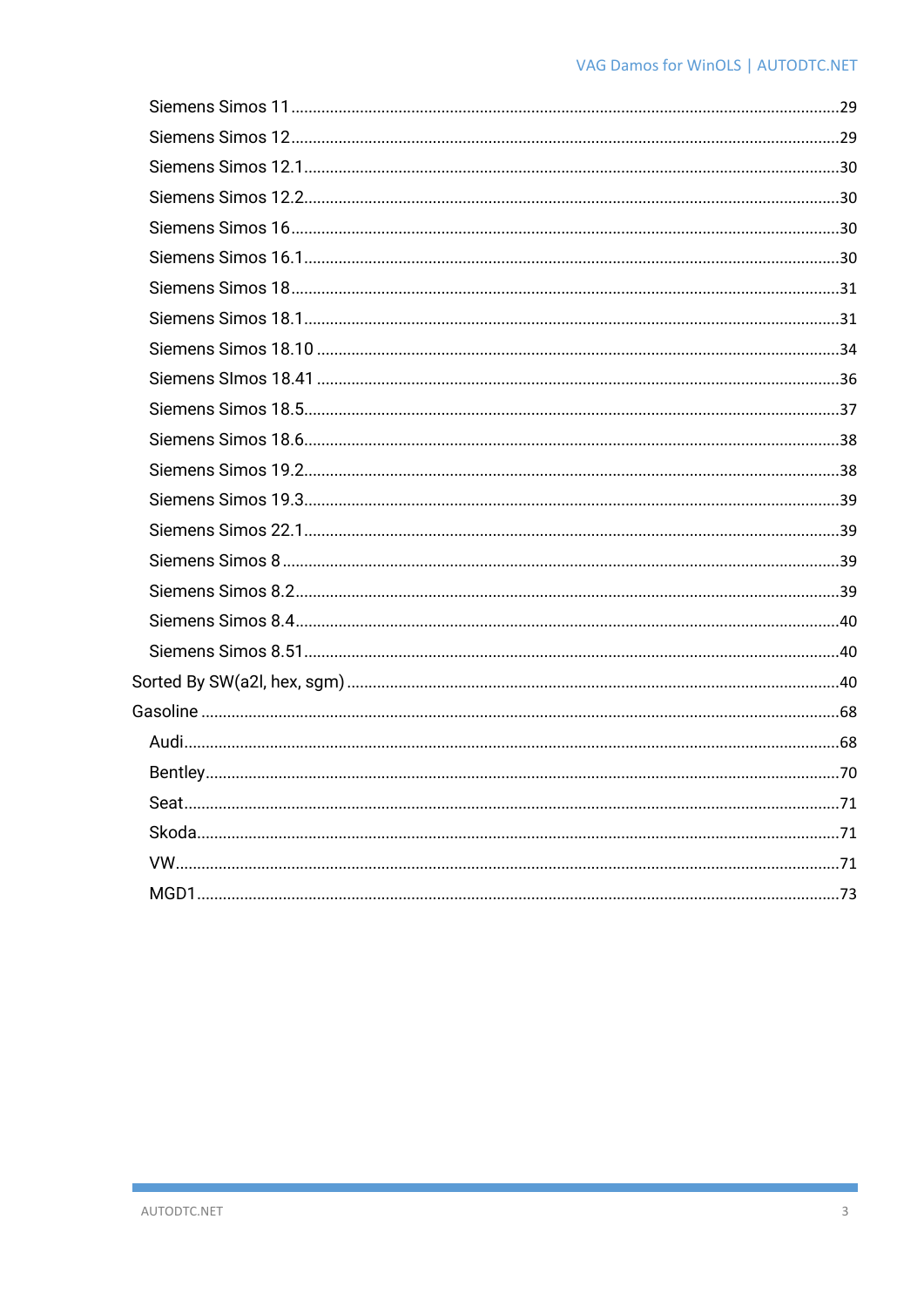# <span id="page-3-0"></span>Delphi DCM3.7

Vw Polo 1.2Tdi - DCM 3.7.rar

# <span id="page-3-1"></span>Delphi DCM6.2

Transporter 2.0TDI Delphi - DCM6.2 - - 04L906056A - - damos.rar VW Transporter DCM6.2 110kW 2.0TDI.rar WinOLS (VW Golf 1.6TDI DCM6.2(Original) - ).rar

# <span id="page-3-2"></span>EDC15

audiA4TDI110hpdamos.rar DKP Audi A8 3.3 TDI V8 Quatrro 357YXX Original.ols DKP Audi A8 3.3 TDI V8 Quatrro 357YYY Original.ols DKP VW LT2 157 PS 2.8 TDI CR 371967 Original-EDC15C4.ols F40BM000.rar TDI PD 115 - DAM.rar VAG 1.9 EDC15P1 - dbf+dam.rar VAG 115PS TDI PDdbf.rar VAG EDC15 AUDI A3 1.9TDI 90HP OLS.rar VAG EDC15 VM.rar VAG EDC15P 1.9TDI.rar VAG EDC15V GOLF4 + A4 1.9TDI 110HP OLS.rar VAG EDC15.rar vw edc15 damos.rar VW Passat 1.9 TDI PD AWX Original hw0281011201 sw1037366297.zip

# <span id="page-3-3"></span>EDC16

#### AUDI A6 2.0L PD 103kw EDC16U31.ols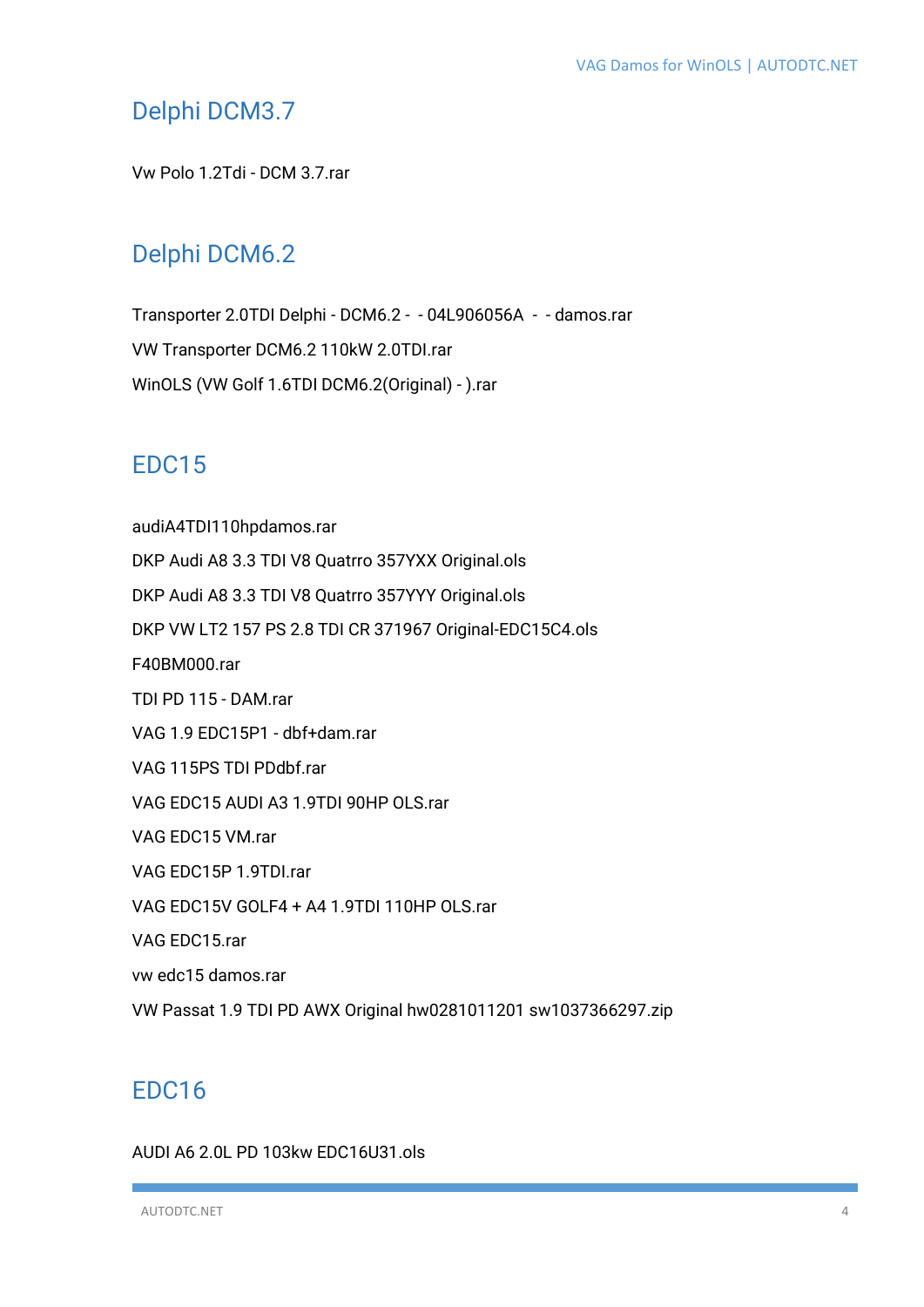AUDI A6 2.0L TDI 136HP EDC16U31.ols

AUDI A6 2.7 CR EDC16 EDC16CP34-2.1.ols

AUDI A6 2004 2.0L 16V TDI 103KW EDC16U31.ols

AUDI A6 3.0CR EDC16 EDC16CP34-4.1.ols

VOLKSWAGEN GOLF 5 2.0L 16V TDI 103kW EDC16U1.ols

VOLKSWAGEN GOLF 5 2.0L 16V TDI 103kW EDC16U34.ols

VOLKSWAGEN PASSAT 1.9L PD EDC16U34.ols

VOLKSWAGEN TOURAN 2.0L 103kw PD EDC16U1.ols

VOLKSWAGEN TRANSPORTER T5 1.9L 8V TDI EDC16U1.ols

1.9TDI - BOSCH EDC16U31.ols

vag 74kw edc16u+ 74kwvagdam.a2l

3OCA6H3 RR47 195 01 DL-Prfst 3KOpenDevATL.hex + C177CP7A4 C1 00.a2l

Vag edc16-105ps.a2l (74kw.a2l + 74kw2.hex)

VAG EDC16CP34 AUDI A4 3.0TDI wDPF (72GHBI6 ZMKS Master 0040.hex + C426CP9I0 00.a2l)

VAG EDC16CP34 AUDI A6 3.0TDI (3OCA6H3 RR47 195 01 DL-Prfst 3KOpenDevATL.hex + Audi 30 V6 edc16.ols + C177CP7A4 C1 00.a2l)

VAG EDC16CP34 VW GOLF 2.0TDI OLS(Golf5 tdi.ols)

VAG EDC16U VW TOUAREG+T5 R5 2.5 TDI

- 070906016N.OLS

- R5-TDI.a2l
- R5 TDI.hex

- VW-T5.ols

VAG EDC16U VW TOURAN 2.0TDI OLS

-WinOLS (VW EDC16 (Original) - 03G906016AL ).ols

VAG EDC16U31

- m85dk000.a2l
- m85mo160 10575.hex
- s85mo160 10575.hex

VAG EDC16U31 AUDI A3 1.9TDI OLS

- 038906016H .ORI

- VAG TDI PD EDC16.ols

VAG EDC16U31 VW GOLF4 1.9TDI 101PS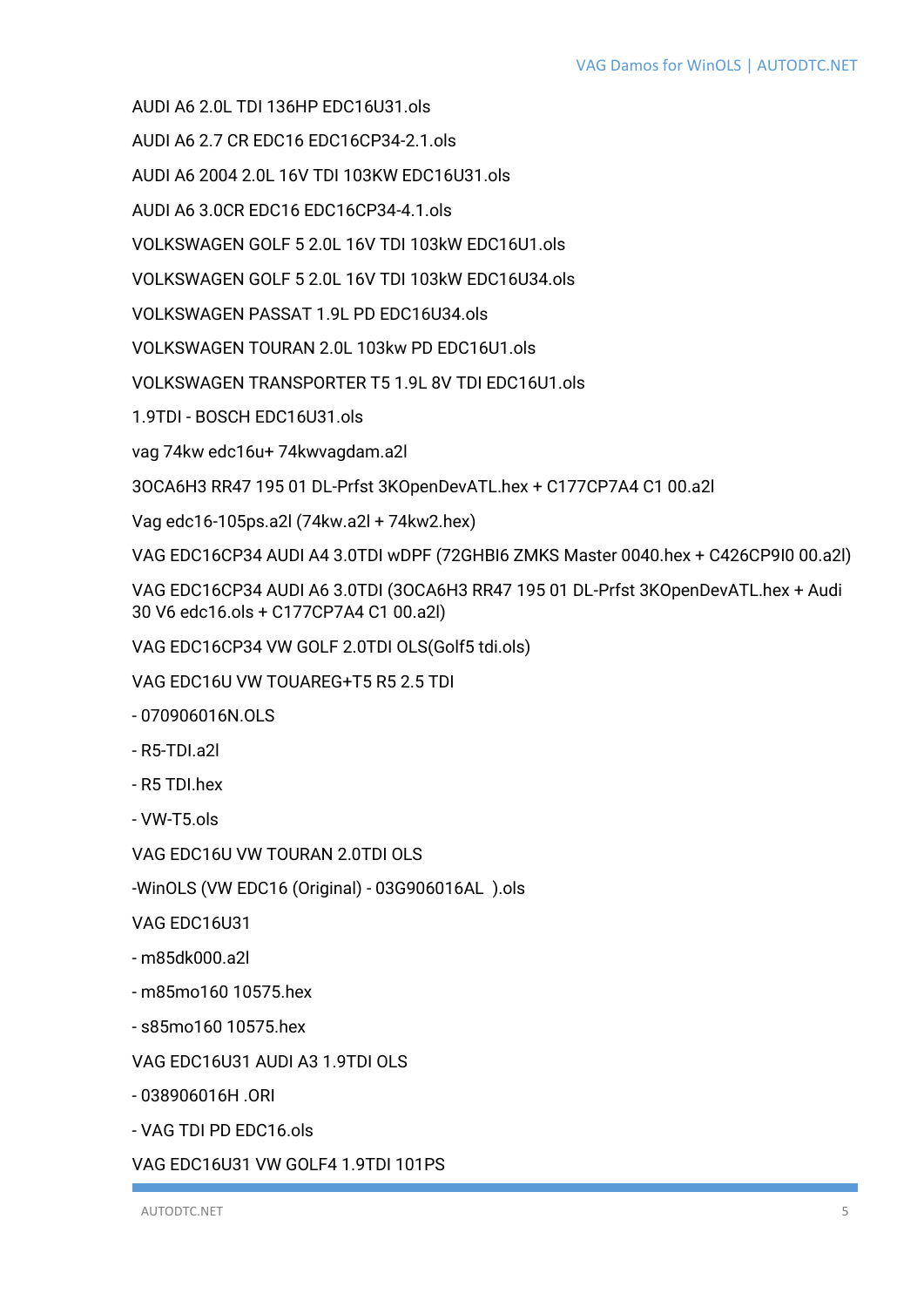- 74kw.a2l
- 74kw.hex
- ols project.ols
- vag edc16 105PS 19TDI PD.ols
- VAG EDC16 3.OL
- 3OCA6H3 RR47 195 01 DL-Prfst 3KOpenDevATL.hex
- C177CP7A4 C1 00.a2l
- VW T5 2,5L TDI 070906016N EDC16 Hex+A2L
- R5-TDI.a2l
- R5 TDI.hex

# <span id="page-5-0"></span>EDC17

### <span id="page-5-1"></span>EDC17C46

DKP Skoda Yeti 2.0 TDI CR DPF 4X4 503951 Original std 110HP - 280Nm.ols

VOLKSWAGEN GOLF 6 2.0L CR EDC17C46 136 PS.ols

VOLKSWAGEN TIGUAN 2.0L CR EDC17C46 140PS CFFB.ols

VOLKSWAGEN TIGUAN 2.0L CR EDC17C46 140PS CFFB.rar

VW Tiguan (Originale) - 501483.7z

WinOLS (VW Tiguan (Original) - ).rar

2.0TDI 140HP - EDC17C46

- DX55ZDCUJ0000.bin
- DX55ZDCUJ0000.hex
- DX55ZR4000000.a2l
- Ols
- 2.0TDI 140HP EDC17C46
- tiguan.ols

VAG EDC17C46 P643 VW TIGUAN 2.0 TDI

DX55ZDCUJ0000.hex

DX55ZR4000000.a2l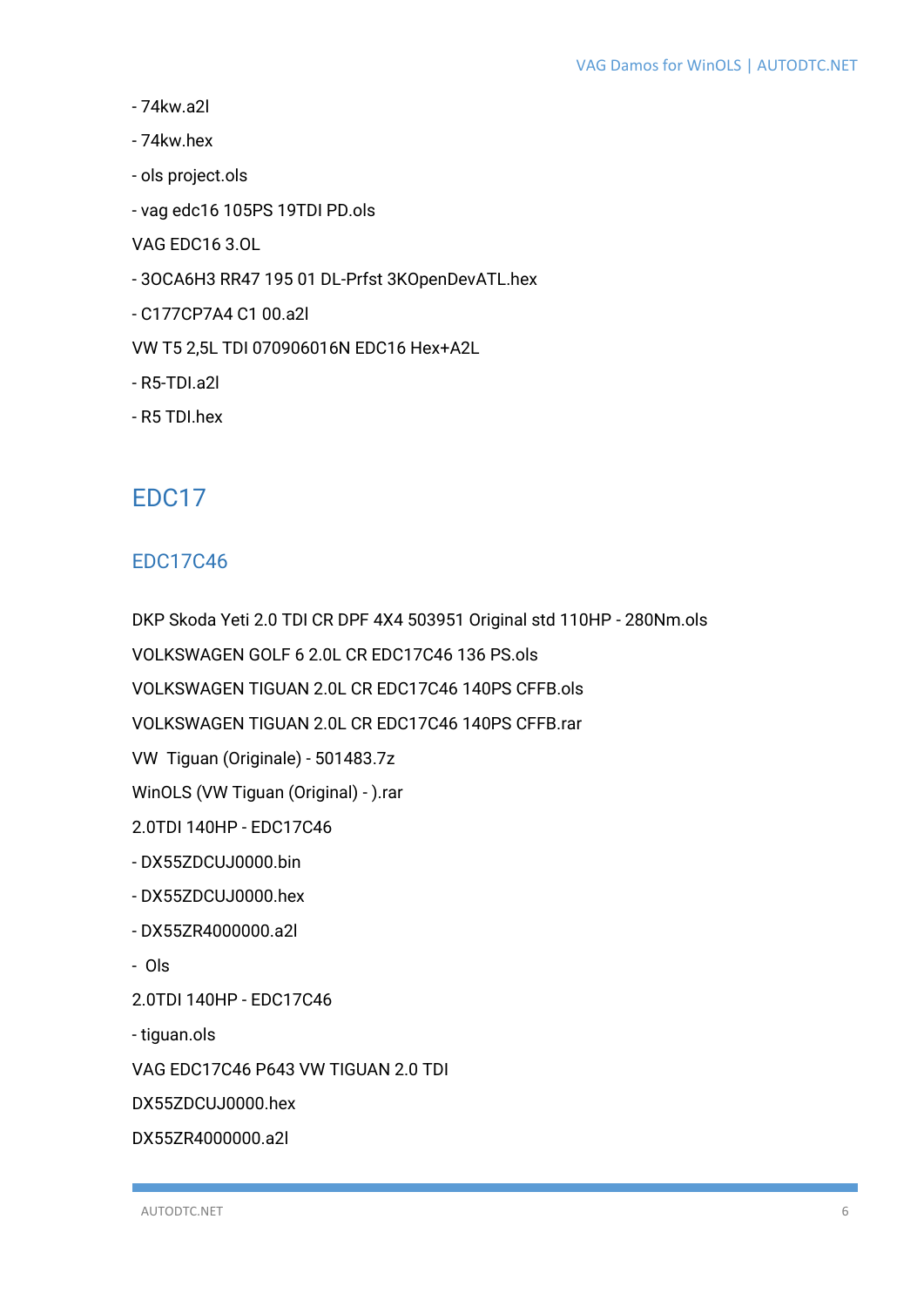#### <span id="page-6-0"></span>EDC17CP04

AUDI A4 2.7L CR EDC17CP04 190PS CAMA.ols AUDI A5 S5 3.0L CR EDC17CP04 240PS CAPA.ols

### <span id="page-6-1"></span>EDC 17CP14

2.0 TDI CR - BOSCH EDC17CP14 (All Version inclusive) AUDI A5 2.7 CR EDC17CP14 163PS CGKB.ols AUDI A5 3.0L CR EDC17 CP14 239PS CCWA.ols PORSCHE CAYENNE (955) 3.0L V6 TDI 177kW 237HP EDC17CP14 240PS.ols SEAT LEON FR 2.0L CR 125kW EDC17CP14.ols SKODA YETI 2.0L CR EDC17CP14 CBDB 103KW.ols VAG EDC17CP14 VW TIGUAN 2.0TDI 2.0 TDI CR - BOSCH EDC17CP14 (All Version inclusive) BOSCH EDC17CP14 (All Version inclusive) - AUDI A3.ols VAG EDC17CP14 VW TIGUAN 2.0TDI - G3WBPKBS1000.hex - G3WBR4000000.a2l - Original VW Tiguan03L906022B [customized].bin

- Original VW Tiguan03L906022B [customized].kp

### <span id="page-6-2"></span>EDC17CP20

VOLKSWAGEN AMAROK 2.0L CR BiTD EDC17CP20 CDCA.ols VOLKSWAGEN AMAROK 20L CR BiTD EDC17CP20 CDCA.zip VOLKSWAGEN TRANSPORTER T5 GP 2.0L CR EDC17CP20 CFCA.ols VOLKSWAGEN TRANSPORTER T5 GP 2.0L CR EDC17CP20 CFCA.ols.zip 2.0TDI - EDC17CP20 (Vw Crafter-Transporter ) - Vw Crafter 2.0Tdi - EDC17CP20.ols VAG EDC17CP20 P755 VW T5 2.0CR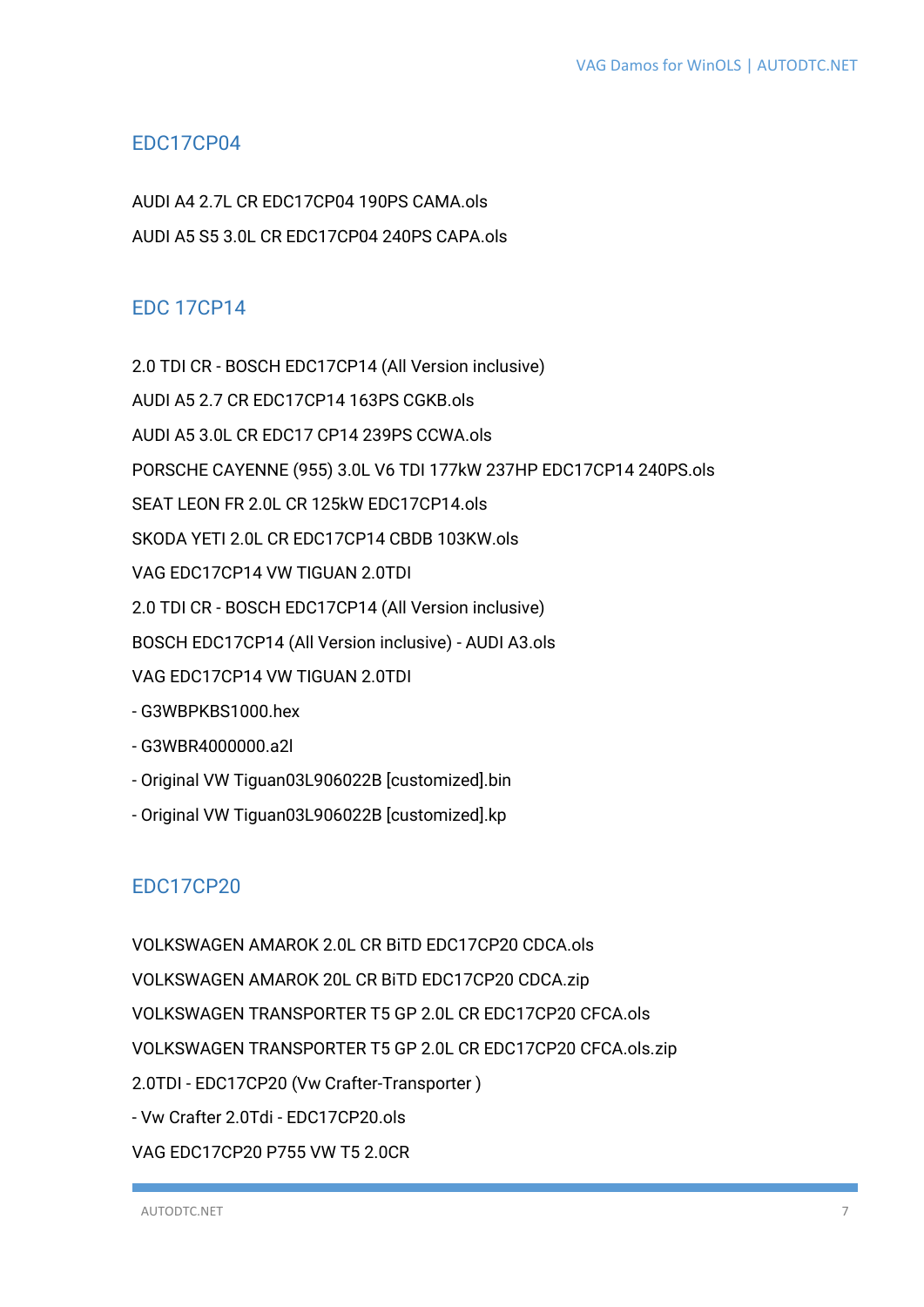- D501MBKM1000.hex

- D501R4000000.a2l

#### <span id="page-7-0"></span>EDC17CP24

AUDI Q7 4.2L CR EDC17 CP24 CCFA.ols AUDI Q7 4.2L CR EDC17 CP24 CCFA.rar

### <span id="page-7-1"></span>EDC17CP44

Audi A7 (Original) - 505905.7z

DKP Audi SQ5 3.0 V6 BTDI CR Original.ols

VAG EDC17 CP44 7P0907401K damos.rar

EDC17CP44 3,0 TDI Gen2, D4PA, 176 kW, BIN5, MJ16 4H0907401N X701 Premaster0003

- 4KA7ABTFZAXB X705 Premaster0003.hex

- C1365DEAR 081216.a2l

EDC17CP44 3,0 TDI Gen2, Q7 MP, 176 kW, BIN5 MJ13 4L2910401A X712

- C1104QBB9 130317.a2l

- QDA6R9RFZAP6 X712 Premaster 0011.hex

EDC17CP44 3,0 TDI W37, C7 PA, 235 kW, 240 kW, EU6+, incl. Allroad MJ15 4G0907589F 0002

- Allroad 240kW

- C1249CDG0 ext.a2l

EDC17CP44 3,0 TDI W37, C7 PA, 235 kW, 240 kW, EU6+, incl. Allroad MJ15 4G0907589F 0002\Allroad 240kW

- 8FA677JIFC13 X622 EAGS 0002.hex

#### <span id="page-7-2"></span>EDC17CP46

P643 VW TIGUAN 2.0 TDI.rar

#### <span id="page-7-3"></span>EDC 17CP54

DKP Audi Q7 3.0TDI 200kw EU6 P1160 Original.ols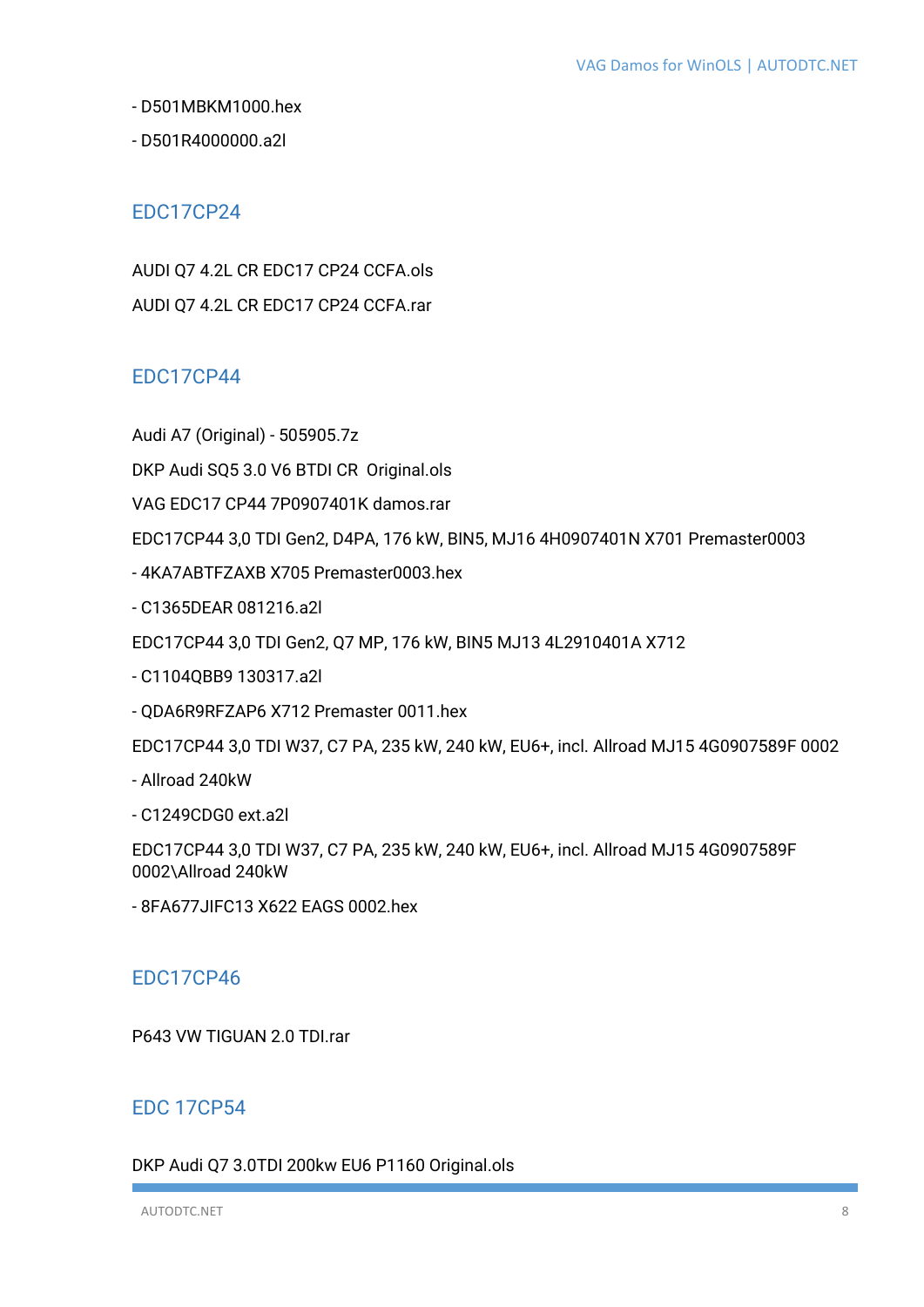edc17c54 2.0 Crafter.rar edc17c54.rar edc17c544.rar EDC17CP54 3,0TDI 200KW 4M0907401 P1160 QO57.rar VAG edc17c54 new.rar VW Crafter 2.5 CR 150kw EDC17C54 E5.rar WinOLS (VW Amarok (Original) - ).ols 2.0 TDI Biturbo - BOSCH EDC17C54(Crafter-Amarok)

### <span id="page-8-0"></span>EDC17CP64

VW Golf 2.0 TDI Bosch EDC17C64 04L906021AE Original winols1810.rar VW Golf 2.0 TDI Bosch EDC17C64-04L906021AE Original.rar VW Golf 7 2.0 CR 150HP EDC17C64 (this is password this is password this is password).rar VW Golf 7 2.0 CR 150HP EDC17C64.rar

### <span id="page-8-1"></span>EDC17CP74

VW BiTDITransporter edc17cp74.rar VW Passat EDC17c74(Original) - 554928.7z VW Transporter 5 2.0 TDI 04L906026DR 1037552579 EDC17C74.rar

# <span id="page-8-2"></span>EDC17U01

SEAT IBIZA 1.4L PD EDC17U01.ols SKODA ROOMSTER 1.9L PD EDC17U01 BLS.ols VOLKSWAGEN POLO 1.9L CR EDC17U01.ols

# <span id="page-8-3"></span>EDC17U05

1.4TDI 80cv - EDC17U05 (Seat Ibiza) SKODA FABIA ROOMSTER 1.4L PD EDC17U05 BMS.ols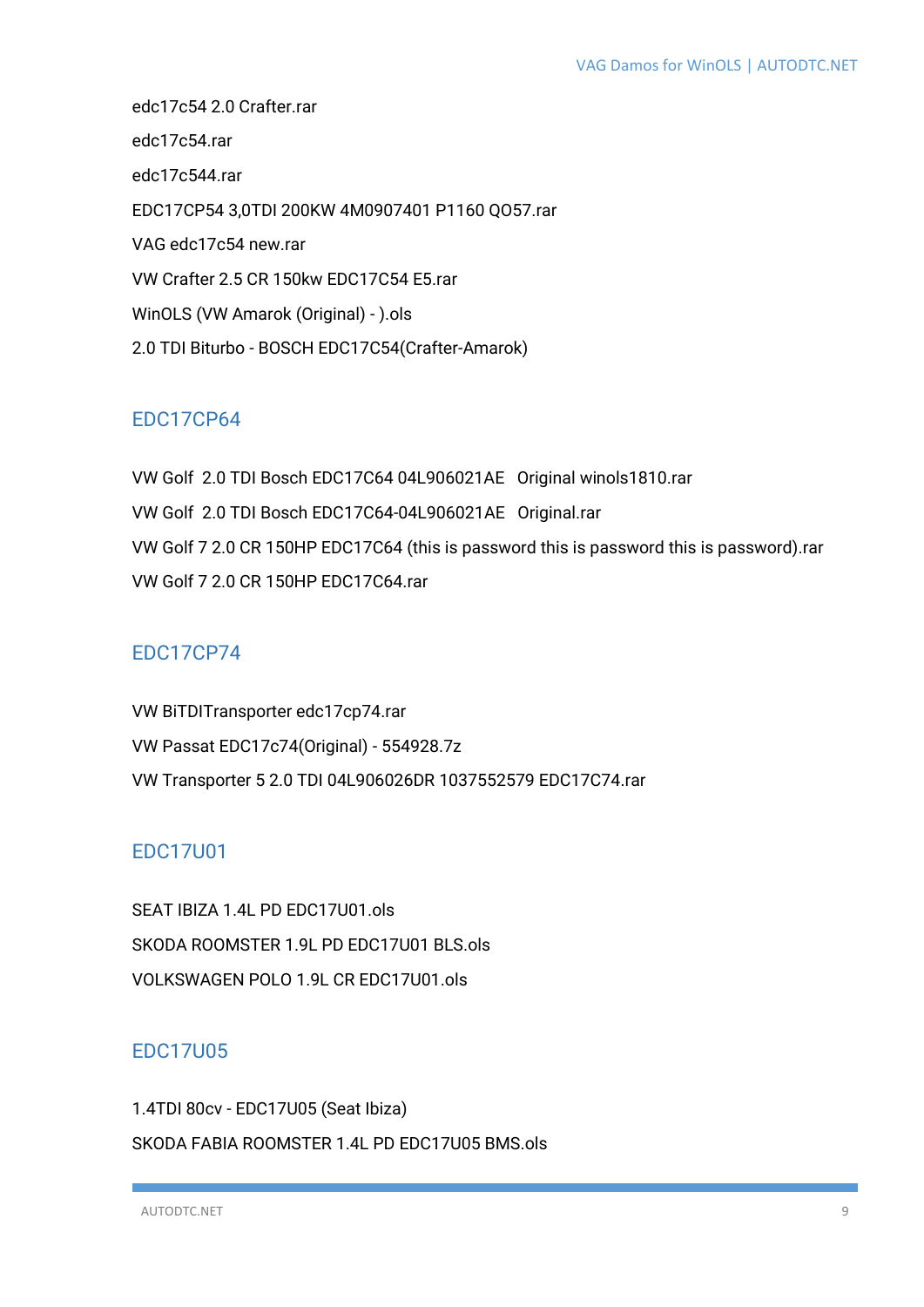- 1.4TDI 80cv EDC17U05 (Seat Ibiza)
- Seat Ibiza 1.4Tdi 80cv EDC17U05.ols

# <span id="page-9-0"></span>Gearbox

Audi RS6 5.0TFSI ZF 6HP26A (DAM).zip

- Crafter-8HP.rar
- Dam DQ500.rar

DKP Audi A8 3.0 TDI V6 Quattro Original.ols

- DKP VAG SCR Module Original.ols
- DL382-New.rar
- DL382 P008.rar
- DL501.rar
- dq200 mqb gen2 damos.rar
- DQ381 0GC927373K.rar
- DQ500 ST3A0L0000000.rar
- DSG TEMIC DQ250 DSG6 02E300011CP.rar
- DSG TEMIC VL300 OLS.zip
- VAG Temic DL800 Original.rar
- VAG 6HP28AF GS19 3.0l TDI 176kW 8K0927158A Bosch.ols
- VAG DSG.rar
- VAG DL382 Getriebe.rar
- VW GOLF TEMIC DQ381 0H1G141D.rar
- VW Golf 7 2.0TSI 230PS DQ250 MQB 0D9300020G 4520.rar
- VW Golf 7 2.0TSI 230PS DQ250 MQB 0D9300020G 4520pass\$francesco0815.rar
- WinOLS ZF AL951 4.2 (Audi A8 (Original) ).ols
- ZF AL552 E-Schalt Flexray im AU536 (Q8) 30TDI mHEV 4M0927158AJ 0D5927158M.rar
- DQ381 VAG Gearbox Hex A2L Full
- DQ381 full.bin
- K02.a2l
- K02.HEX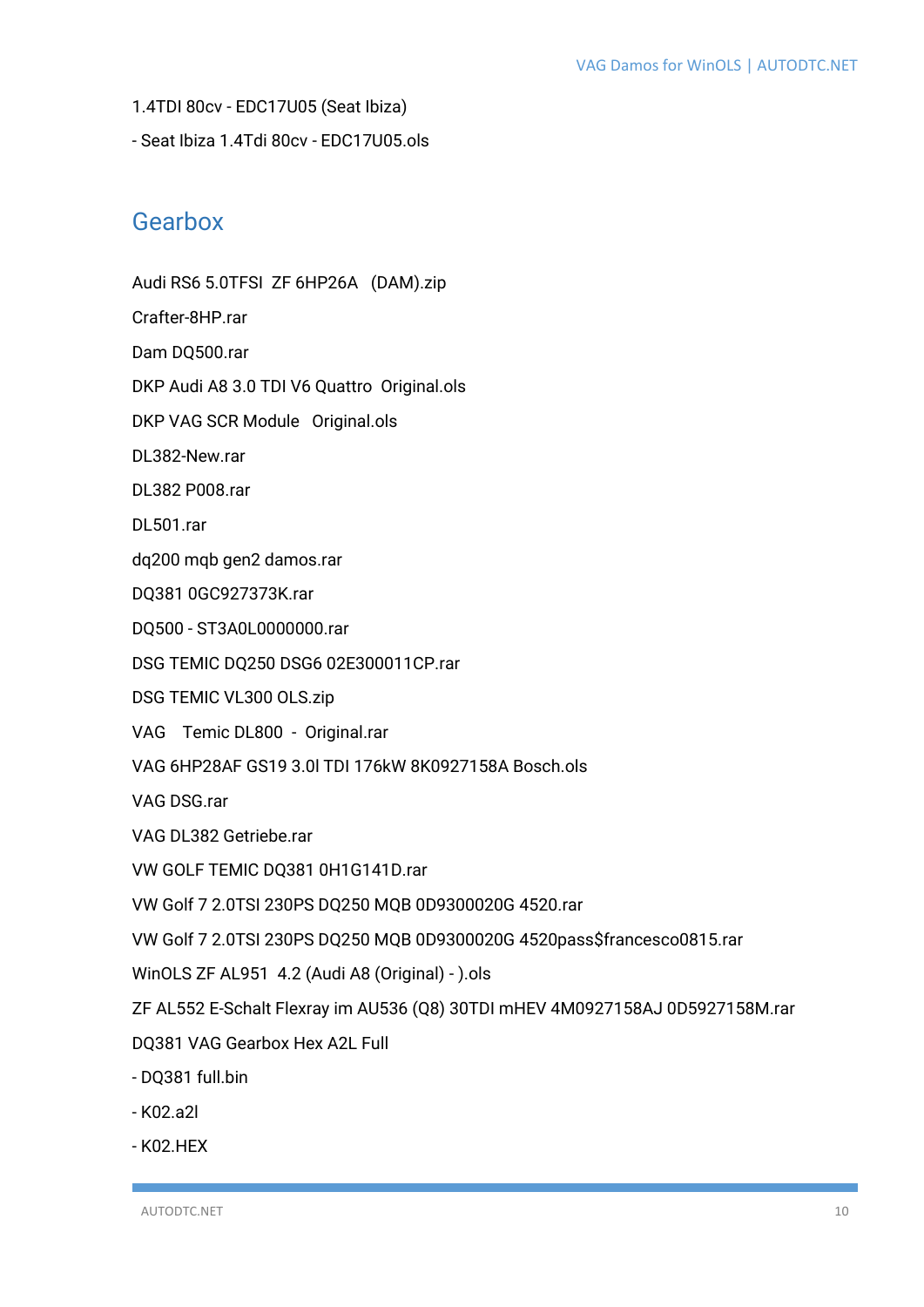- K02A03.a2l

- K02A03.s19

# <span id="page-10-0"></span>M3.8

VAG M3.81 VW GOLF3 2.9 VR6.rar VAG M3.82 AUDI A3 1.8T.rar

# <span id="page-10-1"></span>Marelli MM7GV

MM7GV 03C906014CP Marelli VW Golf 6 1.6 16V CLRA 105PS 1.6.rar

# <span id="page-10-2"></span>M<sub>D</sub>1

### <span id="page-10-3"></span>MD1 CP004

3.0 TDI CR DPF Audi A6 CVZA 4M0907401A Original MDCP004.rar

Audi A8 3.0 TDI MD1CP004 DXATM7A6NPE7 X624 (Original).rar

Audi A8 3.0 TDI MD1CP004 DXATM7A6NPE7 X624 (Oryginal).zip

VAG 3.0TDI Bosch EDC17 MD1CP004-8W0907401B MY2015 200KW EURO6+.zip

MD1CP004 3,0 TDI (EVO), SQ5NF, Gen3 LK3 260 kW, EU6plus, MJ18 80A907589 X711

- SQ5 C1551DV01 Blockdosierung Min.a2l

- SQ5 KZATT7L9FQB1 X711 Blockdosierung Min.hex

MD1CP004 3,0 TDI Gen2 evo, Q7NF PHEV, 190kW, BIN5, MJ17 059907309M 4M0907401H X636

- C1636QV50 030916.a2l
- GPAVL7C1MN01 X636.hex

MD1CP004 3,0 TDI Gen2 evo, Q7NF PHEV, 190kW, EU6, MJ16 4M0907401A X529

- C1314QT0L RT 070715 AccMon Asd.a2l

- FPAKG7C1PSW5 X529 AccMon Asd EH.hex

MD1CP004 3,0 TDI Gen2 evo, Q7NF PHEV, 190kW, EU6, MJ16 4M0907401A X531

- C1314QT0L RT 070715.a2l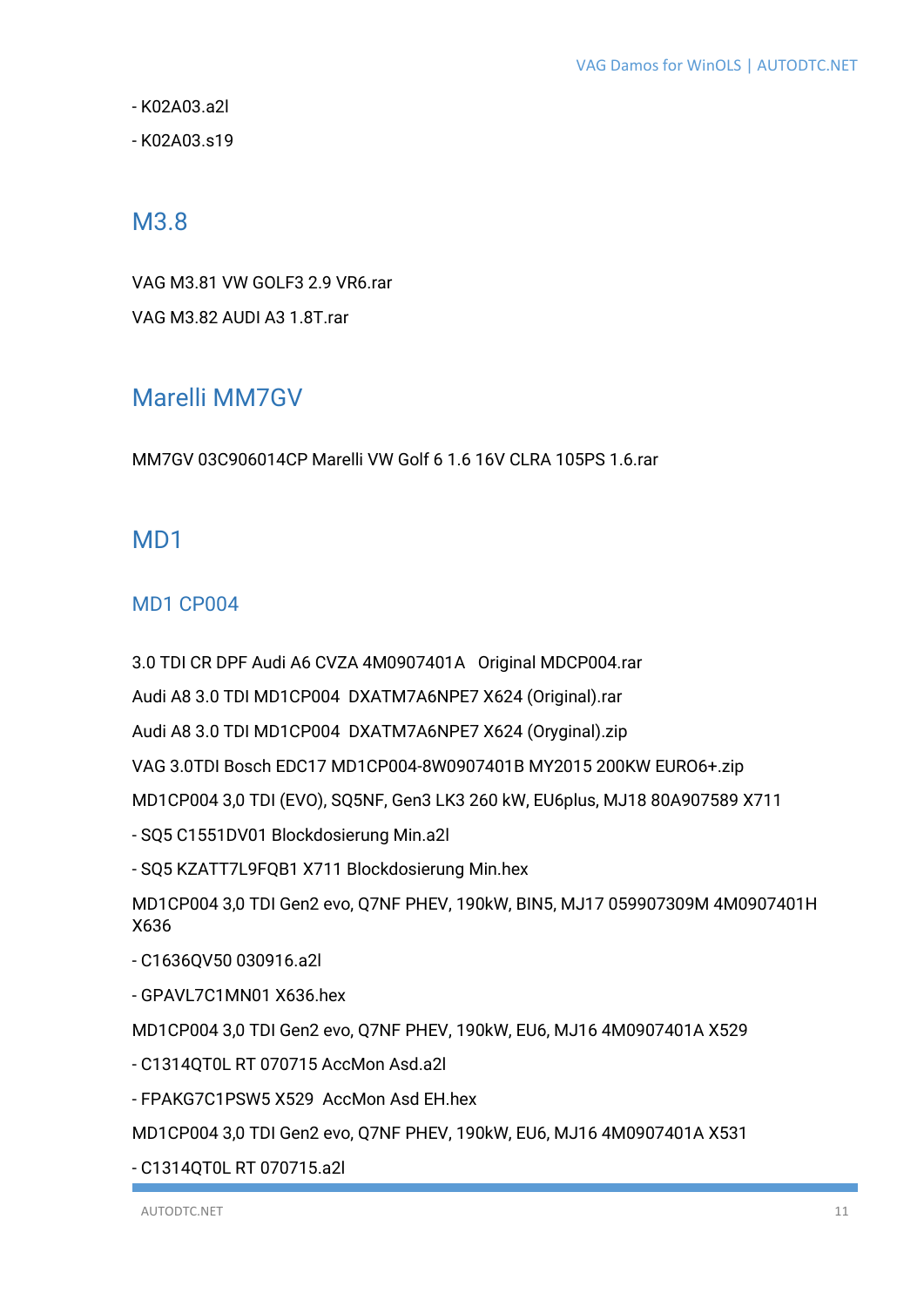- FPAKG7C1MNX6 X531.hex

MD1CP004 3,0 TDI, AU651 D5, Gen3 LK2 210 kW, EU6+, MJ18 4N0907401 X624

- C1551DUA6 030616.a2l
- DXATM7A6NPE7 X624.hex

MD1CP004 3,0 TDI, B9, Gen3 LK3 260 kW, EU6plus, MJ18 8W0907589 X606

- BZATG7E9ZAA9 X606.hex

- C1551DTFA LK3 181215.a2l

MD1CP004 3,0 TDI, C8, Gen2Evo, 183 kW, EU5, MJ18 4K0907401B X711

- C1669QV00 230217.a2l
- C9ASQ5A3SMJK X711.hex

MD1CP004 3,0 TDI, MLB53A, Gen3 LK2 210 kW, EU6plus, MJ18 (IS-M) 760907401 X710

- C1551DV00 080217.a2l
- TXATS7P6RML2 X710.hex

MD1CP004 3,0 TDI, MLB53A, Gen3 LK2 210 kW, EU6plus, MJ18 (IS-M) 760907401 Z648

- C1551DUF5 150916.a2l
- XXATP7I6RMK7 X648.hex
- XXATP7I6RMK7 X648.piz

MD1CP004 3,0 V6TDI EVO, MLB53A, Gen3 LK2 210 kW, EU6plus, MJ18 (IS-M) 760907401 Z709

- C1551DUK5 201216.a2l
- TXATR7P6RMK7 Z709.hex

MD1CP004 3.0l TDI CR, MLB65 , 183kW, EU5 plus, AL552-8Q 4N0907401 X610

- C1551DU50 160316 EHOOKS MvBsgCtl tqDes.a2l
- DXATI756FVA8 EHOOKS MvBsgCtl tqDes 2.hex

MD1CP004 3.0TDI, AU651 D5, Gen3 LK2 210 kW, EU6+, MJ18 4N0907401 X616

- C1551DU51 060416.a2l
- DXATJ7A6TSB6 X616.hex

MDG1 MA6F5R4000000 Allrad Front

- MA6F5OLBA0460 X727.hex
- MA6F5R4000000.a2l

Q8 V6TDI

- PMD104A0DC1551 NV50.a2l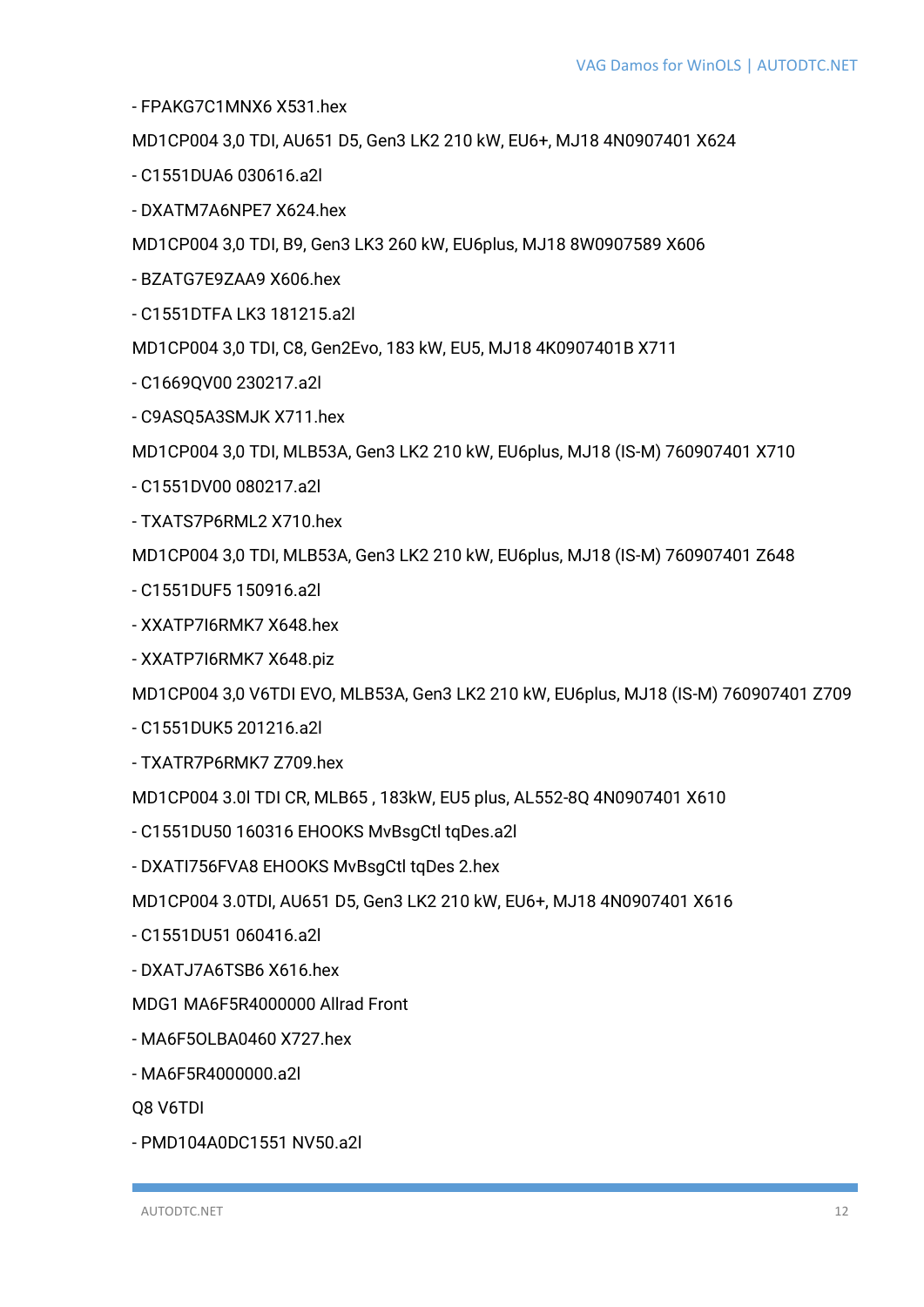#### - RXATU7P6YSM6 X717.hex

#### <span id="page-12-0"></span>MD1 CP014

- MD1CP014 4,0TDI V8, AU651, 320KW, Gen3, AL952-8Q, EU6AG 4N0907409 X612

- MD1CP014 4,0TDI, AU651, 320KW, Gen3, AL952-8Q, EU6AG 4N0907409 X608

- MD1 C1508DUKO 40TDI 057907309B 4N0907409 X711

MD1CP014 4,0TDI V8, AU651, 320KW, Gen3, AL952-8Q, EU6AG 4N0907409 X612

- C1508DU50 160316 EHOOKS MvBsgCtl tqDes.a2l
- UFAUT6C3ST01 X612 EHOOKS MvBsgCtl tqDes 1.hex

MD1CP014 4,0TDI, AU651, 320KW, Gen3, AL952-8Q, EU6AG 4N0907409 X608

- C1508DU00 030216 OHNE TRIPLES.a2l

- UFAUS6C3ST06 X608 1 hooked 20160229 105807.hex

MD1 C1508DUKO 40TDI 057907309B 4N0907409 X711

- C1508DUK0 021116 hooked 20170522 123136.a2l

- UFAUZ6C3ST66 X711 hooked 20170522 123136.hex

# <span id="page-12-1"></span>**MF**

<span id="page-12-2"></span>ME17.5.6 - VW GOLF 6 2.5L 5-cyl CBUA ME17.5.6.rar

#### <span id="page-12-3"></span>M<sub>F5</sub>

A4-18ME5.rar

#### <span id="page-12-4"></span>M<sub>E</sub>

- audi vw 1.8t me7.rar

- Beetle Turbo.rar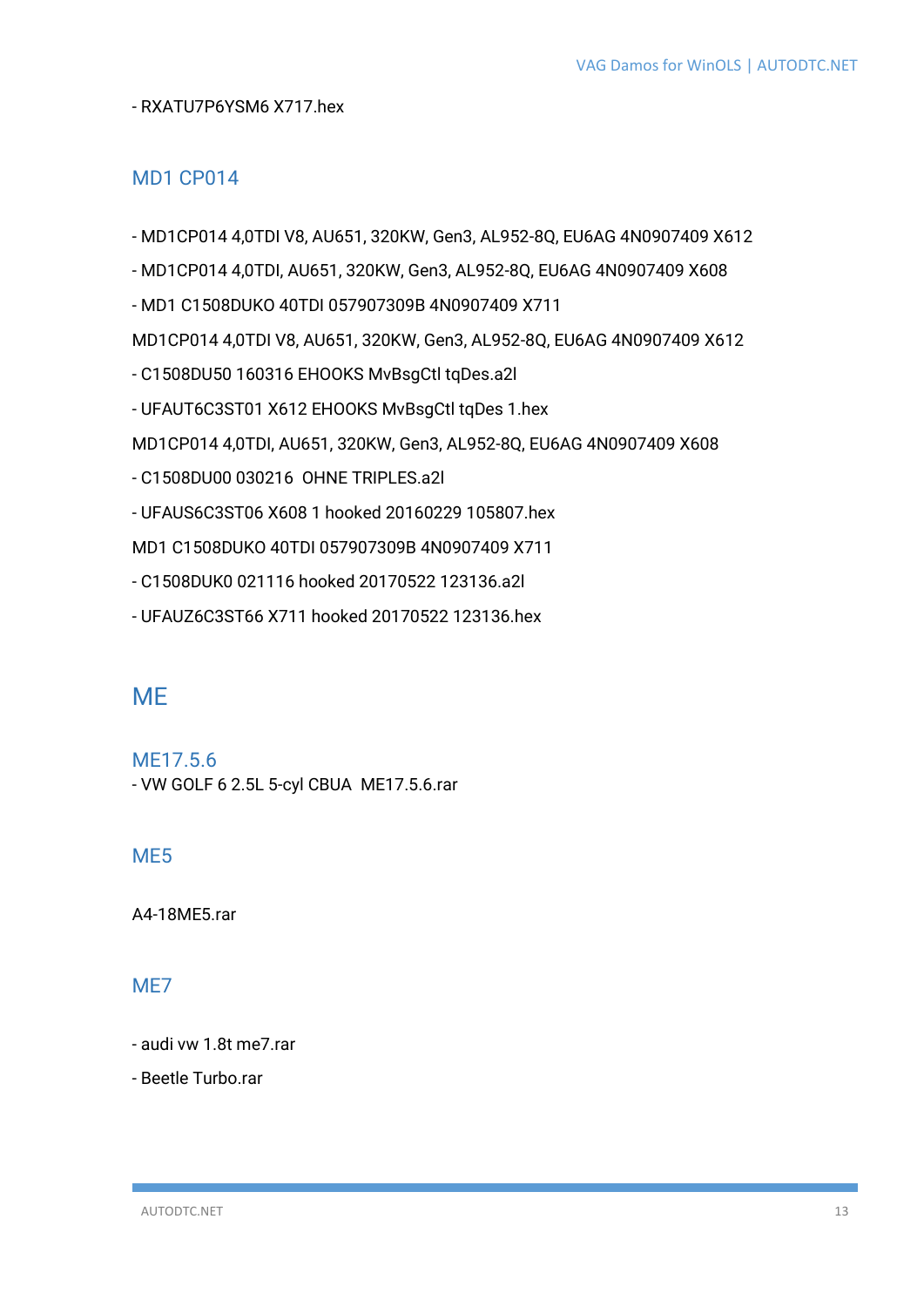#### <span id="page-13-0"></span>ME7.1

audi allroad 2.7 v6 twinturbo.rar

Audi RS4.rar

Audi RS4 2.7T ME 7.1.rar

Bosch ME7.1.rar

S4.rar

VAG ME7.1 6.2 VR.rar

VAG ME7.1 AUDI RS4 + A4 1.8T.rar

VAG ME7.1 AUDI TT 225.rar

VAG ME7.1 VW GOLF4 1.8T.rar

#### <span id="page-13-1"></span>ME7.1.1

Audi RS6.rar

AUDI TT MK1 3.2L V6 24V DSG 184KW ME7.1.1.rar

Bosch ME7.1.1.rar

VAG ME7.1.1 3.2 V6.rar

VAG ME7.1.1 AUDI ALLROAD 2.7.rar

VAG ME7.1.1 AUDI RS6.rar

004 Ols.rar

VAG V6 32 ME711 29f800

- HS0124FF.hex

- ORGF.HEX

- V632.a2l

- VAG V6 3.2 ME7.1.1 29F800.ols

#### <span id="page-13-2"></span>ME7.5

Audi TT 1.8T 20V Bosch ME7.5 8L0906018M 0261206797 354094.rar

Bosch ME7.5.rar

VAG ME7.5 29F400

AUTODTC.NET 14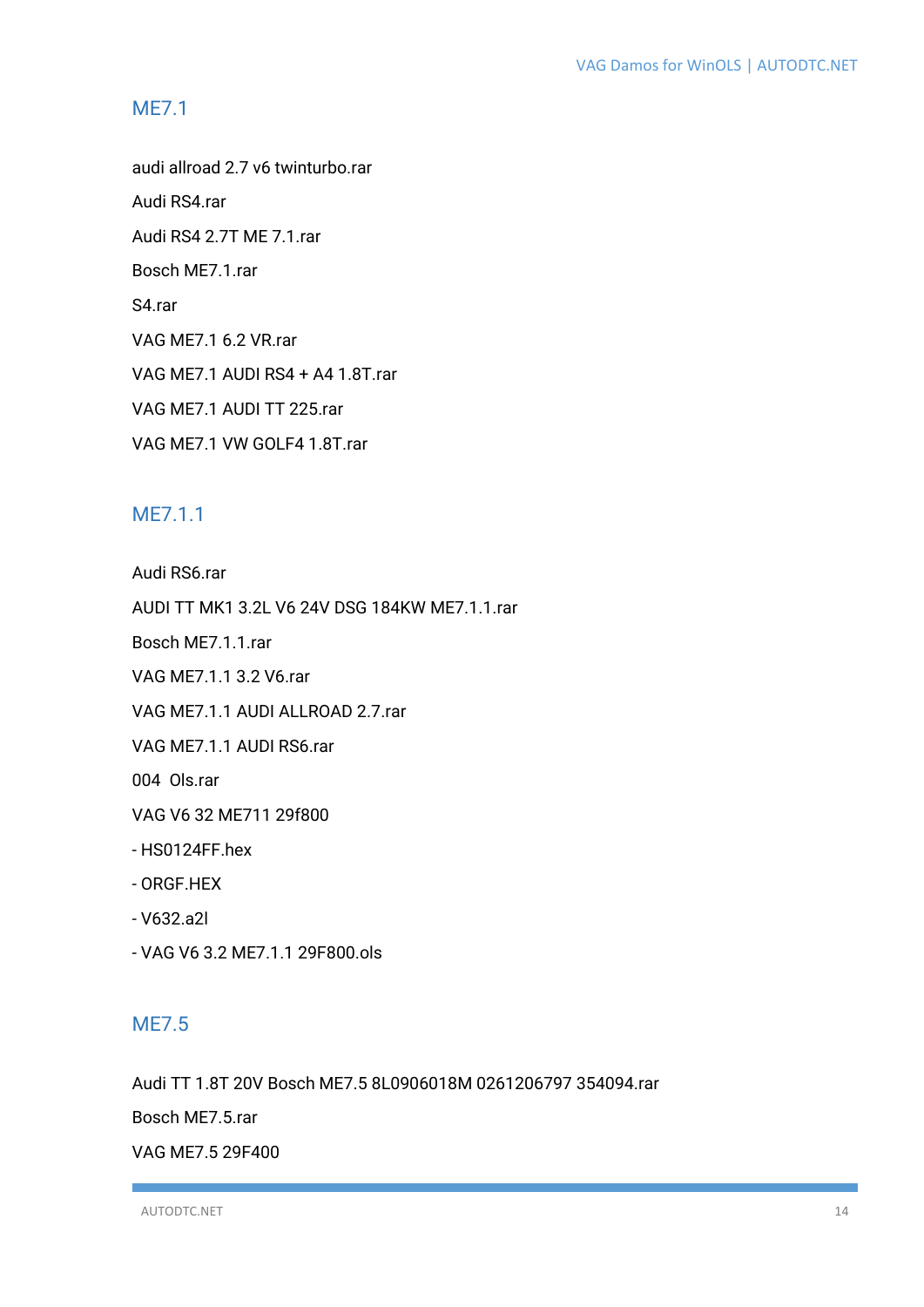- ME.5.dam

- ME7.5.bin

VAG ME7.5 29F800

- ME7.5.a2l
- ME7.5.HEX

#### <span id="page-14-0"></span>ME7.5.10

Bosch ME7.5.10.rar

#### <span id="page-14-1"></span>ME7.8

1003.rar

ME7 8 4 780409 A821 Dstsw0 141204.rar

# <span id="page-14-2"></span>**MFD** MED17.1

<span id="page-14-3"></span>

Audi A4 B8 2.0 TFSI Bosch MED17.1 8K2907115AJ 514910 Original.rar DKP Audi Q5 2.0 TFSI 397793 Original.ols DKP Seat Exeo 2.0 TSI 507264 Original.ols MED17.1 1.4TFSIcdga cng.rar

### <span id="page-14-4"></span>MFD1711

Damos MED17.1.1 ECM 20TFS A2l.rar WinOLS (Audi RS7 (Original) - )MED17.1.1.zip MED17.1.1 RS3NF, 2,5lTFSI, 270KW, EU6+, DQ500-7A ab Serie 8V0907404 0001 - D1711A13C000 MY15G6.a2l - D1711A13C000 MY15G6.hex MED17.1.1 2,0 T-FSI NGE AVS, C7PA, 180kW, EU5J PlugIn Hybrid (NEV) 4G2907115A Z603

- FL 4G2907115A Z603.odx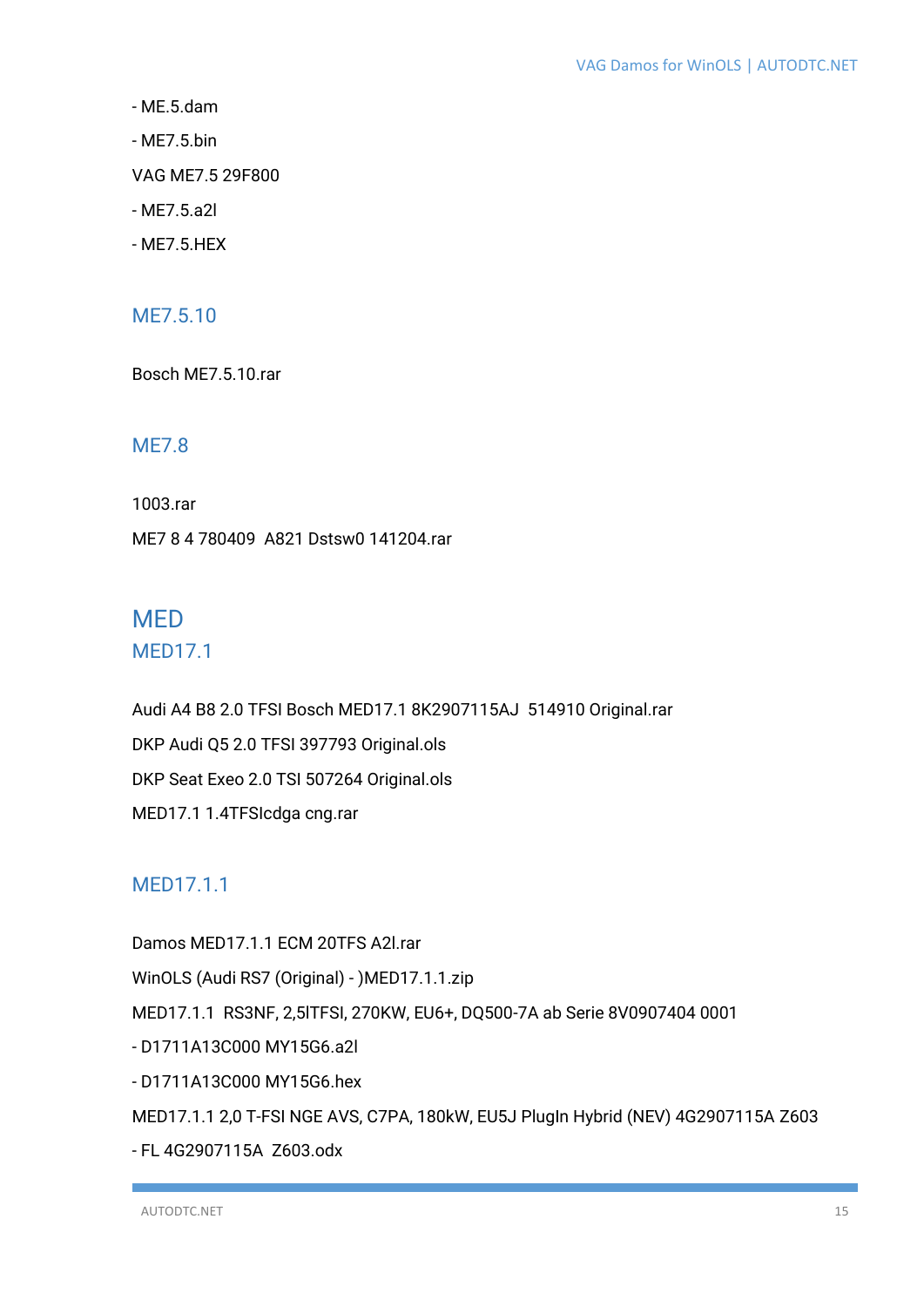- FL 4G2907115A Z606.odx

MED17.1.1 2,0 T-FSI NGE AVS, C7PA, 180kW, EU5J PlugIn Hybrid (NEV) 8R0907115G 4G2907115A X630

- A57IVVNY17G41KM03 X630.hex

- D1711A18C000 NY17G41.a2l

MED17.1.1 2,5lTFSI, 270KW, EU6+, RS3NF, DQ500-7A ab Serie 8V0907404 0003\MED17.1.1 2,5lTFSI, 270KW, EU6+, RS3NF, DQ500-7A ab Serie 8V0907404 0003

- D1711A13C000 MY15H0.a2l

- VE15H0YT2 m.hex

#### <span id="page-15-0"></span>MED17.1.27

WinOLST-Roc-1.0t-MED17.1.27.rar(1).zip

#### <span id="page-15-1"></span>MFD1716

Damos 6.3 FSI W12 Quattro Audi A8 CEJA 07P906023A 507295 Original MED17.1.6.rar DKP VW Touareg 3.0 V6 TSI Hybrid 507180 Original.ols DKP VW Touareg 3.0 V6 TSI Hybrid 507343 Original.ols VW TOUAREG 3.0 V6 TSI Hybrid MED17.1.6 - A2L+HEX.rar WinOLS (VW DAM Touareg (Original) - 507865)Hybrid MED17.1.6.rar

#### <span id="page-15-2"></span>MED17.1.62

2.5 TSI Audi TTRS MQB 8S0907404A med17.1.62 Original .rar Audi TT RS 2.5 TFSI V5 400PS 8V0907404A 013322 MED17.1.62.rar A19A1YV17.hex D17162A02C000 MY19A1.a2l MED17.1.62 2,5l R5 TFSI, 294KW EU6W RS3PA 8V0907404A X707 - A17I0YVE6.hex - D17162A01C000 MY17I0.a2l - N21R1 RdDV 01 AU370 25l TFSI sw.odx MED17.1.62 2,5l R5 TFSI, 294KW EU6 RS3 8V0907404E 0001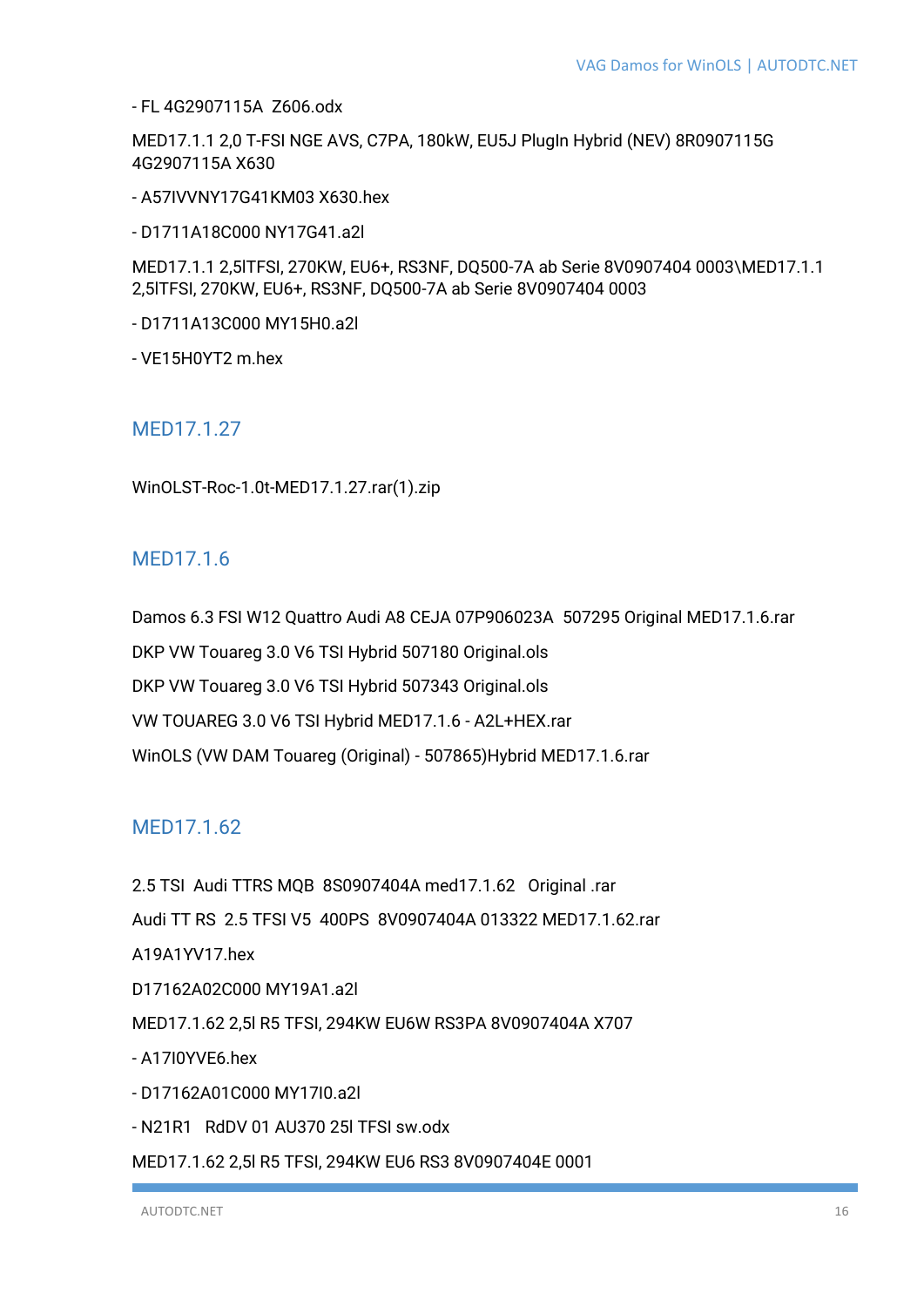- 8V0907404E 0001.zip
- E17H5YVE6 mg.a2l
- E17H5YVE6 mg.HEX
- N21R1 RdDV 01 AU370 25l TFSI sw.odx

MED17.1.62 2,5l R5 TFSI, 294KW EU6 TTRS 8S0907404E 0001

- E17H5XVE6 mg.a2l
- E17H5XVE6 mg.HEX
- FL 8S0907404E 0001 V001.odx
- Kennworter Diagra freischalten.xls
- N21R1 ZdDV 01 AU434 25l TFSI sw.odx

MED17.1.62 RS3PA, 2,5lTFSI EA855EVO, 294KW, EU6W DAZA, DQ500-7A (PP Getriebe) 8V0907404F 07K907309E H21 0001

- E17H5YVA5 mg.a2l
- E17H5YVA5 mg.HEX
- FL 8V0907404F 0001 V001.odx

MED17.1.62 RS3PA, 2,5lTFSI, 294KW, EU6W, DQ500-7A 8V0907404A 0004

- E17H5YVA2 m5.hex
- E17H5YVA2 m5g.a2l
- E17H5YVA2 m5g.HEX
- FL 8V0907404A 0004 V001.odx
- SG ECM25TFS0118V0907404A 001005.pdx

MED17.1.62 TTRS NF, 2,5lTFSI EA855EVO, 294KW, EU6W DAZA, DQ500-7A (PP Getriebe) 8S0907404F 07K907309E H21 0001

- E17H5XVA8 mg.a2l
- E17H5XVA8 mg.HEX
- FL 8S0907404F 0001 V001.odx

MED17.1.62 TTRS NF, 2,5lTFSI, 294KW, EU6Z,MY17 DQ500-7A 8S0907404A X625

- D17162A01C000 MY17G1.a2l
- E17G1XV23.hex
- TTRS AGZ V01.exp

MED17.1.62 TTRS NF, 2,5lTFSI, 294KW, EU6Z,MY17 DQ500-7A 8S0907404A X625 Kopie

- D17162A01C000 MY17G1.a2l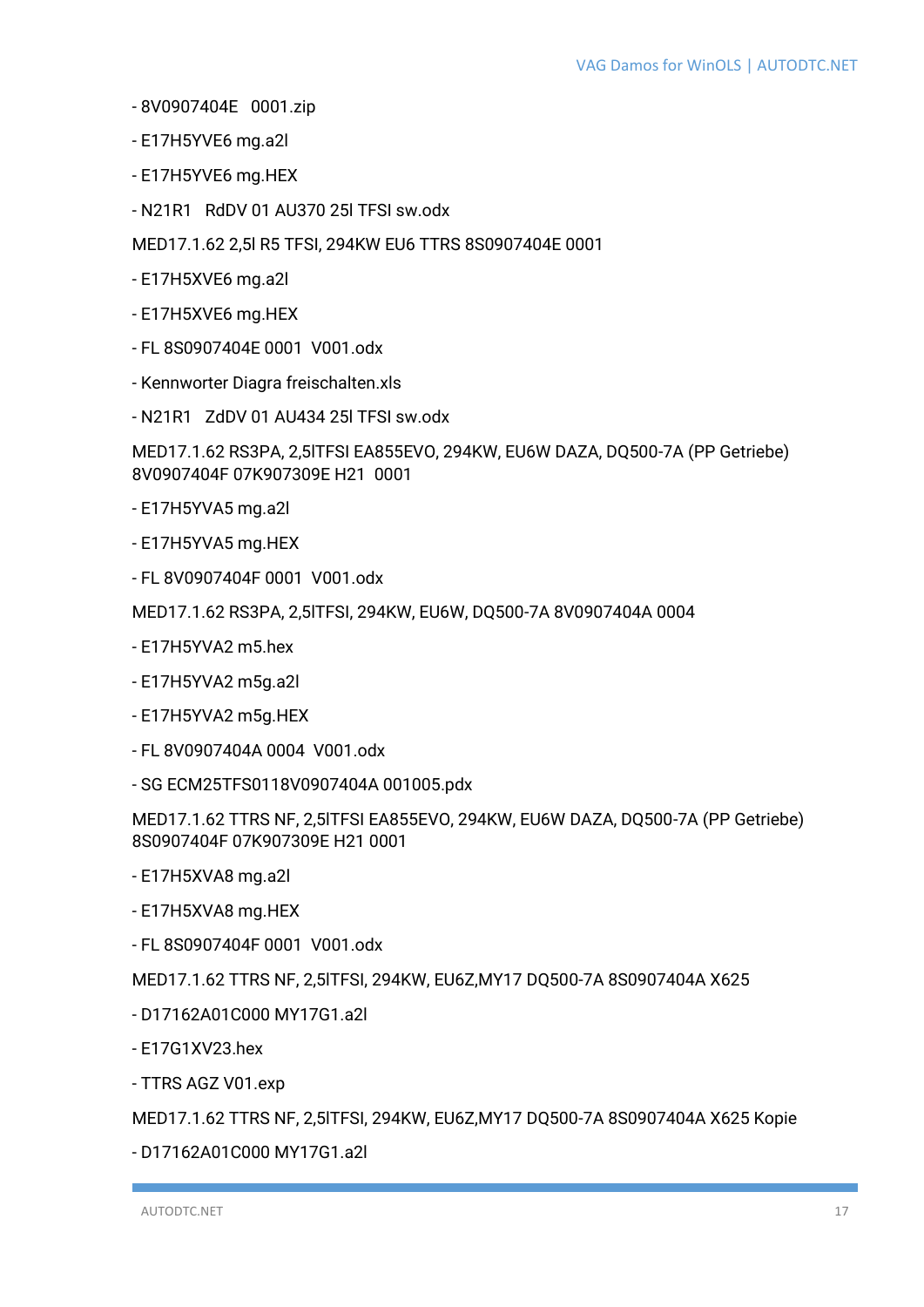- E17G1XV23.hex

MED17.1.62 TTRS NF, 2,5lTFSI, 309KW, EU6W, DQ500-7 8S0907404A X627

- D17162A01C000 MY17E2.a2l
- PE17E2XW24 309kW DL.hex
- PE17E2XW24 309kW FLM1.hex

#### <span id="page-17-0"></span>MED17.5

- Bosch MED17 1P0907115AE 0261S05739 504567 Original MED17.5.rar
- DKP Seat Exeo 1.8 TSI 506735 Original.ols
- VAG 2.0 TFSI MED 17.5 M10E00.rar
- VAG 2.0 TFSI MED 17.5 T10D00.rar

#### <span id="page-17-1"></span>MED17.5.1

VAG 1.8TFSI MED17.5.1.rar

#### <span id="page-17-2"></span>MED17.5.2

WinOLS (VW Vento (Original) - 504388).ols WinOLS (VW Vento2 (Original) - ).ols

#### <span id="page-17-3"></span>MED17.5.20

DKP Skoda Octavia 2 1.4 TSI 507863 Original.ols DKP VW Tiguan 1.4 TSI 399480 Original.ols Seat Leon 1.4Tsi 120cv - MED17.5.20.rar

#### <span id="page-17-4"></span>MED17.5.21

Seat Leon 1.4 TSI Bosch MED17.5.21 04E906016J 04E907309A- 533281 Original.rar WinOLS Golf7 GTE med17.1.21Damos(1).rar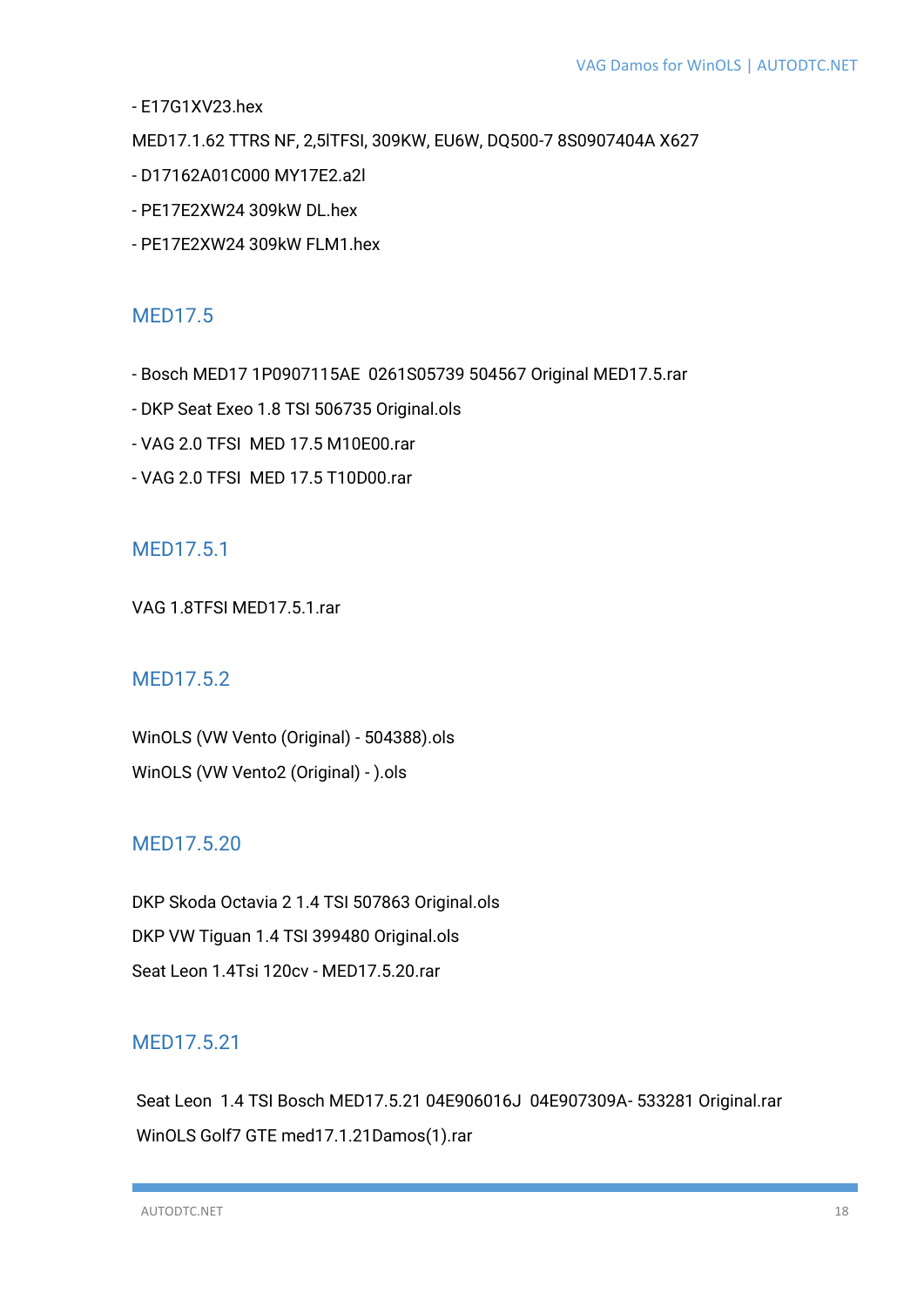#### <span id="page-18-0"></span>MED17.5.25

VW Damos 1.2 TSI MED17.5.25 - 545404.ols VW Damos 1.2 TSI MED17.5.25 - 545404pass12210.rar

### <span id="page-18-1"></span>MED17.5.5

DKP Audi A3 1.4 TFSI 506920 Original.ols DKP Seat Altea 1.4TSI 506985 Original.ols DKP VW Passat 1.4 TSI 502062 Original.ols DKP VW Passat 1.4 TSI 502087 Original.ols

### <span id="page-18-2"></span>MED17.5.6

WinOLS (VW Vento (Original) - 507282).ols

#### <span id="page-18-3"></span>MED7.1.4

VAG MED17 1.4.rar

#### <span id="page-18-4"></span>MED9

Golf5FSI.rar

#### <span id="page-18-5"></span>MED9.1

MED9 2.0FSI DAMOS.zip

Seat Leon 2.0 TFSI Bosch MED9.1 8P0907115R 0261S02544 386837 MAPPACK+TUN .rar

WinOLS (4F1907552A (rs6) - 396289).rar

WinOLS (VW DAM (Original) - 1k8907115D 504148)R32 ME9.1.zip

Bosch MED9.1

- 0261B00486.bin

- 41R138CVBA06.hex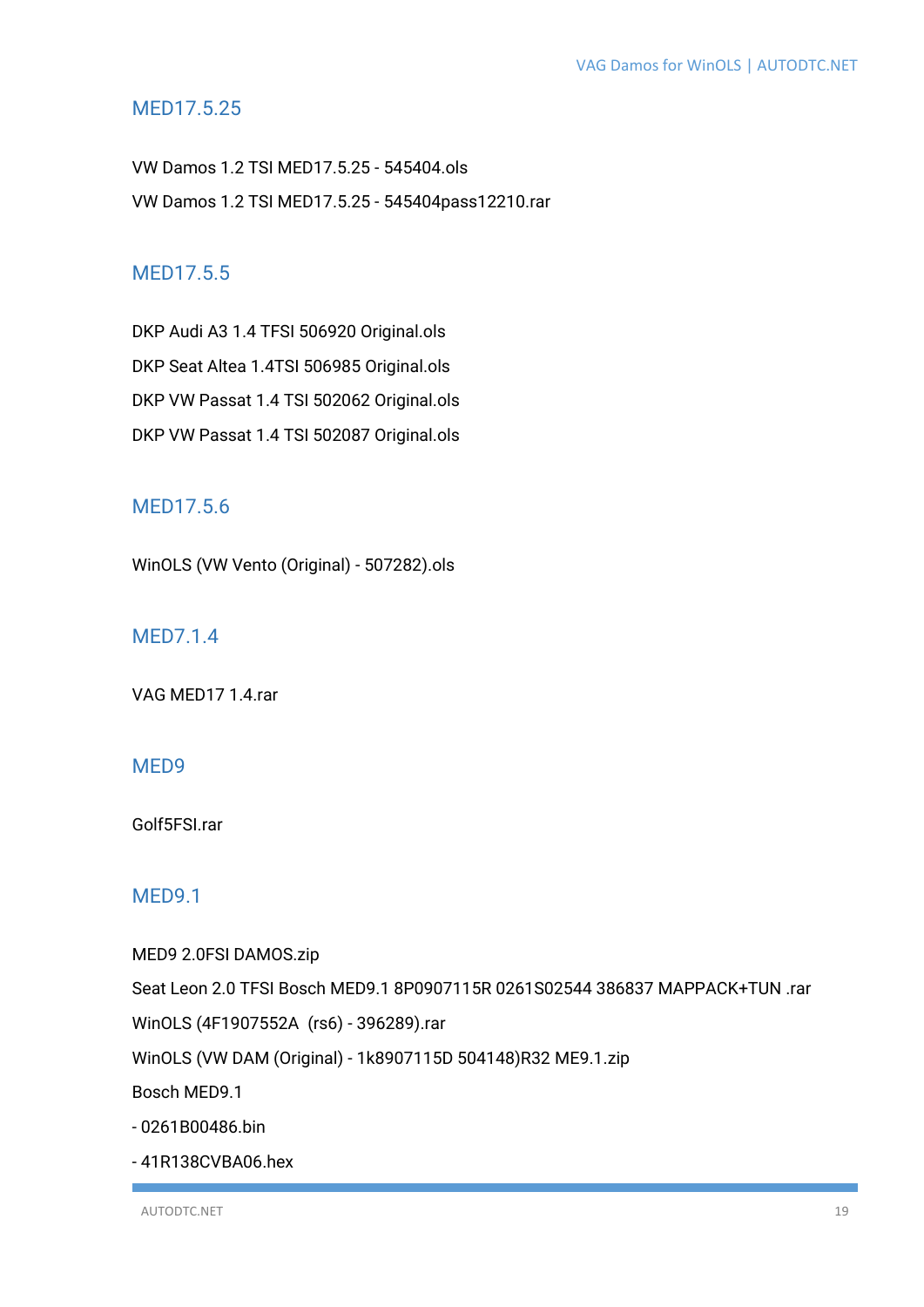- D9151 41R138.a2l
- D9151 41R138.s19
- D9156 41R238.a2l
- D915A 41W200.a2l
- D915A 41W200.hex
- D915A 41W200.s19
- HF2241W200AKGA02.hex
- WinOLS (Audi S3 (Original) as (All elements) 387473).bin

Audi A4 2000 Turbo TFSI 55 1 MED91 5 4420 01 D9151 41R138 D9151 41R138 070404

- D9151 41R138.a2l
- PL46.ols
- 49H4ZK4 0060g my09-LB
- 400907552 0060.sgm
- E49H4ZK4 0060g.A2L
- E49H4ZK4 0060g.BIN
- E49H4ZK4 0060g.hex
- E49H5HLb 0040g my09-R8
- 420910552C 0040.sgm
- E49H5HLb 0040g.A2L
- E49H5HLb 0040g.BIN
- E49H5HLb 0040g.hex

56FLMA2JG 49H4

- 400907552 0060.sgm
- E49H4ZK4 0060g.A2L
- E49H4ZK4 0060g.BIN
- E49H4ZK4 0060g.hex

56FLMA2JG 49H5

- 420910552C 0040.sgm
- E49H5HLb 0040g.A2L
- E49H5HLb 0040g.BIN
- E49H5HLb 0040g.hex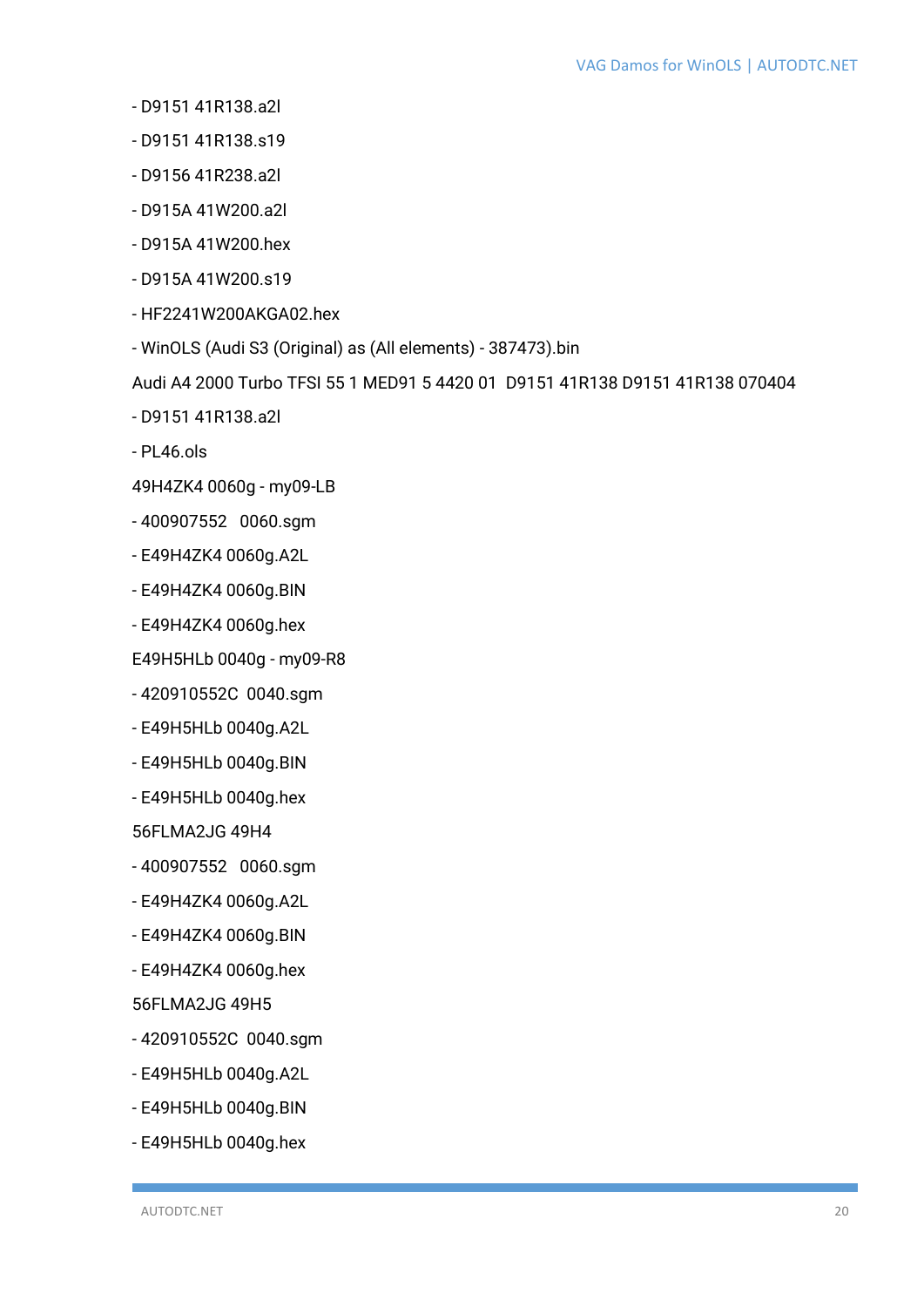#### Doc

- txg0s057 mlbz.doc
- txg0s057 olbz.doc
- VW20FSIMED9.pdf

Ols

- 0261B00486.ols
- 0261B00486 2.ols
- 0261B00713.ols
- 0261S02008.ols
- 2.0tfsi.ols
- 2000 FSI turbo.ols
- fsi.2.ols
- Golf TFSI.kp
- VAG 20T FSI.ols
- VAG 2.0TFSI MED9.1
- D915A 41W200.a2l
- D915A 41W200.s19
- HF2241W200AKGA02.hex
- VAG MED9.1 AUDI A3 2.0TFSI
- BITD915A 41W200.FKT
- CFGD915A 41W200.FKT
- D9156-41R238.A2L
- D9156-41R238.BIN
- D9156-41R238.OLS
- D915A 41W200.a2l
- D915A 41W200.ori
- D915A 41W200.s19
- HF2241W200AKGA02.hex
- LABD915A 41W200.FKT
- RAMD915A 41W200.FKT
- RKFD915A 41W200.FKT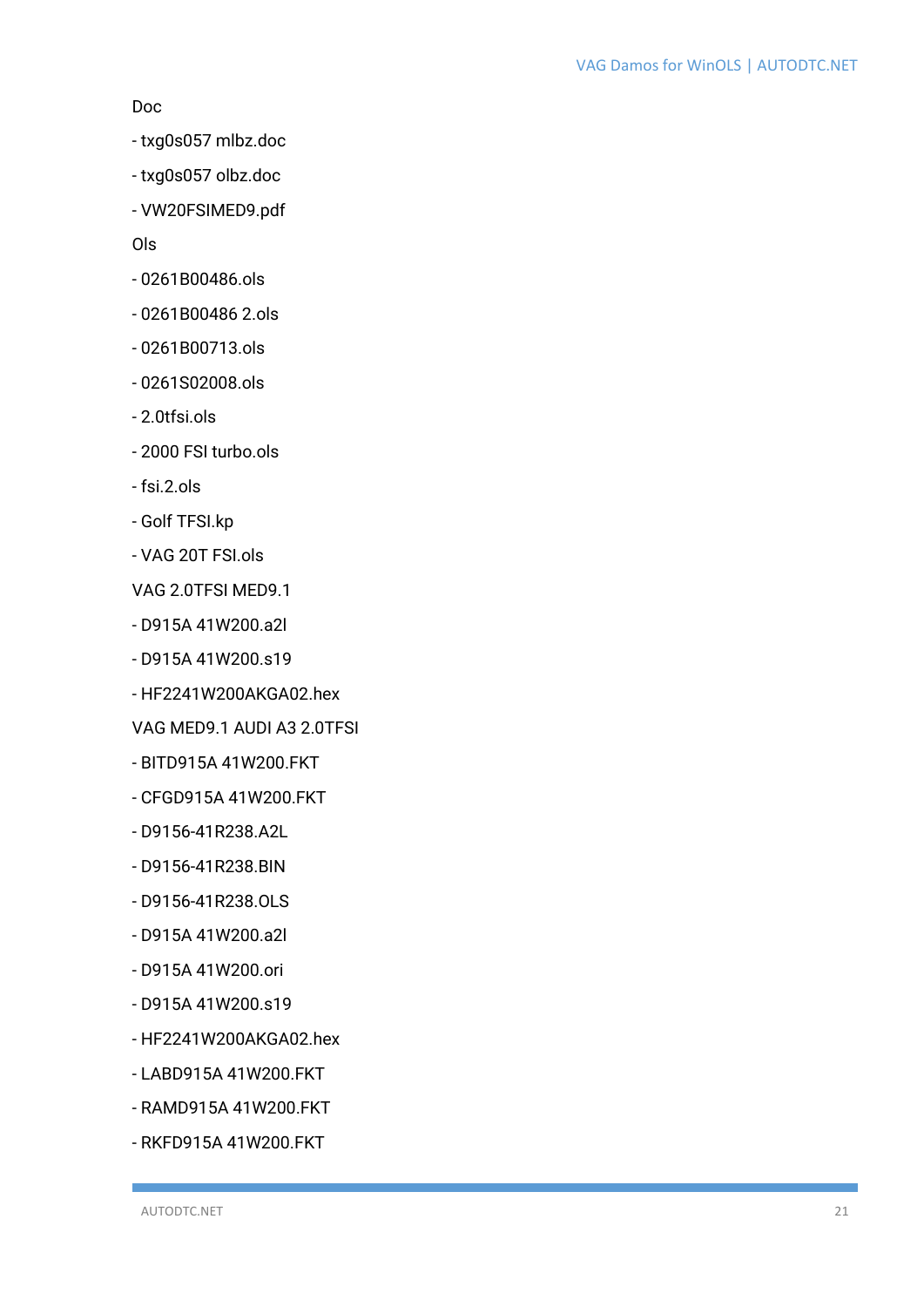- SYSD915A 41W200.FKT
- TABD915A 41W200.FKT
- UMRD915A 41W200.FKT
- VAG MED9.1 AUDI A4 2.0TFSI
- 41R138CVBA06.hex
- D9151 41R138.a2l
- D9151 41R138.ori
- PL46.ols
- VAG MED9.1 AUDI TTRS 2.5TFSI
- E49F0XE7 0010g.A2L
- E49F0XE7 0010g.hex
- VAG MED9.1 VW TOUAREG 3.6
- 032E.A2L
- 032E.hex
- 032E.s19
- 03H906032E 8850.sgm

#### <span id="page-21-0"></span>MED9.1.2

Bosch 0261S02710 RS6 9.1.2.rar R8 5.2FSI med9.1.2 Bosch 0261S02710.rar

#### <span id="page-21-1"></span>MED9.5

0261B00713.rar

#### <span id="page-21-2"></span>MED9.5.1

VAG MED9.51 1.4TFSI.rar

VAG MED9.51 VW GOLF5 2.0 + POLO 1.4 FSI BiTurbo.rar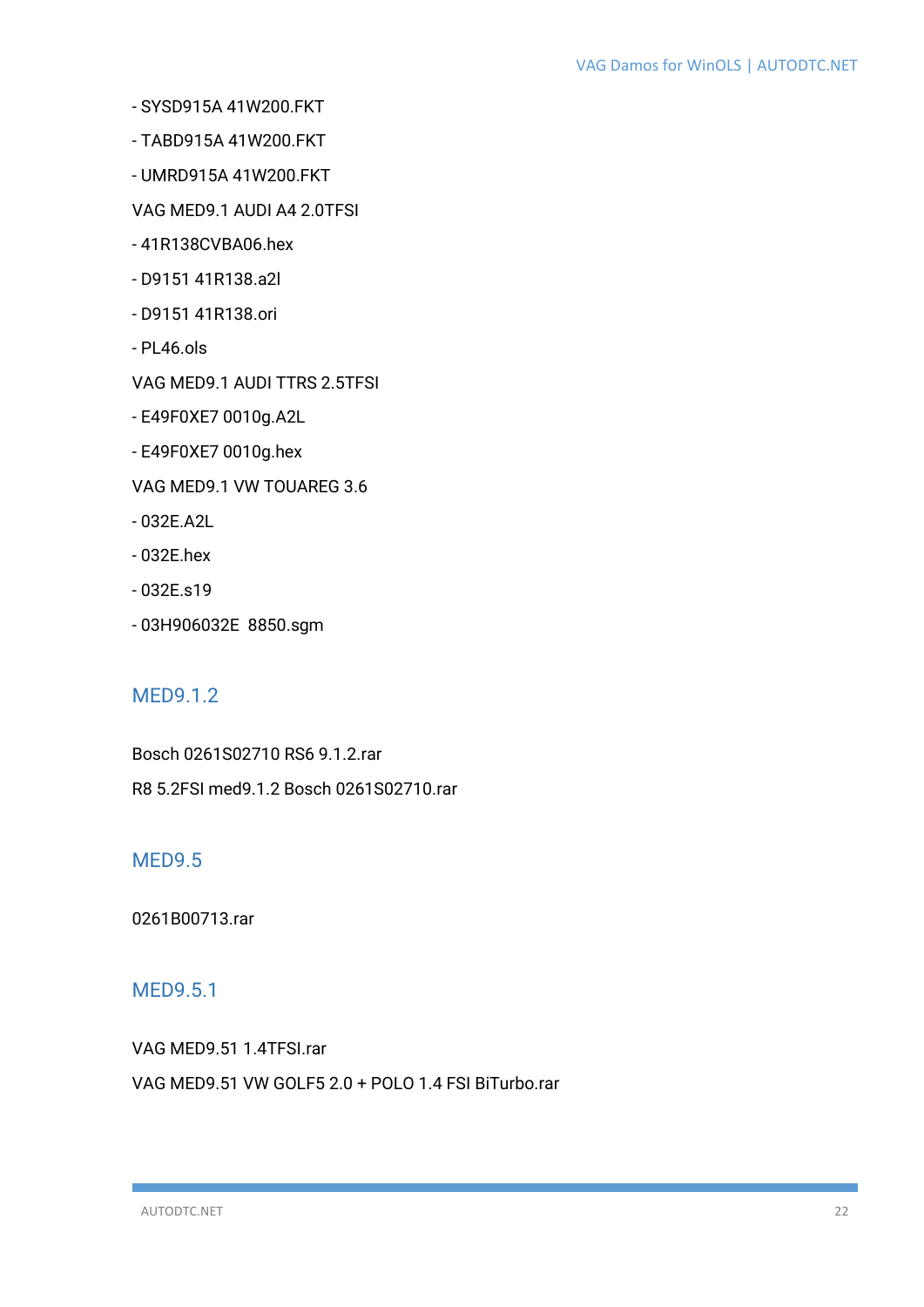#### <span id="page-22-0"></span>MED9.5.10

DKP Audi A3 2.0 FSI 358187 014 - Original.ols

# <span id="page-22-1"></span>MG1

<span id="page-22-2"></span>MG1 C-JDP

DMG1111A01C1628 MY19D11 TiguanBZ

- A2HRaM9D11B03 X741.hex

- DMG1111A01C1628 MY19D11.a2l

MG1 2,0 R4 4V TFSI EA888 GEN3 BZ MQB A1 8V0907115C 0002

- FL 8V0907115C 0002 V001.odx

- X03 8V0907115 C 0002g.A2L

- X03 8V0907115 C 0002g.hex

MG1 2,0 R4 4V TFSI EA888 GEN3 BZ MQB A1 8V0907115C 0002\MG1 2,0 R4 4V TFSI EA888 GEN3 BZ MQB A1 8V0907115C 0002

- X03 8V0907115 C 0002g.A2L

- X03 8V0907115 C 0002g.hex

MG1 C-JDP\MG1 2,0 R4 4V TFSI EA888 Gen3 MQB A SUV BZ (MG1) 81A907115 Y640\Q2 0- Serien Master

- C01 81A907115 Y640g.A2L

- C01 81A907115 Y640g.hex

- FL 81A907115 Y640 V001.odx

MG1 2,0 TFSI, AU49x B9, 140 kW, EU6AD EU4oEOBD, BZ MHEV, OPF 06L907309 8W0907115J X632

- A49MOP-MB01F29 X632.hex

- DMG1001A01C1398 MY18B01 (LIB 7.2).a2l

MG1 2,0 TFSI, AU49x B9, 140 kW, EU6AD EU4oEOBD, BZ MHEV, OPF 8W0907115J 0001

- FL 8W0907115J 0001 V001.odx

- MESS-A2L 8W0907115J 0001.A2L

- SG ECM20TFS0118W0907115J 002001.pdx

MG1 2,0 TFSI, AU49x B9, 140 kW, EU6EU4, BZ MHEV, OPF 8W0907115J X626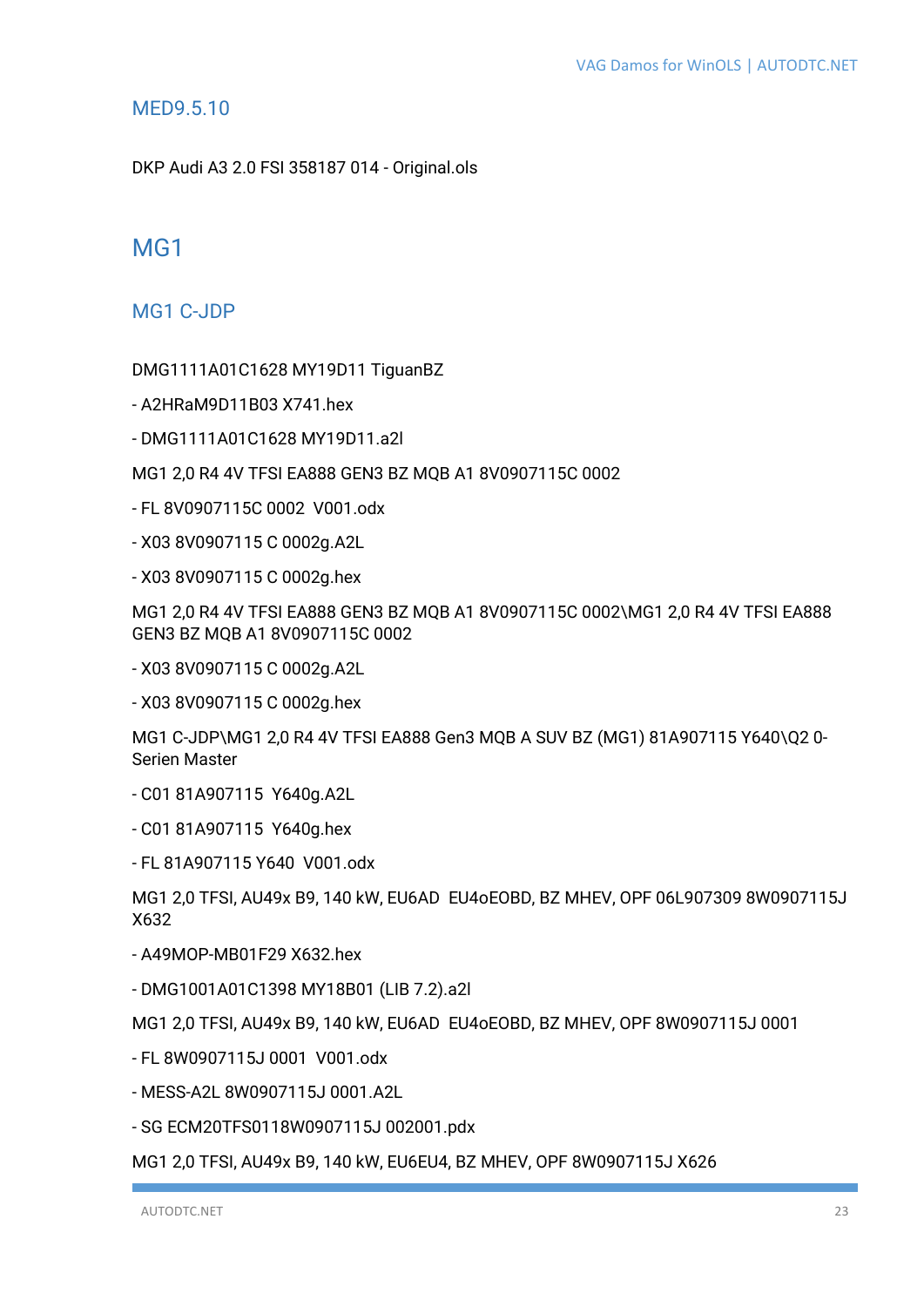- A49MOP-TB00D02 X626 Nardo ZW3E4.hex
- DMG1001A01C1398 TY18B00 NARDO ZW3E4.a2l
- N4028-TB00ZW3E4 Trigger-DC290616-03.dat

MG1-C-JDP4.2 2,0 R4 4V TFSI EA888 GEN3 BZ MQB A1 8V0907115C X611

- A1HEfM7X02E04 X611.hex
- DMG1001A01C1394 MY17X02 (LIB-210.2.1).a2l

MG1-C-JDP4.2 2,0 R4 4V TFSI EA888 GEN3 BZ MQB A1 HW 06L907309B 8V0907115B X709.txt

- A1HSfM7X13E02 X709 ROZ91 Premaster07.hex
- DMG1001A01C1394 MY17X13.a2l
- MG1-C-JDP4.2 2,0 R4 4V TFSI EA888 Gen3 BZ MQB B 5NA907115H X704
- B1HOfM8E10E05 X704.hex
- DMG1001A01C1394 MY18E10 (LIB-215.2.0).a2l
- EA888 ETK MDG1 v2.1.14 ProF-Konfig.zip
- MG1-C-JDP4.2 2,0 R4 4V TFSI EA888 Gen3 MQB A2 SUV BZ 5NA907115E X644
- 2SHXfM8B03E02 X644 Premaster02 KH MLB V2 2017 02 06+VE Daten+Daten Achim Lange 2017 02 15 Daten Sven 2017 02 16.hex
- DMG1001A01C1394 MY18B03.a2l
- MG1-C-JDP4.2 2.0l TFSI BZ, MQB37 140kW, EU6 AGHI 8V0907115E X706
- A1HRaM9A00C24 X706.hex
- DMG1001A01C1628 MY19A00.a2l

#### <span id="page-23-0"></span>MG1 CS001

- 2.0 TFSI VW Tiguan 06L907309B 033037 Original MG1CS001 .rar
- 2.0 TFSI VW Tiguan 06L907309B 027470 Original MG1CS001.rar
- DMG1111A01C1628 MG1CS001 Tiguan BZ
- A2HRa39D00C08 X737.hex
- DMG1111A01C1628 TY19D00 TEST NARDO3.a2l

#### <span id="page-23-1"></span>MG1 CS002

Audi A2 2.0 TFSI CNG MG1-C-JDP4.2 06L907309B B1HOfM8E10E07 X704 Premaster01 (Oryginal).zip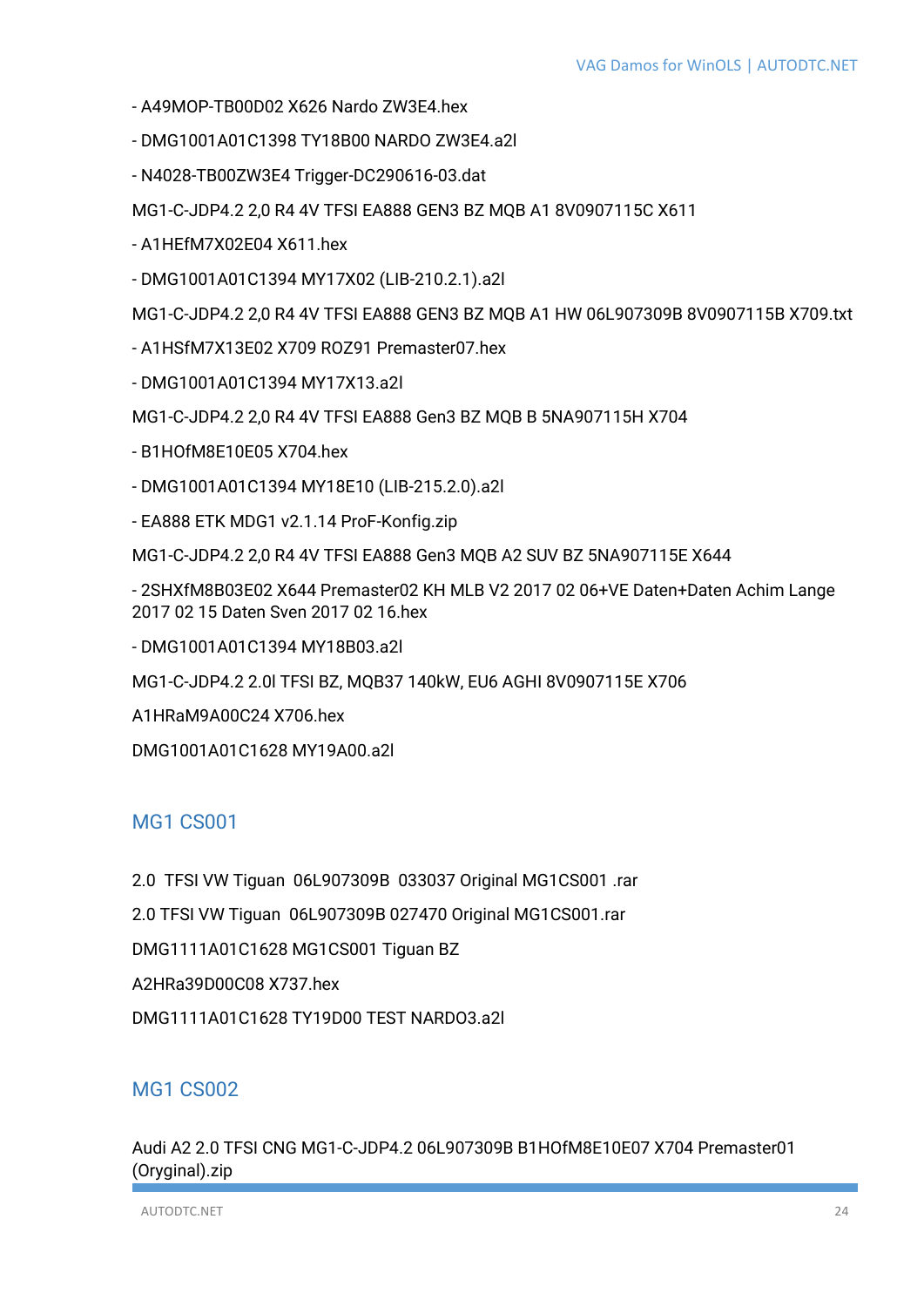Audi A2 2.0 TFSI MG1-C-JDP4.2 024123 B04 5NA907115 C 0002g (Oryginal).zip

Audi S4 3.0 TFSI MG1CS002 DMG1002AH2C1492 MY19A20 DMG1002AH2C1492 MY19A20 (Oryginal)no.zip

DMG1002AH2C1492 MY19A20

- DMG1002AH2C1492 MY19A20.a2l

- DMG1002AH2C1492 MY19A20.hex

MG1 with INCA Flashinformation\MG1CS002 2.6IFX 3,0l V6 TFSI, EA839, AU65 D5 PHEV, 250kW, EU6, AL553E-8Q 4N0907559C X705 \ GSG

- T8E01ehdHkG X705.hex
- TY18E01eh DRCTSTRT DrvSit.a2l

MG1 with INCA Flashinformation\MG1CS002 2.6IFX 3,0l V6 TFSI, EA839, AU65 D5 PHEV, 250kW, EU6, AL553E-8Q 4N0907559C X705\GSG

- FL V03826530PH Y704.odx

MG1CS002 2,9l V6 TFSI, EA839, AU49x RS4 5, 331kW, EU6, AL552-8Q 8W0907551 0003

- 8W0907551 0003 121100.xgz
- E8EA2r3m2-S14 (18EA2 1Flut P1584 (IFX)).creta
- E8EA2r3m2-S14.hex
- EA2 8W0907551 0003g.hex
- EV ECM29TFS0118W0907551 001005.odx
- EV ECM29TFS0118W0907551 001005.pdf
- EV ECM29TFS0118W0907551 001005.xml
- FL 8W0907551 0003 V001.odx
- FL 8W0907551 0003 V001.pdf
- FL 8W0907551 0003 V001.xml
- MESS-A2L160 8W0907551 0003.A2L
- MESS-A2L 8W0907551 0003.A2L
- SG ECM29TFS0118W0907551 001005.pdx

MG1CS002 2.6IFX 3,0l V6 TFSI, EA839, AU65 D5 PHEV, 250kW, EU6, AL553E-8Q 4N0907559C X705

- T8E01ehdHkG X705.hex
- TY18E01eh DRCTSTRT DrvSit.a2l

MG1CS002 2.6IFX 3,0l V6 TFSI, EA839, AU65 D5 PHEV, 250kW, EU6, AL553E-8Q 4N0907559C X705\GSG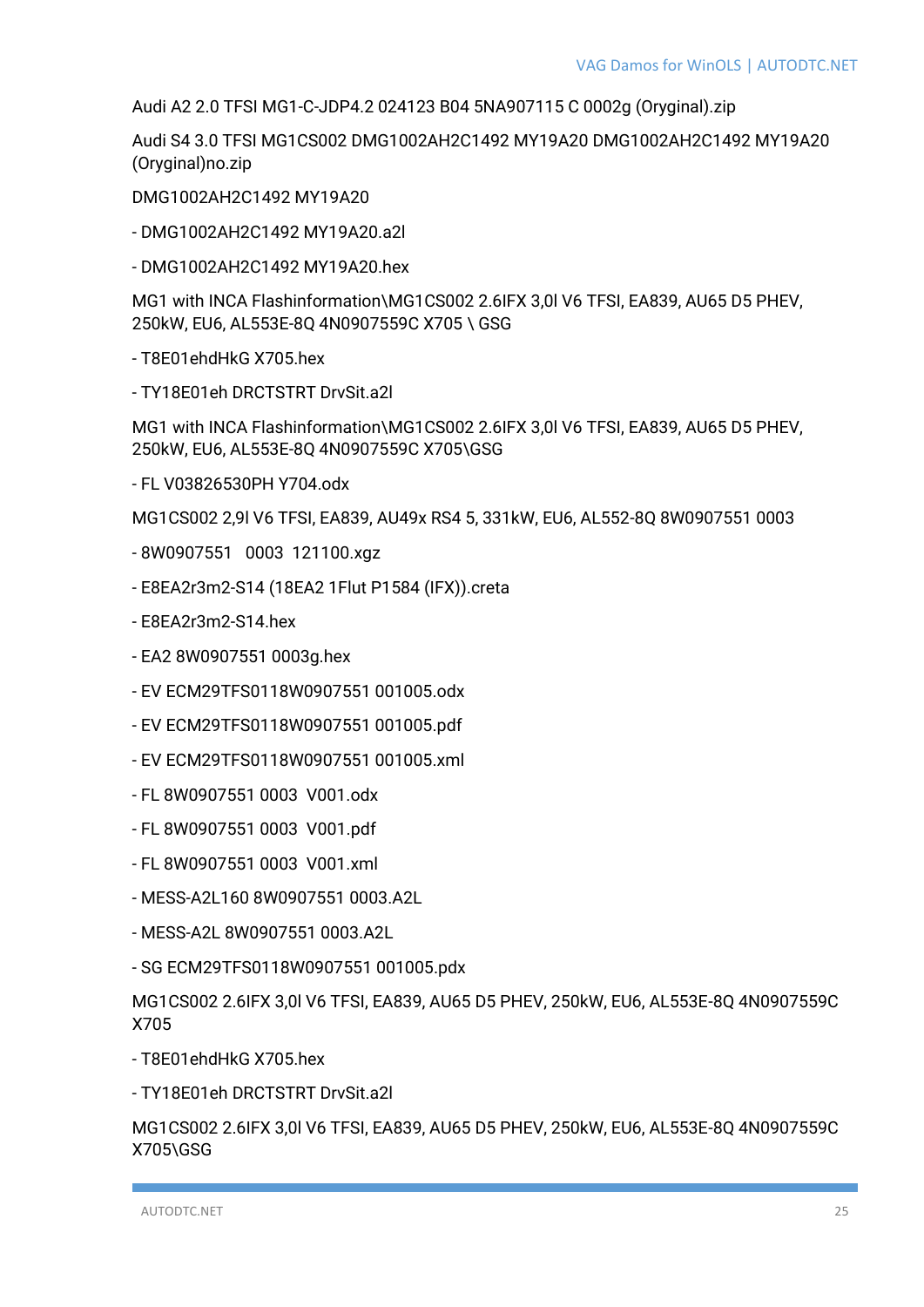- FL V03826530PH Y704.odx

MG1CS002 2.6IFX 3,0l V6 TFSI, EA839, AU65 D5 PHEV, 250kW, EU6, AL553E-8Q 4N0907559C X705\INCA

- Prof IFXDev4 KoVOMo MG1CS00x ES891
- V6T ETK ES891.exp

MG1CS002 2.6IFX 3,0l V6 TFSI, EA839, AU65 D5 PHEV, 250kW, EU6, AL553E-8Q 4N0907559C X705\INCA\Prof IFXDev4 KoVOMo MG1CS00x ES891\Prof

| - mEtkS20BdfConfiguration.xml | - ex2BinCode08.bin    |
|-------------------------------|-----------------------|
| - ccCheckRam.bin              | - ex2BinCode09.bin    |
| - etkBdfConfiguration.xml     | - ex2BinCode10.bin    |
| - lashBootHeader.bin          | - ex2BinCode11.bin    |
| - lashDriver.bin              | - ex2BinCode12.bin    |
| - lashInvalidatePattern.bin   | - ex2BinData01.bin    |
| - ex2BinCode01.bin            | - ex2BinData02.bin    |
| - ex2BinCode02.bin            | - ex2BinData03.bin    |
| - ex2BinCode03.bin            | - ex2BinData04.bin    |
| - ex2BinCode04.bin            | - ex2BinData05.bin    |
| - ex2BinCode05.bin            | - ex2BinData06.bin    |
| - ex2BinCode06.bin            | - rofVersionCheck.dll |

- ex2BinCode07.bin

MG1CS002 2.6IFX 3,0l V6 TFSI, EA839, AU65 D5 PHEV, 250kW, EU6, AL553E-8Q 4N0907559C X705\INCA\Prof IFXDev4 KoVOMo MG1CS00x ES891\Profe

- CustomerFlashCode 01-06.cnf
- CustomerFlashCode 07-12.cnf
- CustomerFlashData 01-06.cnf
- CustomerFlowControl.pri
- IFX EccCheckRam.cnf
- IFX ProfBootstrapStartup.pri
- IFX ProfDefines.pri
- ProfBootstrapStartup.pri
- ProfDefines.pri
- ProfMailbox.pri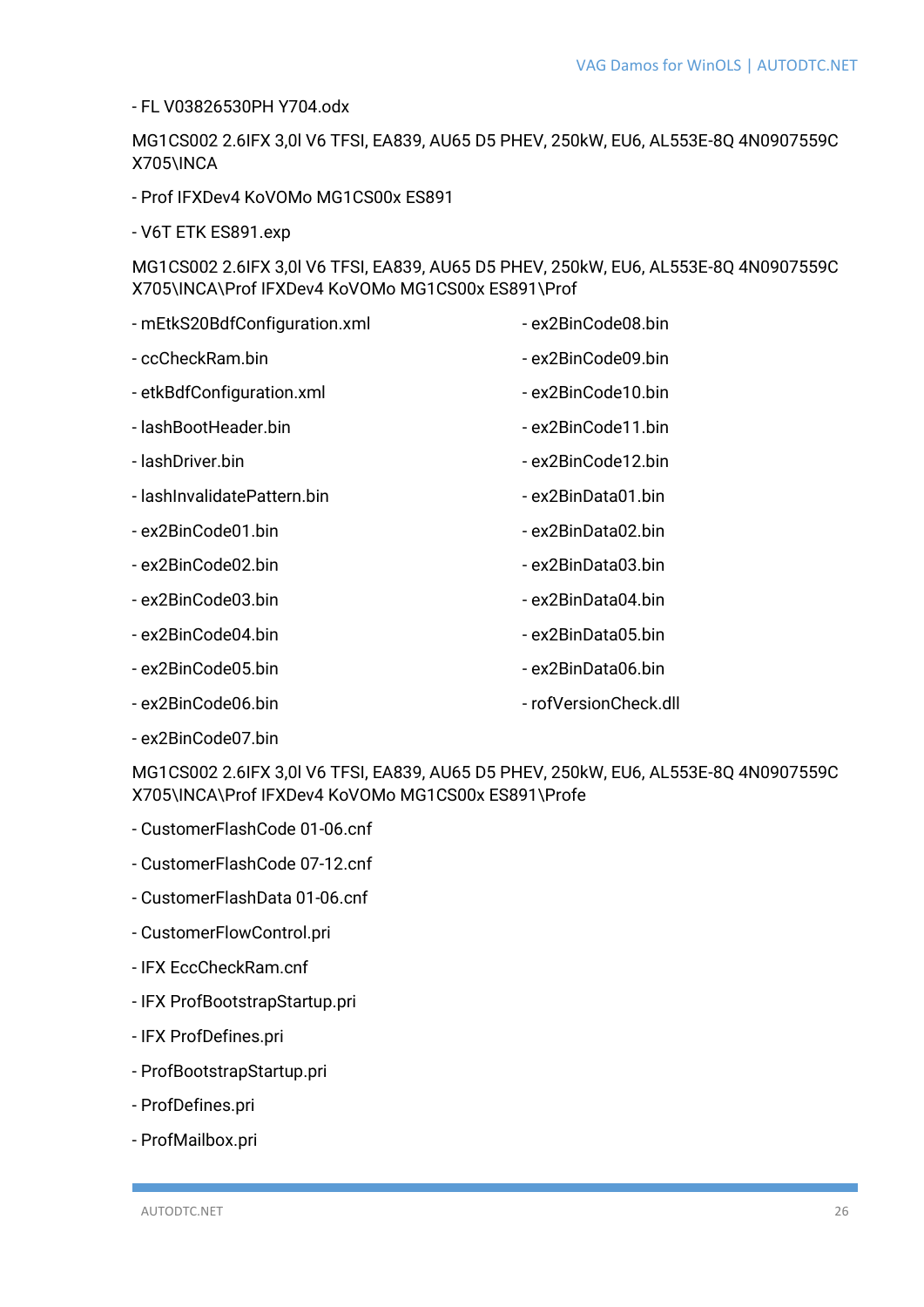- ProfMain.prm
- ProfMap
- ProfProgramCode.pri
- ProfProgramData.pri
- ProjectRamMapFlashDriver.cnf

MG1CS002 3,0l V6 TFSI, AU581 EA839, C8 MHEV, 250kW, EU6, DL382 MY17F03 4K0907559 X524

- DMG1002AH1C1584 MY17F03 es.a2l
- E7F03cMf0.hex

MG1CS002 3,0l V6 TFSI, EA839, AU49x, 260kW, EU6, AL552-8q 8W0907559G X531

- 17F15 1Flut P1303 DMG1002A01C1303eH.a2l
- E7F15b2h3 X531.hex

MG1CS002 3,0l V6 TFSI, EA839, AU49x, 260kW, EU6, AL552-8q 8W0907559G X532

- 17F15 1Flut P1303.a2l
- E7F15b2f4 X532.hex

MG1CS002 3,0l V6 TFSI, EA839, AU65 D5 MHEV, 210250kW, EU6, AL552-8Q 4N0907559A X716

- 18F50 1Flut P1584 (IFX).a2l

- E8F50d2m3-S12 X716.hex

MG1 CS002\MG1CS002 3,0l V6 TFSI, EA839, AU65 D5 MHEV, 250kW, EU6, AL552-8Q 4N0907559A X637

- DMG1002AH2C1584 TY18D01 LIB.a2l
- T8D01d2m2 LIB.hex

Q8 V6TFSI

- 18F50 1Flut P1584 (IFX).a2l
- E8F50q2k6 X717.hex
- V6 3.0l TFSI 06M907309E 971907559A 0003
- I43 971907559A 0003g.A2L
- I43 971907559A 0003g.hex
- SG ECM30TFS011971907559A 001004.pdx

V6TFSI

- 19B00 1Flut P1793 (IFX).a2l
- E9B00s3m4 X717.hex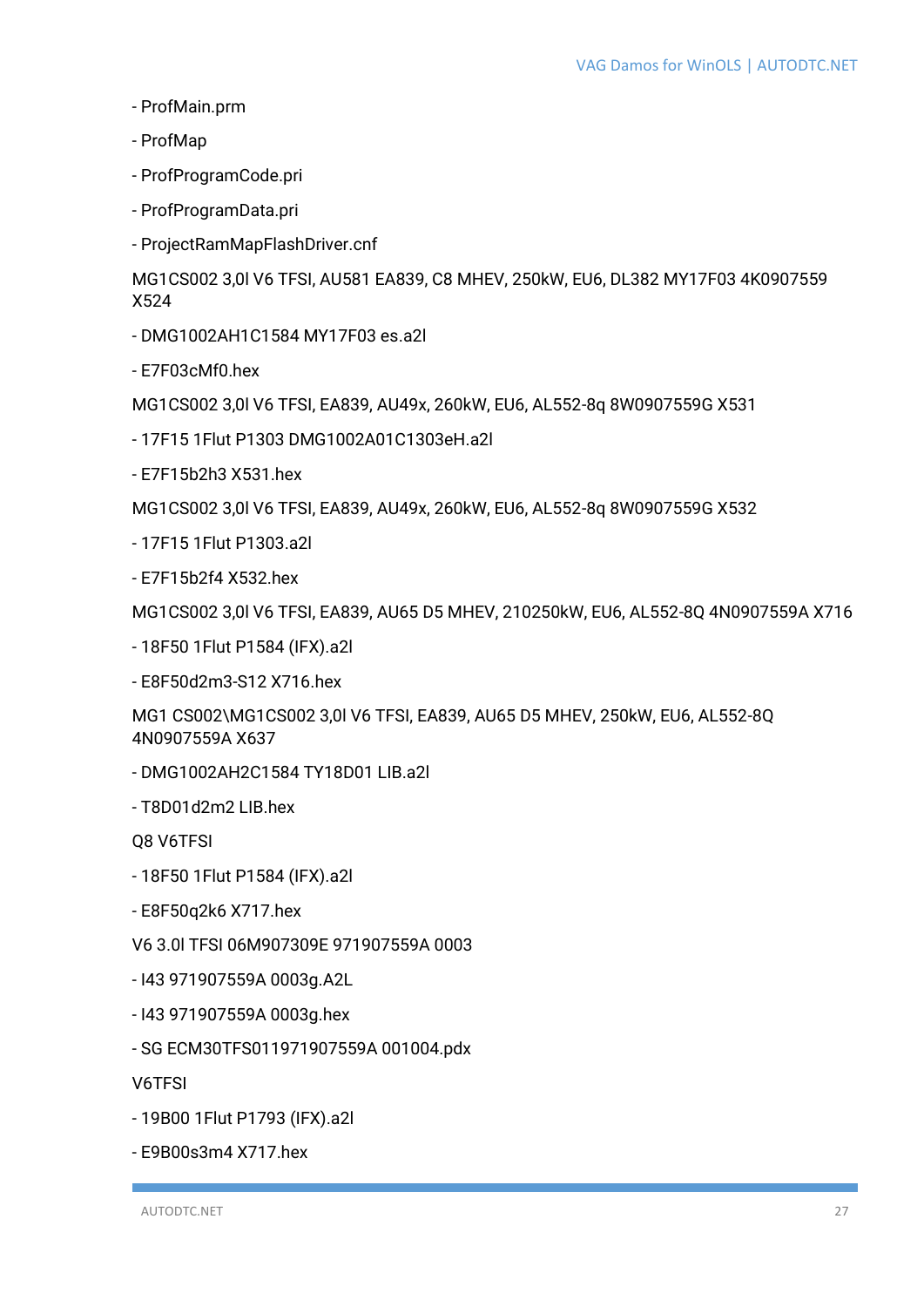#### <span id="page-27-0"></span>MG1 CS008

Audi RS7 4.0TFSI 600PS - Bosch MG1CS008 0P2907309A 971906014D - 9Y0906014D CI17.zip Audi RS7 4.0 TFSI 600hp DHUA MY19 - Bosch MG1CS008.rar

MG1 40TFSI

- MG1 40TFSI\FSP MSG SW neu
- DMG1008PH2C1649 MY19C10.a2l
- EE5E40 C10CI11.hex
- FL 9Y0907589 Z714 V001.odx

#### <span id="page-27-1"></span>MG1 CS011

VW Golf (Original) MG1CS011 05E907309A DMG1011V09C1670 M18E43 05E906018L .zip WinOLS EST (VW Golf (Original) - ).rar

### <span id="page-27-2"></span>Siemens

#### <span id="page-27-3"></span>PCR2.1

1.6TDI CR - PCR 2.1 (audi a1).rar

<span id="page-27-4"></span>Siemens PPD1.X Siemens PPD1.X\Passat Siemens (Only A2L)

sn09103b.a2l S04EG020 3H32 - S04EG020 3H32.bin - S04EG020 3H32.hex S06EG07B 8O39 - S06EG07B 8O39.BIN - S06EG07B 8O39.hex S06EG07B 8O39\ Ols\HDI - S06EG07B 8O39 - 1.ols - S06EG07B 8O39 - 2.ols S06EG07B 8O39\ Ols\VW Passat 2.0 TDI 103kW - VAG 2.0 TDI Siemens.ols siemens ppd1.1 - converted.bin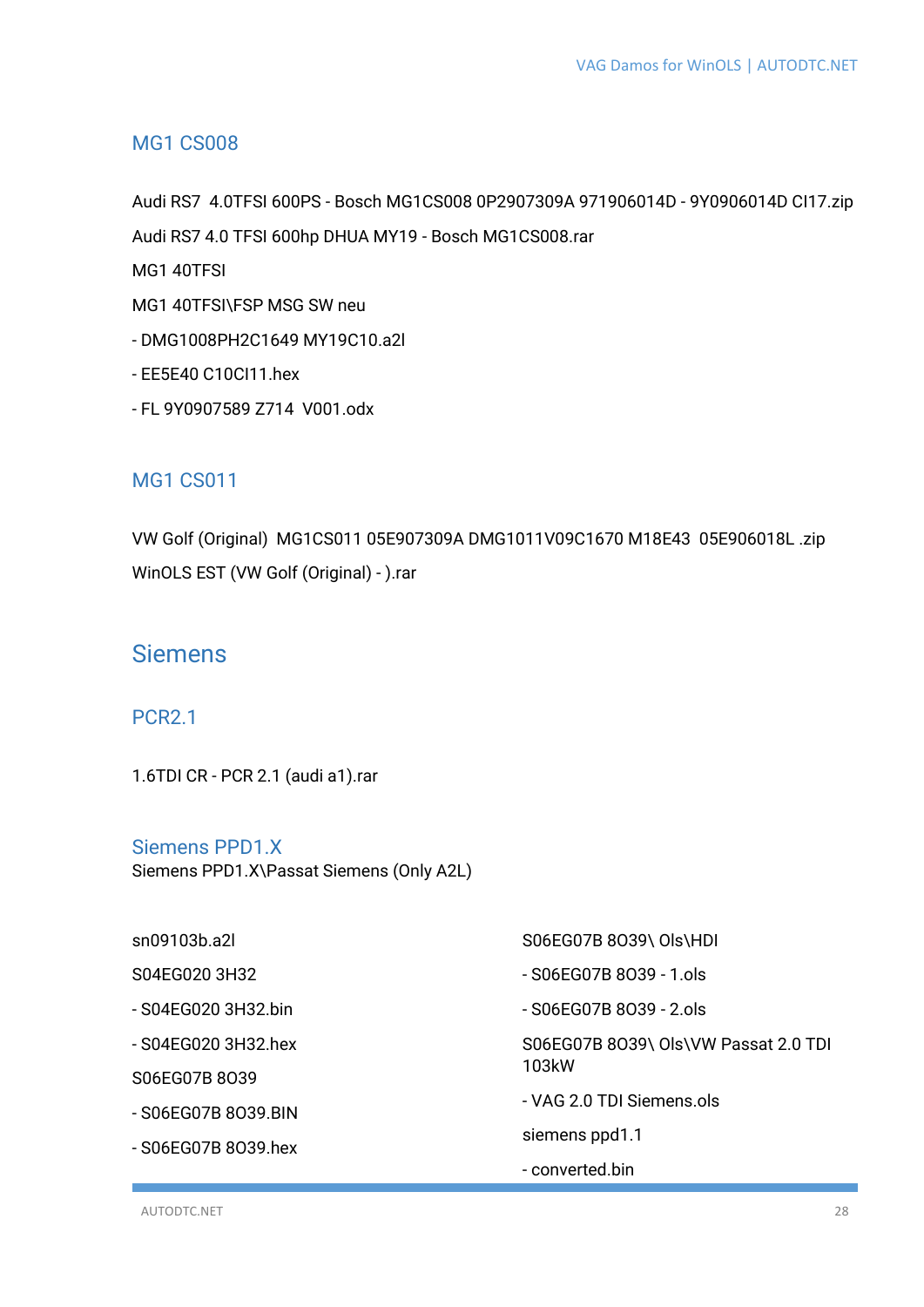- S04EG020 3H32.hex
- SN09103b
- sn09103b.a2l
- sn09103b 1.a2l
- sn09103b 2.a2l
- SN09503B
- SN09503B.a2l
- SN09503B.hex
- VAG PPD1.1 VW PASSAT 2.0TDI
- offset 800000.txt
- S04EG020 3H32.hex
- sn09103b.a2l
- VAG PPD1.1 VW PASSAT 2.0TDI 140HP
- S06EG07B 8O39.hex
- SN09503B.A2L
- VAG 2.0 TDI Siemens.ols

#### <span id="page-28-0"></span>Siemens Simos 10

772777 03F906070HF VW Polo 105PS Simos10.22 Ols THT.rar

Audi A3 1.2TSI ES-T1996 105Ps Siemens Simos10.13 03F906070GH SA300M2000000 THT Toby.rar

VW Polo 1.2 TSI 105 PS Siemens Simos10.1.0 V2A360ZWS74 damos.rar

VW Polo 1.2TSI 105PS BJ2012 Siemens Simos10.22 03F906070HF SA300O1000000 Tuning 18-20ps.rar

#### <span id="page-28-1"></span>Siemens Simos 10.1

VW Polo 1.2 TSI 105 PS Siemens Simos10.1.0 V2A360ZWS74 damos.rar

<span id="page-28-2"></span>Siemens Simos 10.2

DKP Seat Ibiza 1.2 TSI SA300E0000000 Original.ols

DKP VW Polo 1.2 TSI 105 PS SA3E00 Original.ols

<span id="page-28-3"></span>Siemens Simos 11

Damos SIMOS 11 a2l.rar

#### <span id="page-28-4"></span>Siemens Simos 12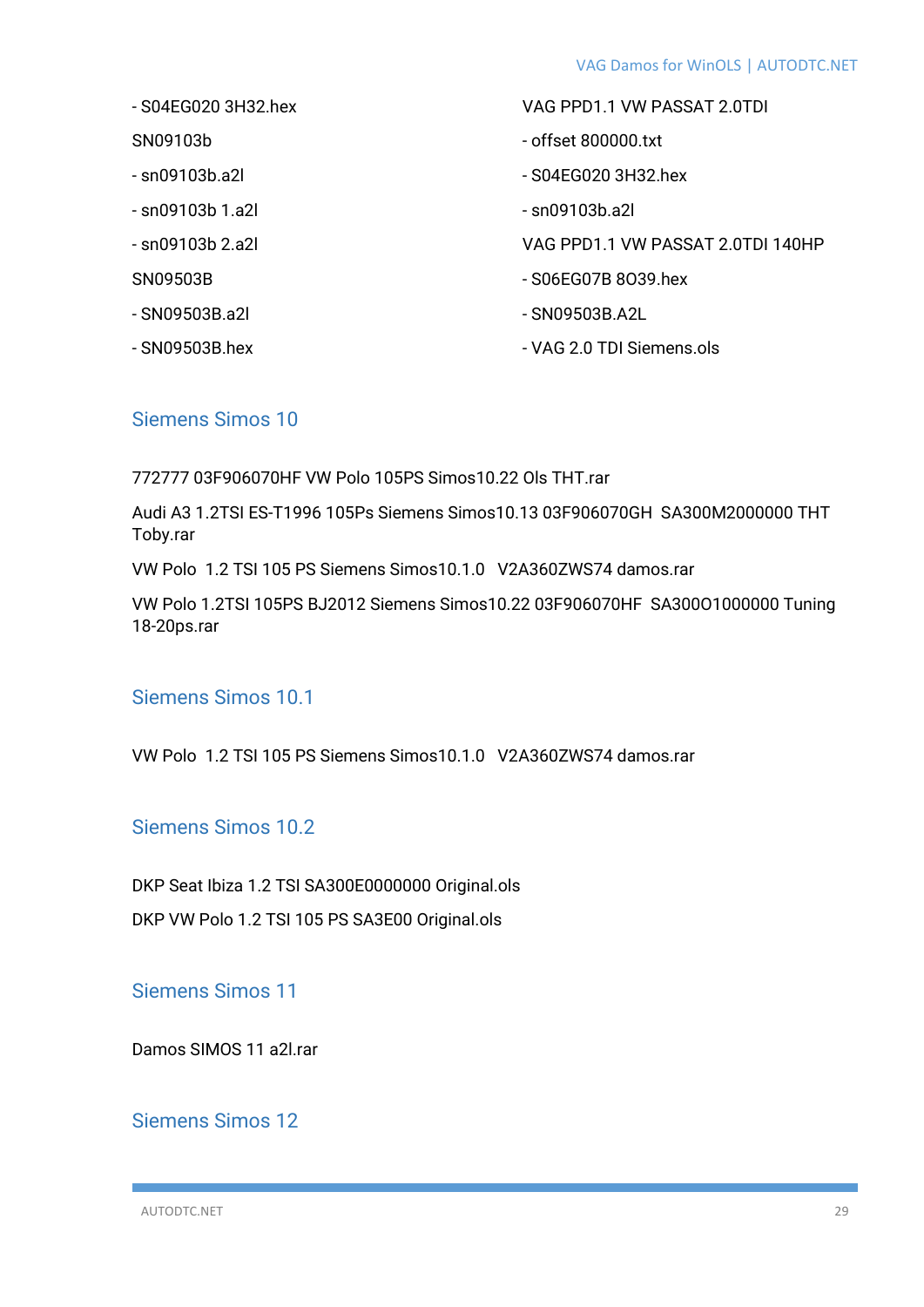Audi S3 2.0 TSI SIMOS12 - SC100C9100000.rar Audi S3 8V 2.0 TSI Simos 12.rar

#### <span id="page-29-0"></span>Siemens Simos 12.1

Audi A5 (Oryginal) Simos12.1 8K0906264C SC1008F800000.zip Simos 12.1 SC1CF031 C OEM SC100CF000000 - S3AEe-1CF0 C1 X523 Ri1.s19 - SC1CF031 C OEM.a2l

### <span id="page-29-1"></span>Siemens Simos 12.2

VAG VW Jetta 2.0 TSI Simos12.2 06K906070F SC200C3000000 X205.zip VW Jetta GLI 2.0 TSI Simos12.2 - SC200E5500000.rar Vw Jetta GLI 2.0 TSI 210hp CPPA MY14 - Siemens Simos 12.2.ols

# <span id="page-29-2"></span>Siemens Simos 16

Damos SIMOS 16 3.0l TFSI A2l.rar

SIMOS 16 CJEB SG1H0031 1C1-a2l 4G2907551 X203

Simos16 4G2907551 Siemens-Continental Audi Q7 E 3.0 TFSI V6 333PS 3.0 Automatic transmission SG100H0000000 rar

SIMOS 16 CJEB SG1H0031 1C1-a2l 4G2907551 X203

- SG1H0031 1C1.S19

- SG1H0031 1C1 OEM.a2l

#### <span id="page-29-3"></span>Siemens Simos 16.1

SIMOS 16.1 (SG1) 3,0l V6 TFSIevo, AU57x-PA, 200245kW, EU6, DL501-7q 4G2907551 X203 SIMOS 16.1 (SG1) 3,0l V6 TFSIevo, AU57x-PA, 200245kW, EU6, DL501-7q 4G2907551 X203 - SG1H0031 1C1.S19

- SG1H0031 1C1 OEM.a2l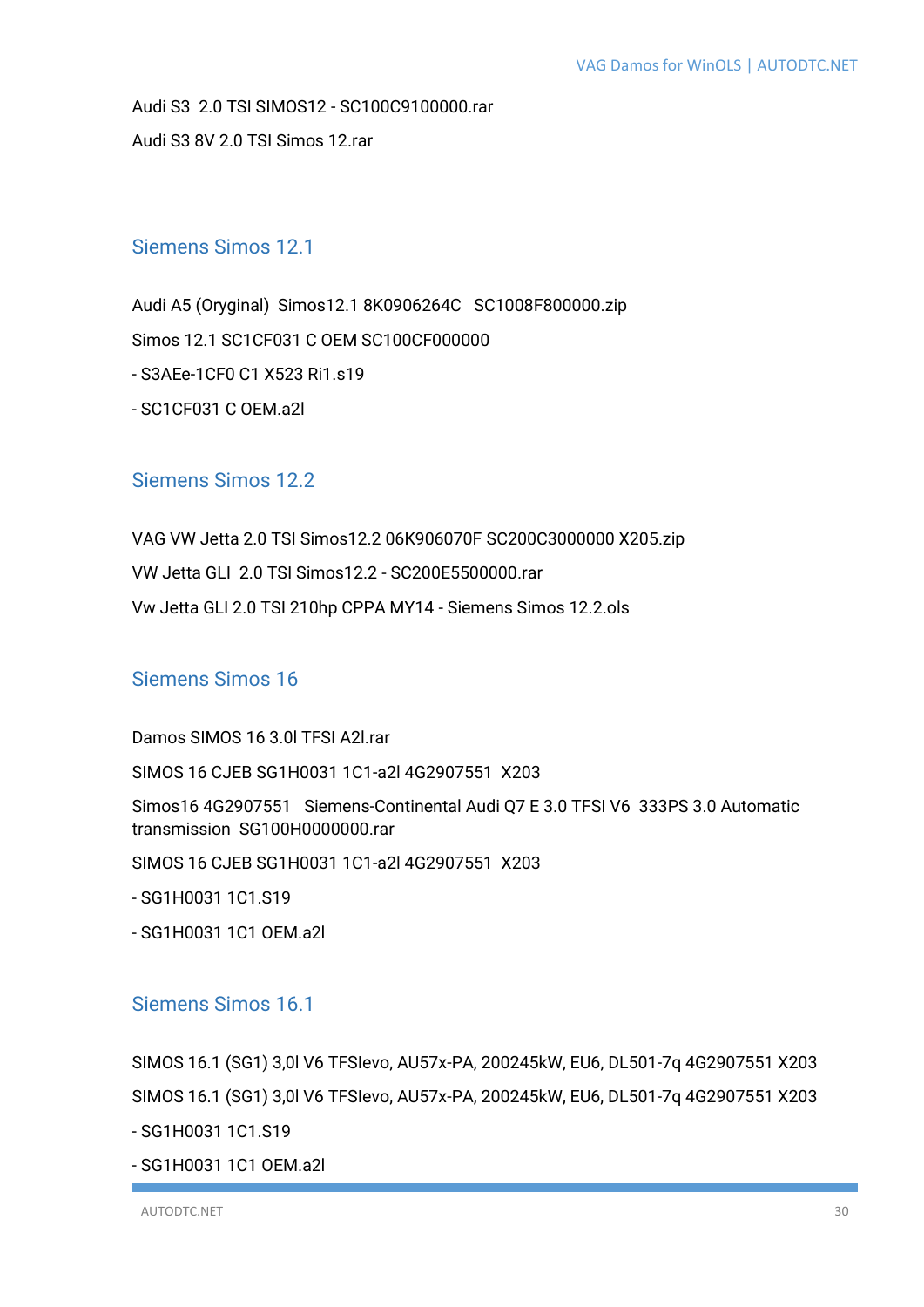#### <span id="page-30-0"></span>**Siemens Simos 18**

Golf 7 R Damos SC800H5100000 DAMOS B C OLS new.rar Seat Leon Cupra SC300 2.0TSI SIMOS18 SC800S5000000 (Original)(1).zip Simos 18 Golf 7 2.0tfsi GTI.rar

#### <span id="page-30-1"></span>Siemens Simos 18.1

Damos SIMOS 18.1 7er GTI SULE 2.0 FSI 155kW a2Lrar

VW Golf 7 R simos 18.1 Damos SC800H5100000 DAMOS B C OLS new.rar

VW Golf 7 R simos 18.1 Damos SC800H5100000.zip

VW Golf GTI 2.0TFSI SIMOS18.1 SC800F9000000 5G0906259 0010 (Orvainae).rar

SC800H5100000 5G0906259B 0002 Simos 18.1 2.0 TFSI Golf 7R kp Marek

- 5G0906259B.bin
- 5G0906259B.ini
- 5G0906259B.kp

SC800LB700000 5G0906259P 0001 SIMOS 18.1 2,0TFSI EA888G3 VW37x 162 169kW Hex A2I

- $-5G0906259P0001s19$
- A1AEe-8LB7 C1 X621523 Premaster 0001.s19
- FL 5G0906259P 0001.odx
- FL A1AEe-8LB7523 5G0906259P X621.odx
- SC8LB731 C mgb ro.a2l

**SIMOS 18.1** 

- SC8S1031 C OEM hooked 20151211 142130.a2
- SC8S10R1 C hooked 20151211 142131 final inkl allerDatenPlessow und SC8S10 EHOOKS aktiv 1.hex

- SC8S10R1 C hooked 20151211 142131 final inkl allerDatenPlessow und SC8S10 EHOOKS aktiv 1 s19

SIMOS 18.1 2,0 TFSI, AU33x (MQB), 309kW 450Nm, EU6EU2 8S0906259B X450

SIMOS 18.1 2,0 TFSI, AU33x (MQB), 309kW 450Nm, EU6EU2 8S0906259B X450\SIMOS 18.1 2,0 TFSI, AU33x (MQB), 309kW 450Nm, EU6EU2 8S0906259B X450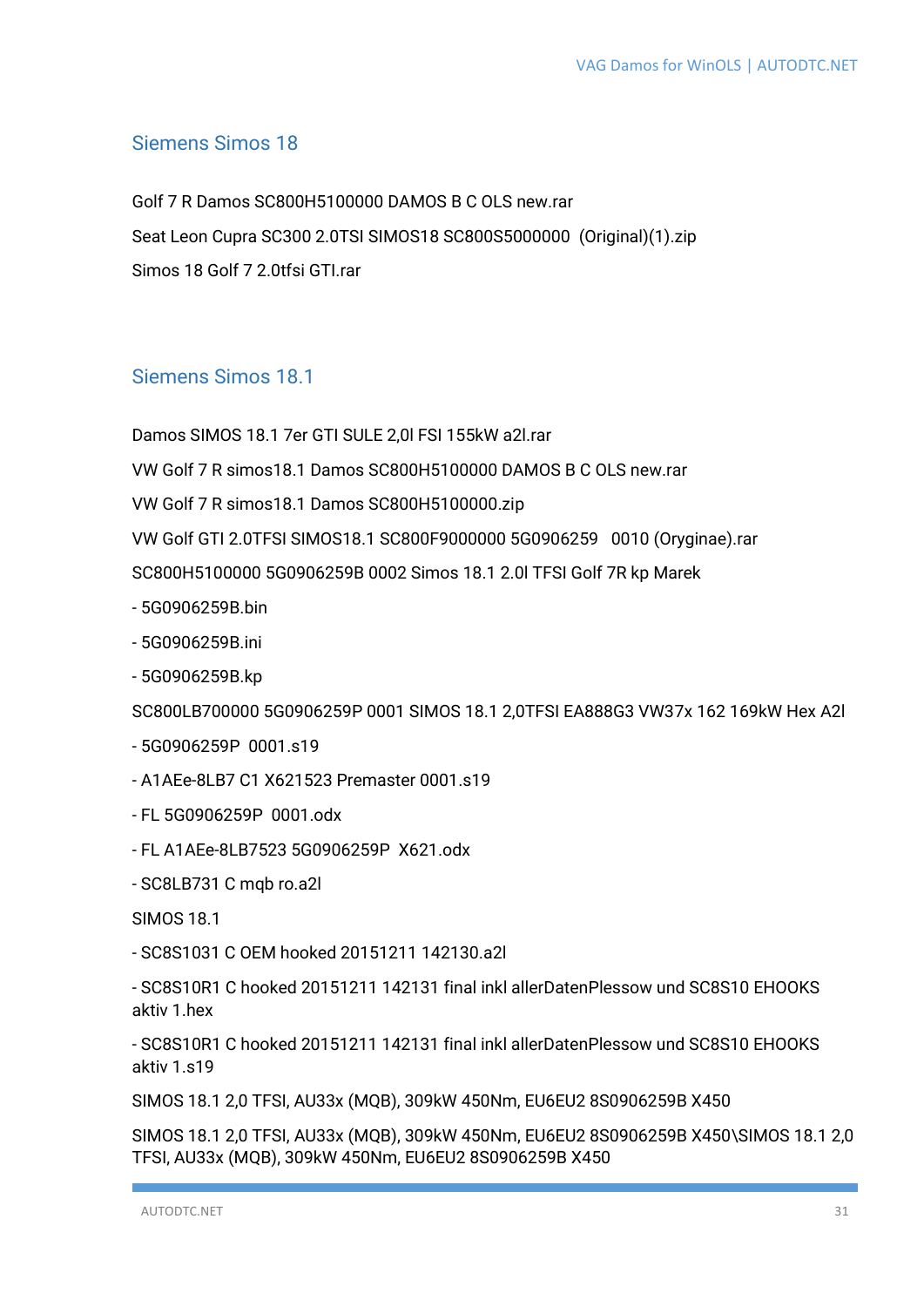-Bst 0 1 450Nm 309kW SSPEb-8LB3 C1 X505 PX04.s19

-FL SSPEb8LB3PX04 8S0906259B X450.odx

-SC8LB331 Ce ro.a2l

SIMOS 18.1 2,0 TFSI, AU37xPA,,DJHA VW37xPA (MQB-A1)400Nm, 213 228kW, EU6EU4 MJ17 8V0906259J 0001

-FL DJHA 2,0l TFSI 8V0906259J 0001 400Nm 228kW.odx

-S3SEe-8S30 C1 X611 CX01 Master0001 Lambda.s19

-SC8S3031 C OEM.a2l

SIMOS 18.1 2,0 TFSI, EA888G3, VW37x (MQB-A1), 162 169kW, EU6WEU2 5G0906259C 0002

-A1AEs-8LB6 C1 X521518 Premaster0002.s19

-FL 5G0906259C 0002.frf

-SC8LB631 C mqb ro.a2l

-SG ECM20TFS020XSC8 007035.pdx

-SIMOS 18.1 2,0 TFSI, EA888G3, VW37x (MQB-A1), 162 169kW, EU6WEU2 5G0906259C 0002

SIMOS 18.1 2,0 TFSI, EA888G3, VW37x (MQB-A1), 162 169kW, EU6WEU2 5G0906259C 0002\SIMOS 18.1 2,0 TFSI, EA888G3, VW37x (MQB-A1), 162 169kW, EU6WEU2 5G0906259C 0002

-A1AEs-8LB6 C1 X521518 Premaster0002.s19

-FL 5G0906259C 0002.frf

-SC8LB631 C mqb ro.a2l

-SG ECM20TFS020XSC8 007035.pdx

SIMOS 18.1 2,0 TFSI, EA888G3, VW37x (MQB-A1), 162 169kW, EU6WEU2 5G0906259P 0001

-5G0906259P 0001.s19

-A1AEe-8LB7 C1 X621523 Premaster 0001.s19

-EV ECM20TFS0205G0906259P 001001.pdf

-FL 5G0906259P 0001.odx

-FL A1AEe-8LB7523 5G0906259P X621.odx

-SC8LB731 C mqb ro.a2l

-SIMOS 18.1 2,0 TFSI, EA888G3, VW37x (MQB-A1), 162 169kW, EU6WEU2 5G0906259P 0001

SIMOS 18.1 2,0 TFSI, EA888G3, VW37x (MQB-A1), 162 169kW, EU6WEU2 5G0906259P 0001\SIMOS 18.1 2,0 TFSI, EA888G3, VW37x (MQB-A1), 162 169kW, EU6WEU2 5G0906259P 0001

-5G0906259P 0001.s19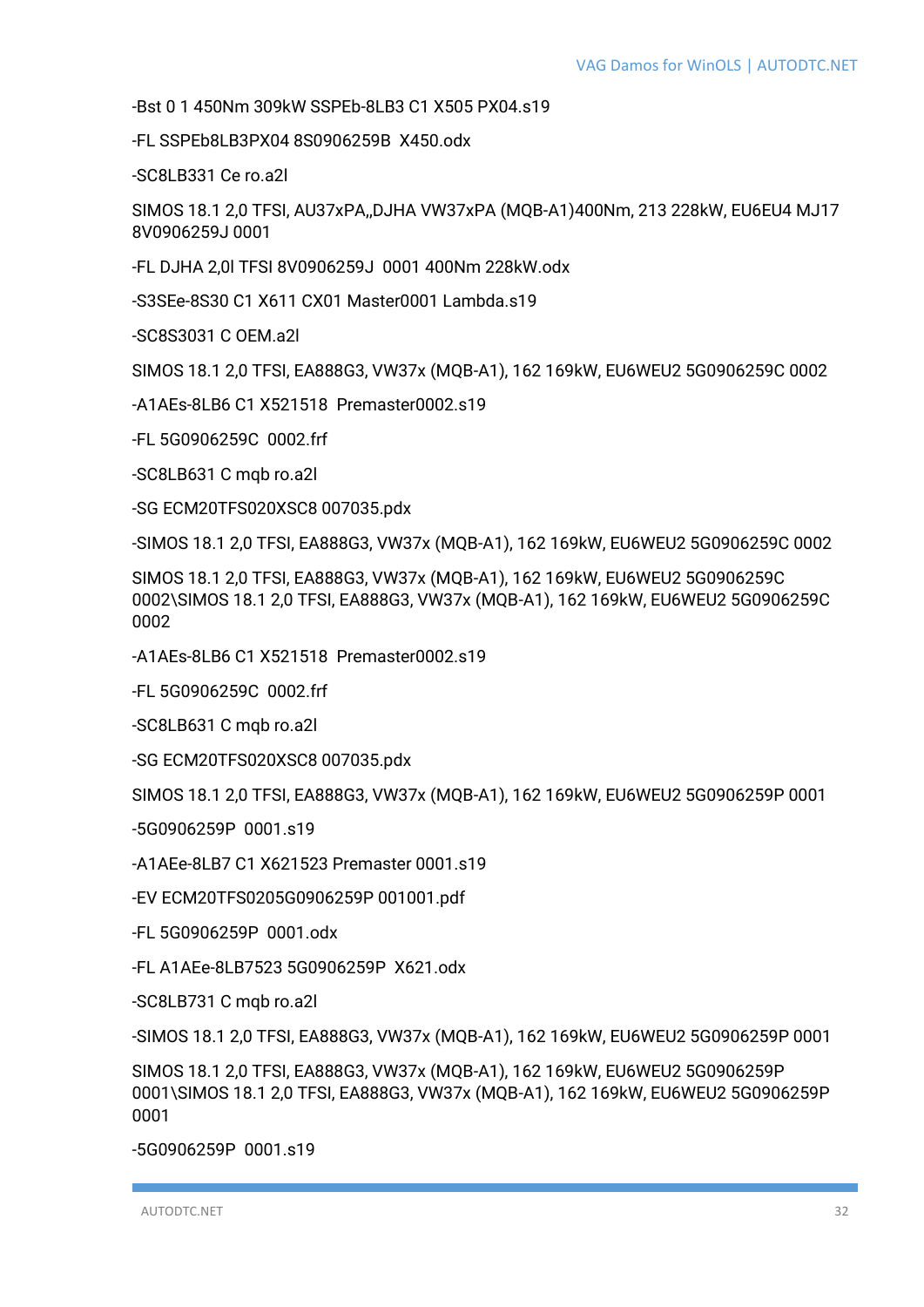-A1AEe-8LB7 C1 X621523 Premaster 0001.s19

- -FL 5G0906259P 0001.odx
- -FL A1AEe-8LB7523 5G0906259P X621.odx
- -SC8LB731 C mqb ro.a2l

SIMOS 18.1 2,0 TFSI, EA888G3, VW37x (MQB-A1), 162 169kW, EU6WEU2 5G0906259 0010

- -5G0906259 0010.s19
- -Codierliste EA888Gen3 im MQB V18.pdf
- -FL 5G0906259 0010.odx
- -SC8F9031 Ce ro.a2l
- -SG ECM20TFS020XSC8 004014.pdx
- -SG ECM20TFS0215G0906259 001014.pdx

-SIMOS 18.1 2,0 TFSI, EA888G3, VW37x (MQB-A1), 162 169kW, EU6WEU2 5G0906259 0010

- --5G0906259 0010.s19
- --FL 5G0906259 0010.odx
- --SC8F9031 Ce ro.a2l
- --SG ECM20TFS020XSC8 004014.pdx
- --SG ECM20TFS0215G0906259 001014.pdx

SIMOS 18.1 2,0 TFSI 213228kW, EU6WEU4 S3PA WAUZZZ8V6H1000105 8V0906259J X636

-S3SEe-8S50 C1 X636 Kn1.s19

-SC8S5031 C OEM.a2l

SIMOS 18.1 2.0l TFSI TTS 210KW DQ E462 8S0906259B 0003

-SIMOS 18.1 2.0l TFSI TTS 210KW DQ E462 8S0906259B 0003

--0003 33SEe-8LB4 C1 X504 Ri1.s19

- --FL 8S0906259B 0003.odx
- --ING-06-20150331-09 E462.7z
- --ING-06-20150331-09 E462.dat

--SC8LB431 Ce ro.a2l

--TTS 2.0T 210kW DQ E462 ETK CAN.exp

SIMOS 18.1 5G0906259F 0001

-0001 5G0906259F 0001.s19

-SC8O2031 C ro.a2l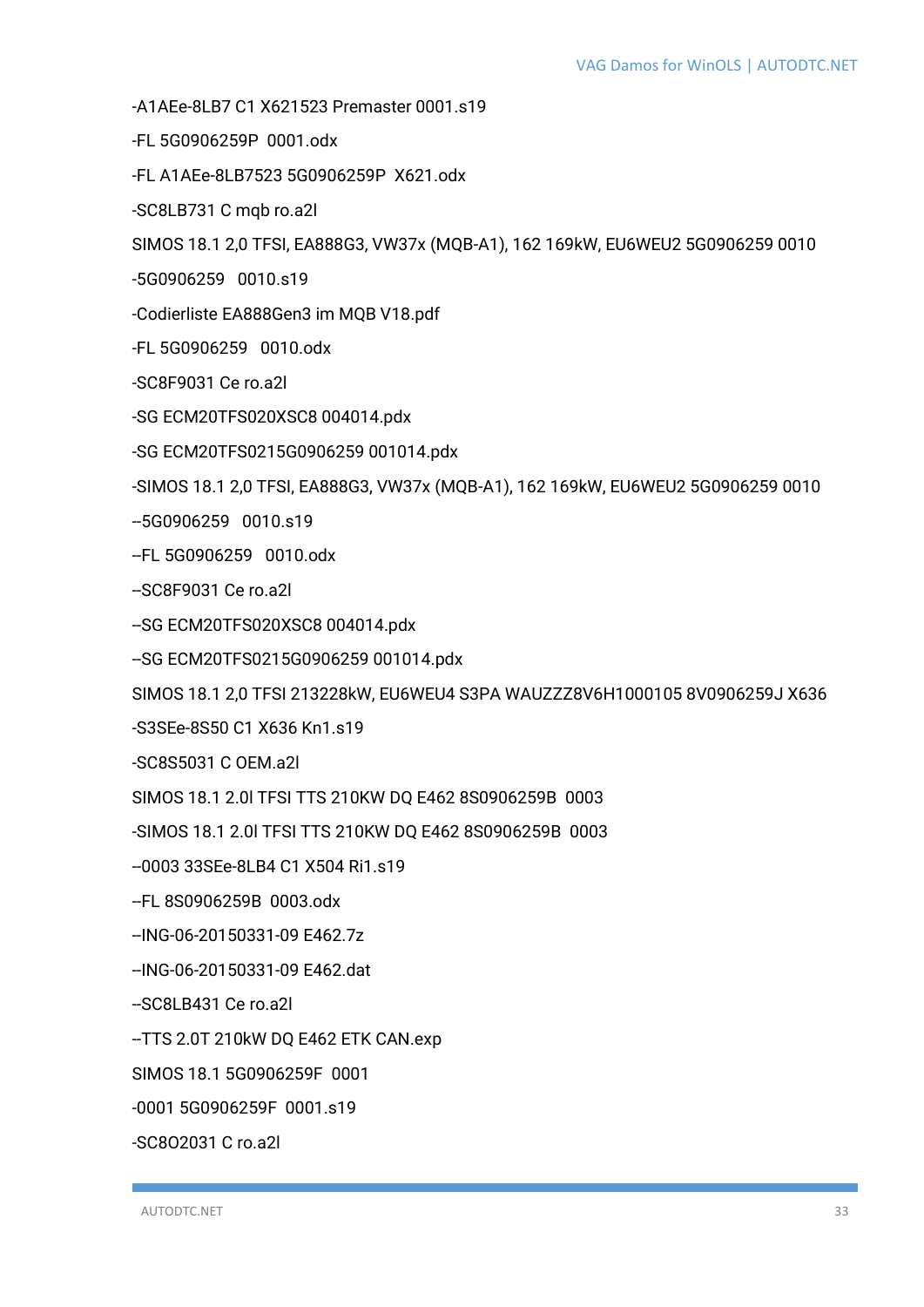SIMOS 18.1 8U0906259 X521 -31AEd-8H85 C1 X546B12 MON CN-LC.s19 -FL 31AEd-8H85PH2 8U0906259 X521.odx -SC8H8531 C OEM Q3.a2l -SG ECM20TFS020XSC8 006036.pdx Simos18.1 8V0906259P SCG0070000000 Golf 7R ULEV -43SUg G700 CG X710 Ri2.s19 -FL S3SZa G700 PH1 BasisS3SZa G600 CG X706 Ri1 AA.odx -SCG70031 C OEM.a2l

#### <span id="page-33-0"></span>Siemens Simos 18.10

Golf 8 GTI Simos

-DMG1111A01C1628 TY19D00 N

--A2HRa39D00C05 X734.hex

--DMG1111A01C1628 TY19D00 TEST NARDO3.a2l

-GTI

--A2AY--G900 X736905.s19

--SCG90031 C OEM.a2l

-TGM

--A2AY--G800 X734821.s19

--SCG80031 C OEM.a2l

SIMOS 18.10 2,0 TFSI, VW37x (MQB-A1 GTI), 180kW, EU6ZDEUBG 5G0906259N X709

-A1AZq-G700 X709301.s19

-SCG70031 C OEM.a2l

SIMOS 18.10 2,0 TFSI, VW416 (MQB-BSUV), 175kW, LEV3 3CN906259 X641

-SCG50031

-SCG500Y0.pdx

-SCG500Y0 index.h

SIMOS 18.10 2,0 TFSI, VW416 (MQB-BSUV), 175kW, LEV3 3CN906259 X641\SCG50031

-BSAUd-G500 C1 X641A12 premaster Y641 1.s19

-SCG50031 C OEM.a2l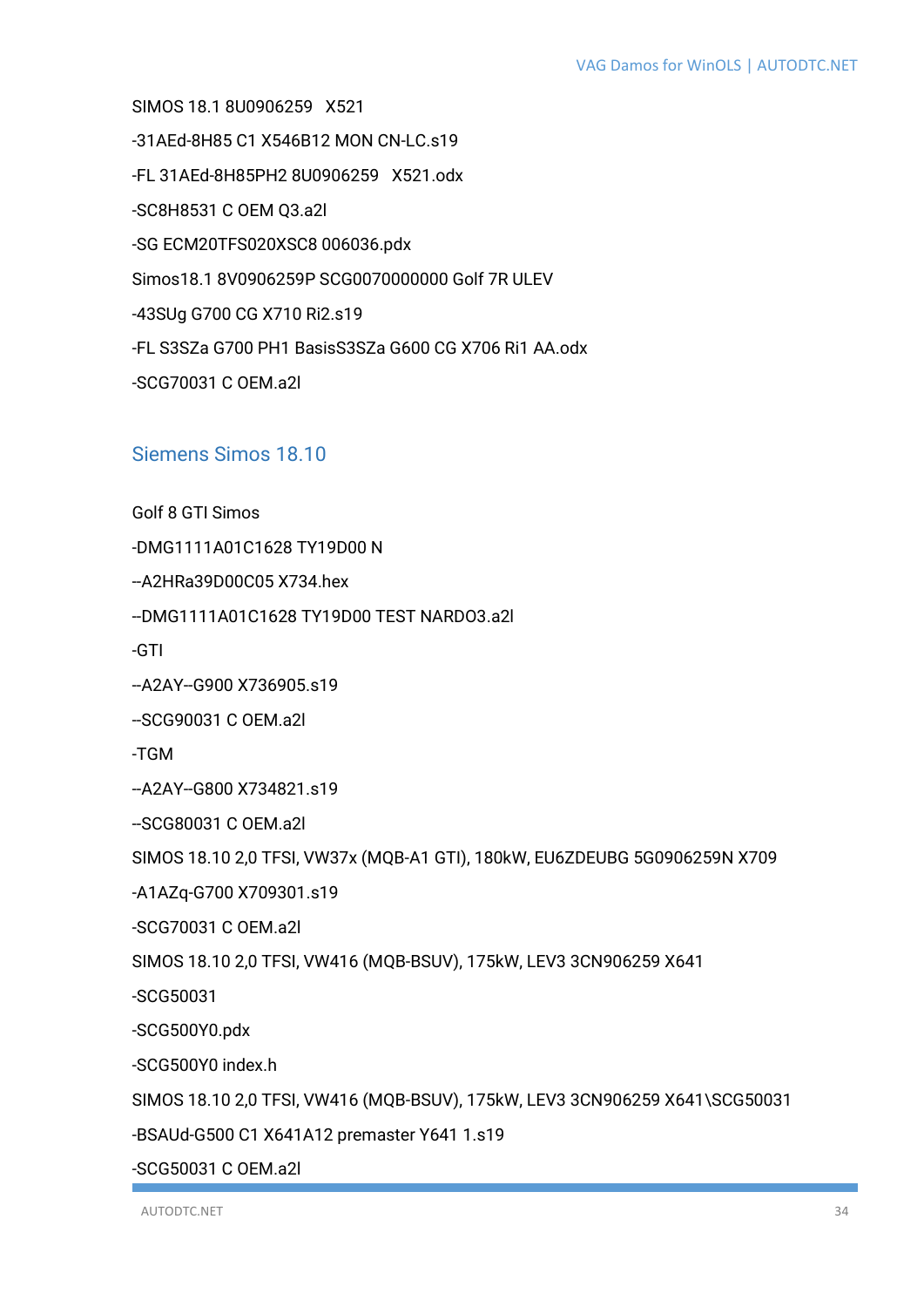SIMOS 18.10 EA888 (SCG)SCG910Y0

-M900 X740 E15 DYN 018.s19

-M900 X740 E15 DYN 019.s19

-M900 X740 E15 DYN 021.s19

-SCG910 OEM.a2l

SIMOS 18.10 EA888 SCG900Y0

-20170921 EXTC Berganfettung Ausbedatet ChLi(1).DCM

-B1SZa G900 CG X737 Bo1.s19

-SCG900 OEM.a2l

-SIMOS 18.10 EA888 SCG900Y0\SERIES

--FL 3G0906259J X737.odx

 $-396$ яйт

SIMOS 18.10 EA888 SCG900Y0 Tiguan High 169KW

-A2AY--G900 X738918.s19

-SCG90031 C OFM a2L

-FL A2AY--G900 X735828 AA.odx

SIMOS 18.10 EA888 SCG910Y0

-A1ASq-G910 X742A17.s19

**-FS VWSCG 1R 910 S19** 

-SCG910 OEM.a2l

SIMOS 18.10 GTI 5G0906259N X711\N

-A1AZq-G700 X711318.s19

-SCG70031 C OEM.a2l

SIMOS 18.10 SCG20x-CILC-Fumu

-CILC 1.3.1 SCG 20X Anleitung.pptx

-enriched SCG20X CILC-Fumu.a2l

-FL A1AZq-G20XPH1 5G0906259N CILC.odx

-HH-CILC 1 3 1 0 ext.pdf

-SCG20X PH1 BasisA1AZq-G300 X607215.s19

SIMOS 18.10 GTI 5G0906259N X711\N

-A1AZq-G700 X711318.s19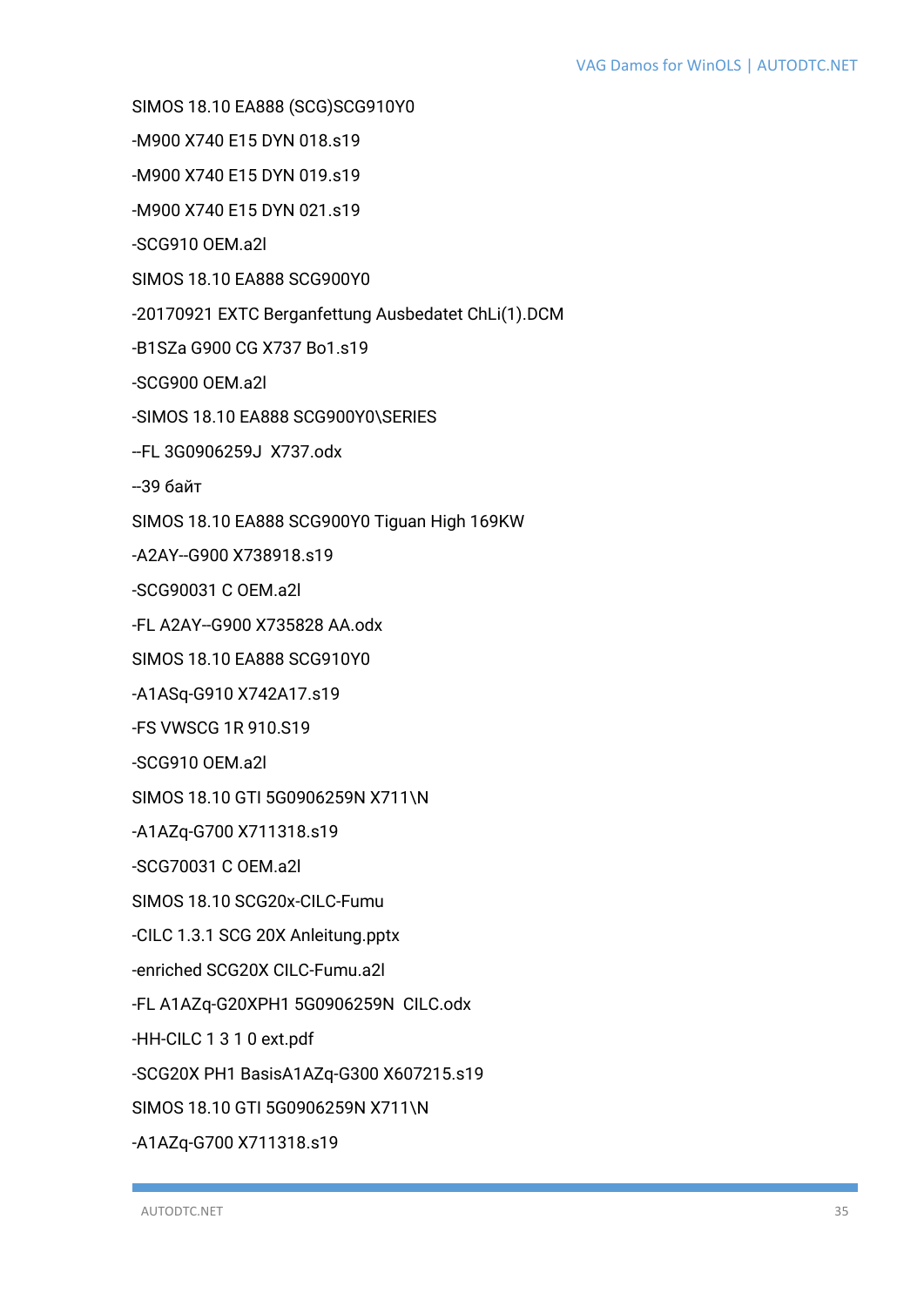-SCG70031 C OEM.a2l Simos18.10 2.0I TFSI, MQB48, 169kW, EU6 ZDEF, DQ381-7F 81A907115 Y628 -B00 81A907115 Y628g.A2L -B00 81A907115 Y628g.hex -FL 81A907115 Y628 V001.odx -FL 81A907115 Y628 V001.pdf -Freigabe-Motorsteuergerat 8V0907115 D Y628.pdf -MESS-A2L 81A907115 Y628.A2L -SqBegleitdokumentSchema 2.0.4.xsd

-System42Schema 2.0.4.xsd

#### <span id="page-35-0"></span>Siemens Slmos 18.41

80A906259A SCB00S4000000 SIMOS 18.41 2,0 TFSI.rar 80A906259 SCB00S4000000 SIMOS 18.41 2,0 TFSI.rar 8W0906259K SCB00V2100000 SIMOS 18.41 2.0 TFSI.rar 8W0906259 SCB00Q5000000 SIMOS 18.41 2,0 TFSI.rar **Simos 18.41** 

 $-SCB3V30$ 

 $-SCBW30$ 

**SCB3V30** 

-42AEm-BV30 C2 X722 PK1 based on 42AEm-BV22 C2 X720 PK0.s19

-SCBV3031 C OEM.a2l

-SCBV3031 C OEM hooked 20170828 091755.a2l

-SCBV30R1 C.S19

-SCBV30R1 C hooked 20170828 091755.s19

SCRW30

-42AEm-BW30 C2 X726 PK0 based on 42AEm-BW20 C2 X726 E09.s19

-SCBW3031 C OEM.a2L

-SCBW3031 C OFM hooked 20170828 085759 a2L

-SCBW30R1 C S19

-SCBW30R1 C hooked 20170828 085759.s19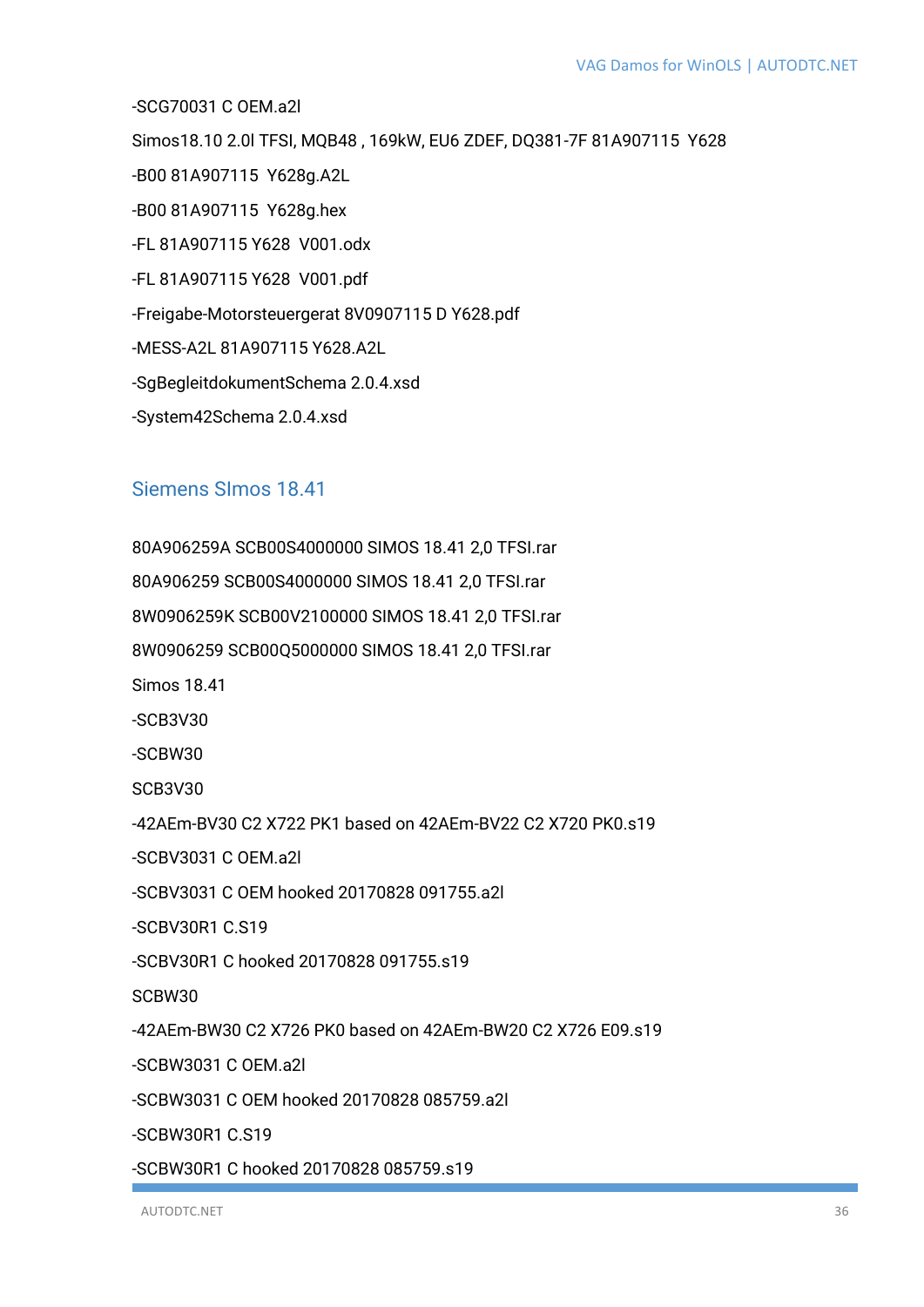SIMOS 18.41 2,0 TFSI EA888Gen3, AU536, 185183kW, EU6EU4, AL552-8Q 4M0906259 0001

-FL 4M0906259 0001 V001.odx

-MESS-A2L 4M0906259 0001.a2l

SIMOS 18.41 Q5 NF PL42 2,0l Gen3 EVO 185kw mit DL-382-7a ULEV 80A906259A X607\Aktuell

-42AUd-BS30 C2 X607 E07 get.s19

-42AUd-BS30 C2 X607 E07 vorab.s19

-FL 42AUd-BS30 C2 X607 E07 get V001 AA.odx

-SCBS3031 C OEM.a2l

Simos18.41 2,0 TFSI EA888Gen3, AU536, 185183kW, EU6EU4, AL552-8Q 4M8906259

-53ACa-BW20 C2 X711 E01 MaRu 14.s19

-Codierliste MLBevo 2.0lTFSI v23.pdf

-FL 53ACa-BW20 C2 X711 Ha0 based on 53ACa-BW10 C2 X710 E02 V001 AA.odx

-SCBW2031 C OEM.a2l

Simos18.41 C8 2.0TFSI 180KW MHEV 4K0906259 X631

-58AE--BV00 C2 X631 E14.s19

-SCBV0031 C OEM.a2l

### Siemens Simos 18.5

WinOLS Audi Q7 (Original) - SCFO003100000)Simos18.5.rar

SIMOS 18.5 2,0 TFSI EA888Gen3, AU536 PHEV, 185kW, EU6, AL552E-8Q 4M0906259B X423

-73AEb-FS00 C2 X544 E01 LACO KWe01.s19

-Daten 20l 73AE

--SCFS0031 Ce meas.a2l

--SCFS0031 C OEM.a2l

--SCFS00R1 C.S19

SIMOS 18.5 2,0 TFSI EA888Gen3, AU536 PHEV, 185kW, EU6, AL552E-8Q 4M0906259B X615 -SCFS1R31 EH SW160810.a2l

-SCFS1R31 EH SW160810 CAL160815N00 MdRed.s19

Simos18.5 2,0 TFSI EA888Gen3, AU536 PHEV, 185kW, EU6, AL552E-8Q 4M0906259B X615

-SCFS1R31 EH SW160810.a2l

-SCFS1R31 EH SW160810 CAL160815N00 MdRed.s19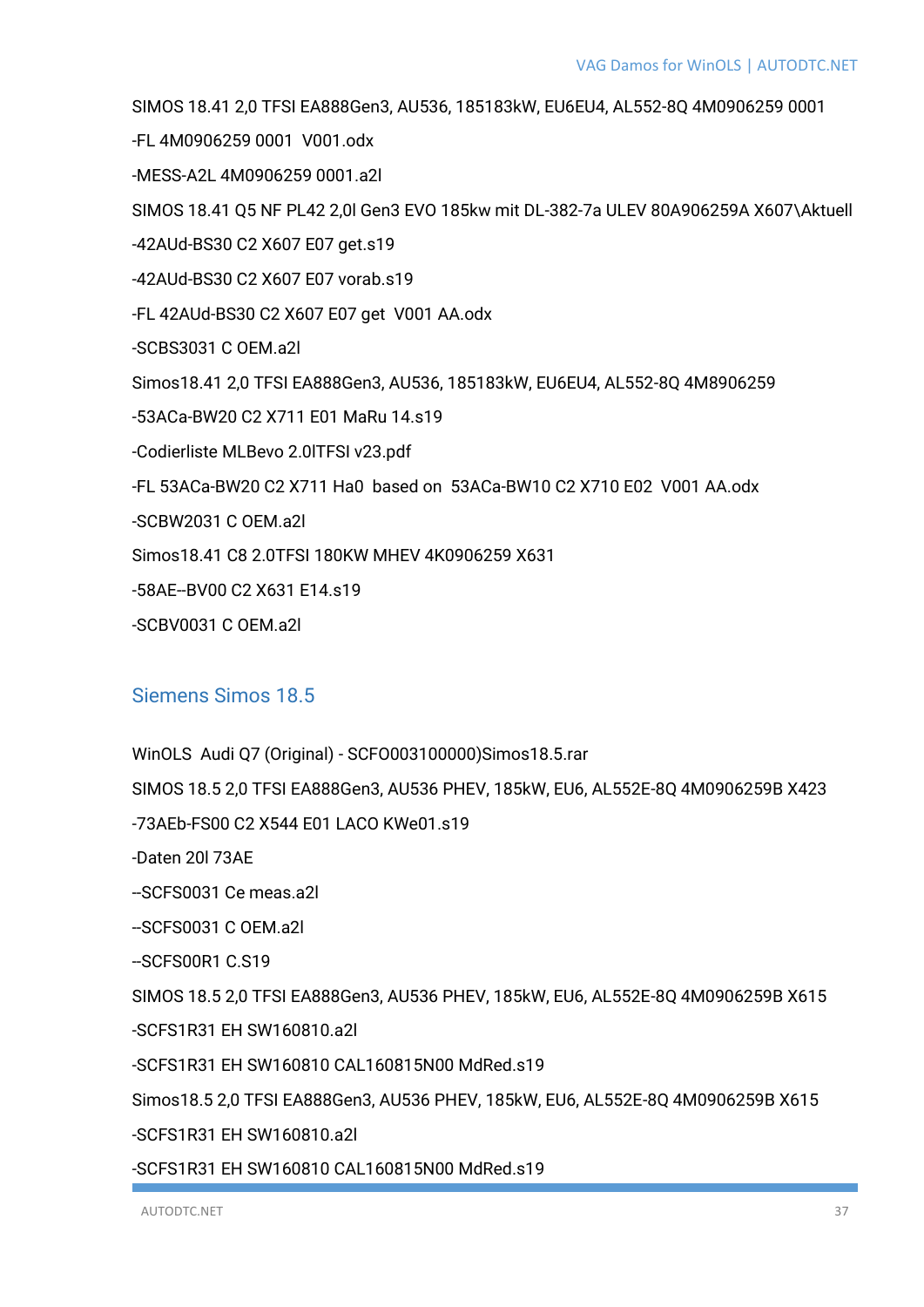### Siemens Simos 18.6

SIMOS 18.6 2,0 TFSI EA888G3, AU37x, VW37x (MQB-A1), 215kW, ULEV 8V0906259H 0002 -37SUe-8O20 C1 X513 Ri1.s19 -FL 37SUe-8O20Ri1 8V0906259H X513.odx -FL 8V0906259H 0002.odx -SC8O2031 C ro.a2l

### Siemens Simos 19.2

16.04.2018 06:10 2 381 163 Audi VAG 2.0 TFSI Siemens Simos19.2 ECM20TFS020XSCF.rar 05.12.2019 09:57 9 744 515 SIMOS 19.2 2,0 TFSI EA888Gen3, AU426 PHEV, 185kW, EU6AG, DL 80A906259B X709.rar SIMOS 19.2 2,0 TFSI EA888Gen3, AU426 PHEV, 185kW, EU6AG, DL 80A906259B X709 -FS VWSCM 0R0 700 hooked 20170307 093856 1.s19 -SCM700 C2 OEM hooked 20170307 093856.a2l SIMOS 19.2 2,0 TFSI EA888Gen3, AU426 PHEV, 185kW, EU6AG, DL ODX -FL 80A906259B X709 42AEbM700E07 V001.odx -FL 80A906259B X709 42AEbM7C1E17 V001.odx -FL 80A906259C X709 42AUbM700E07 V001.odx -FL 80A906259C X709 42AUbM7C1E17 V001.odx SIMOS 19.2 2,0 TFSI EA888Gen3, AU426 PHEV, 185kW, EU6AG 80A906259B X709 -42AEb-M7C1 C1 X709 E17.s19 -SCM7C1 C1 OEM EH.a2l -SCM7C1 grosses s19 --FS VWSCM 0R0 7C1.S19 SIMOS 19.2 2,0 TFSI EA888Gen3, AU426 PHEV, 185kW, SULEV30, DL 80A906259C X709 -42AUb-M700 C2 X709 E05.s19 -SCM700 C2 OEM.a2l

SIMOS 19.2 2,0 TFSI EA888Gen3, AU58x PHEV, 185kW, EU6ZD, DL 4K0906259 X712

-58AR--BW2Z C2 X712 E03 v3.s19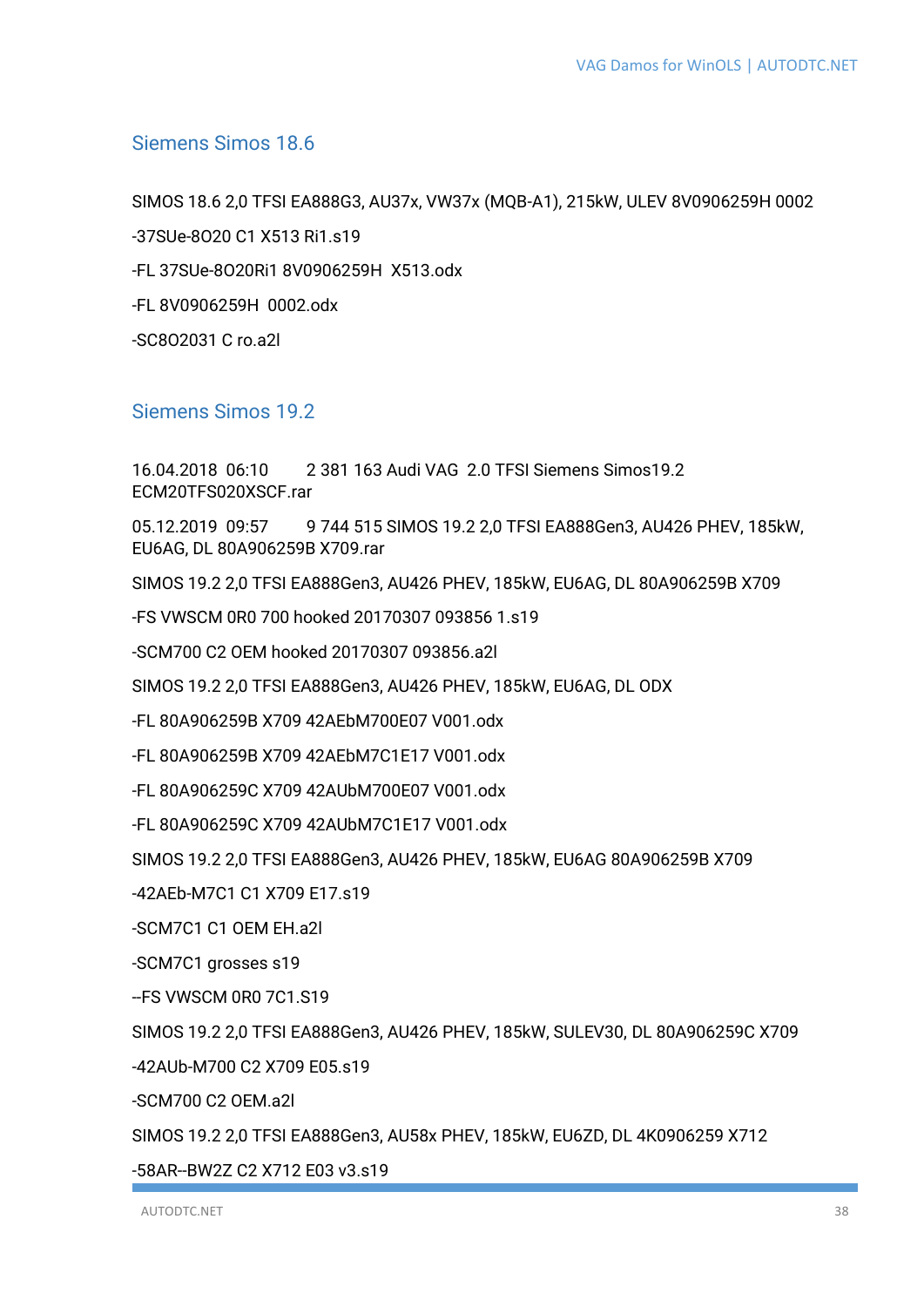-925 SCBW2Z31 C OEM.a2l

-Flashcontainer

--FL 58AR--BW2Z C2 X712 E03 v3 V001 A0.odx

-grossesS19

--SCBW2ZR1 C.S19

### Siemens Simos 19.3

SIMOS 19.3 SCQ110 C OEM

SIMOS 19.3 6 2.0l TFSI EA888 evo4, MQB37 , 228kW, EU6 AJKL, DQ381-7A HW 06K907425N 8Y0906259 Y712

SIMOS 19.3 SCQ110 C OEM

-S3SZa-Q110 C1 X645 Ac1 based S3SZa-Q100 C1 X645 Ri1 1.s19

-S3SZa-Q210 C2 X711 Ac2 based S3SZa-Q200 C1 X711 Ri2.s19

-SCQ110 C OEM.a2l

-SCQ210 C OEM.a2l

SIMOS 19.3 6 2.0l TFSI EA888 evo4, MQB37 , 228kW, EU6 AJKL, DQ381-7A HW 06K907425N 8Y0906259 Y712

-S3SZa-Q200 C1 X707 PP03.s19

-S3SZa-Q200 C1 X712 Ri1.s19

-SCQ200 C OEM.a2l

Siemens Simos 22.1

Audi VAG 2.0 TFSI Simos22-1.rar

### Siemens Simos 8

DKP Audi A5 3.2 FSI V6 S8200D2000000 Original.ols

Siemens Simos 8.2

3.2 V6 FSI - SIMOS 8.2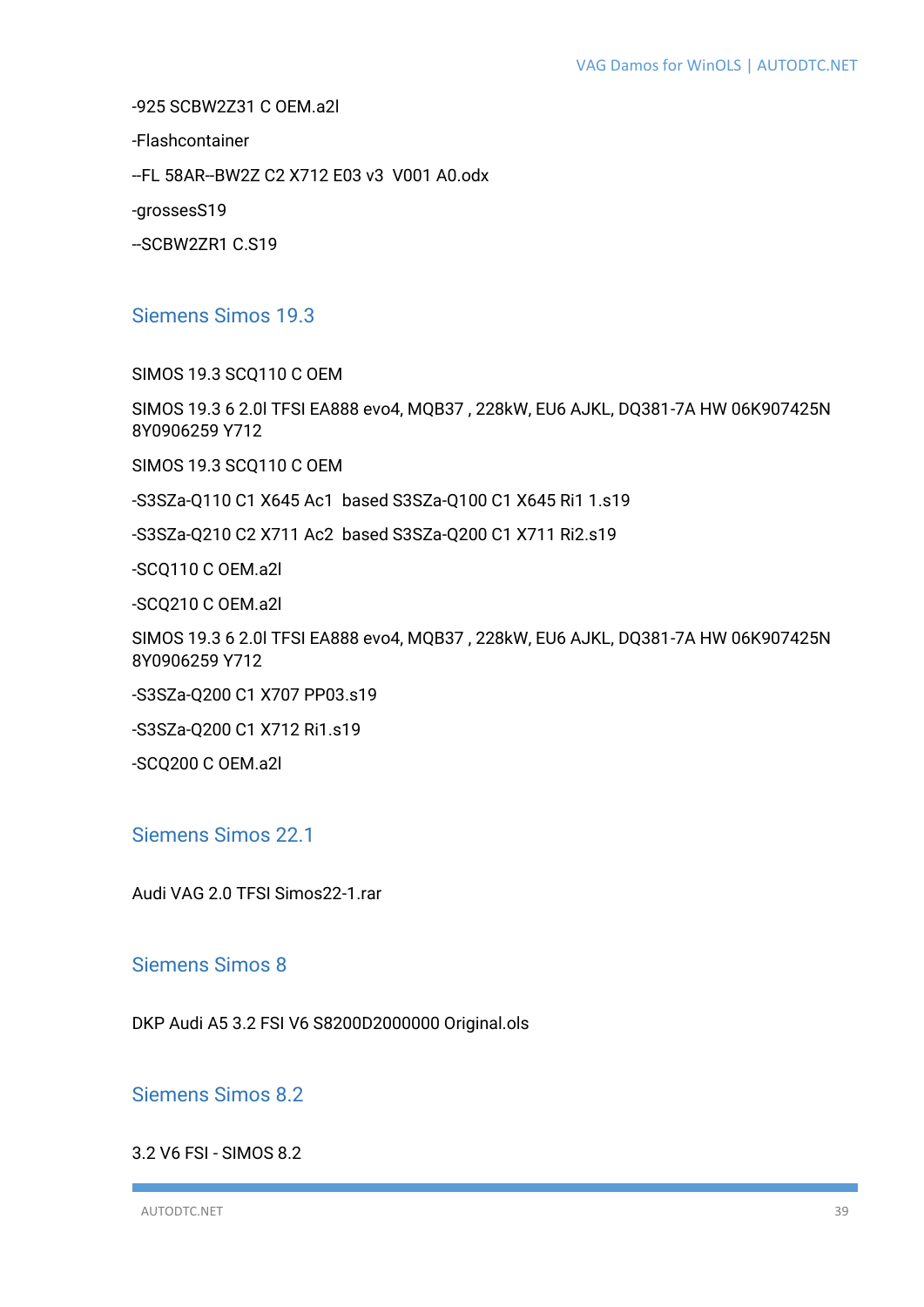-Vag 3.2 V6 FSI - SIMOS 8.2.ols VAG SIMOS8.2 AUDI -D20 s82 lev2 b8 m02 CRETA.s19 VAG SIMOS8.21 AUDI A6 3.0Kompressor OLS -WinOLS (Audi A6 (Original) - S8200D2000000).ols

### Siemens Simos 8.4

WinOLS (Audi S5 3.0TFSI simos8.4 (stage 1 with pulley) - S8400C2000000).zip

### Siemens Simos 8.51

-S8500I3000000 Simos 8.51 8R0907551D 0003 3.0TFSI Q5 8R Hex A2l -S8500L1000000 Simos 8.51 8K5907551C 8R0907551G 0006 3.0TFSI A4 B8 Hex A2l

S8500I3000000 Simos 8.51 8R0907551D 0003 3.0TFSI Q5 8R Hex A2l -8R0907551D 0003.S19 -FL 8R0907551D 0003.odx -S85I3031 F2.S19 -S85I3031 F2 e.a2l S8500L1000000 Simos 8.51 8K5907551C 8R0907551G 0006 3.0TFSI A4 B8 Hex A2l -8R0907551Gw 0006.s19 -S85L1031 C2.S19 -S85L1031 C2 e.a2l

# Sorted By SW(a2l, hex, sgm)

038906016AR 4693 501461 P529 U8C4 EDC16U1 5.5 038906019GQ 1524 363213 P127 03FE EDC15P+ 22.3.2 038997016D 9970 502331 P350 U8A9 EDC16U31 4.47 038997016H 9970 399811 P350 U8A7 EDC16U31 3.47 038997016J 9970 399385 P350 U8A9 EDC16U31 3.47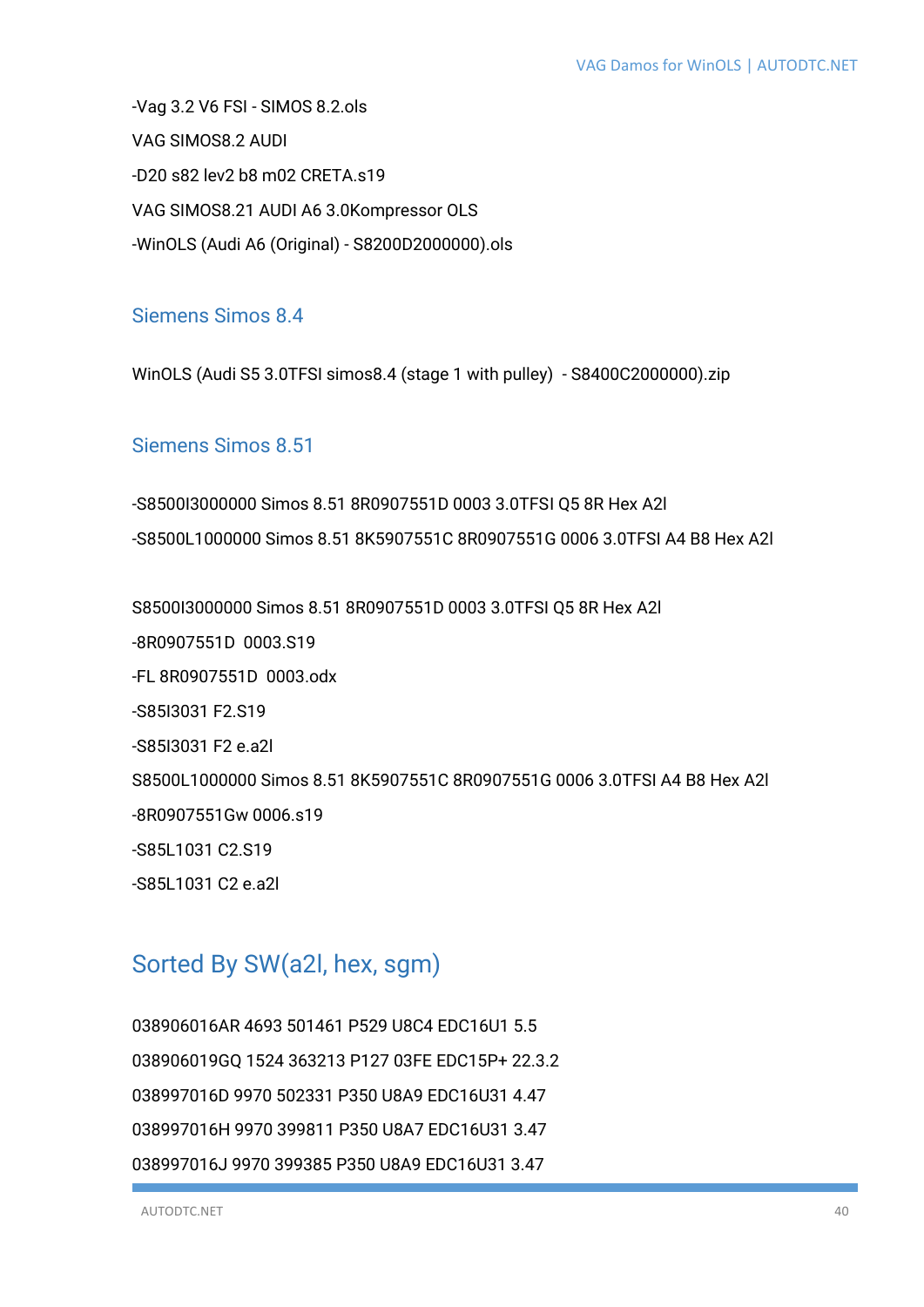038997016J 9971 400917 P475 U8A9 EDC16U31 3.47 038997016K 0092 382052 P350 U8A6 EDC16U31 3.47 038997016K 0811 384811 P350 U8A6 EDC6U31 3.47 038997016L 3791 399384 P475 U8A7 EDC16U31 4.47 038997016M 4998 502332 P350 U8A7 EDC16U31 4.47 038997016P 4997 502330 P350 U8A7 EDC16U31 4.47 038997016Q 4999 502333 P350 U8A9 EDC16U31 4.47 03G906013Q 4631 501961 P391 L30N EDC17U01 4.41 03G906013Q 5165 503900 P391 L30N EDC17U01 4.41 03G906013R 4630 501962 P391 L30N EDC17U01 4.41 03G906013R 5166 503901 P391 L30N EDC17U01 4.41 03G906013 4912 503917 P391 L30D EDC17U1 03G906016AA 5568 369103 P379 U8592 EDC16U1 5.41 03G906016AA 5928 370480 P379 U85B2 EDC16U1 5.41 03G906016AA 7205 375924 P379 U85B6 EDC16U1 5.41 03G906016AQ 9971 399894 P379 U85B6 EDC16U1 5.41 03G906016BQ 9971 399895 P379 U85B6 EDC16U1 5.41 03G906016B 5645 369564 P379 U8592 EDC16U1 4.41 03G906016DM 5845 370459 P379 U85B2 EDC16U1 5.41 03G906016DM 6045 371251 P379 U85B6 EDC16U1 5.41 03G906016DM 9929 391591 P379 U85B6 EDC16U1 5.41 03G906016DN 9971 399896 P379 U85B6 EDC16U1 5.41 03G906016EE 9970 399323 P379 U85B6 EDC16U1 5.41 03G906016EE 9971 399897 P379 U85B6 EDC17U1 5.41 03G906016FK 9971 399899 P379 U85B6 EDC16U1 5.41 03G906016GB 9971 400918 P475 AAXW EDC16U31 4.82 03G906016GC 9970 399837 P475 AAXQ EDC16U31 4.82 03G906016HH 9971 400900 P379 U85B6 EDC16U1 5.41 03G906016HJ 9971 400901 P379 U85B6 EDC16U1 5.41 03G906016HK 7000 372498 P379 U85B6 EDC16U1 5.41 03G906016HK 9970 398830 P379 U85B6 EDC16U1 5.41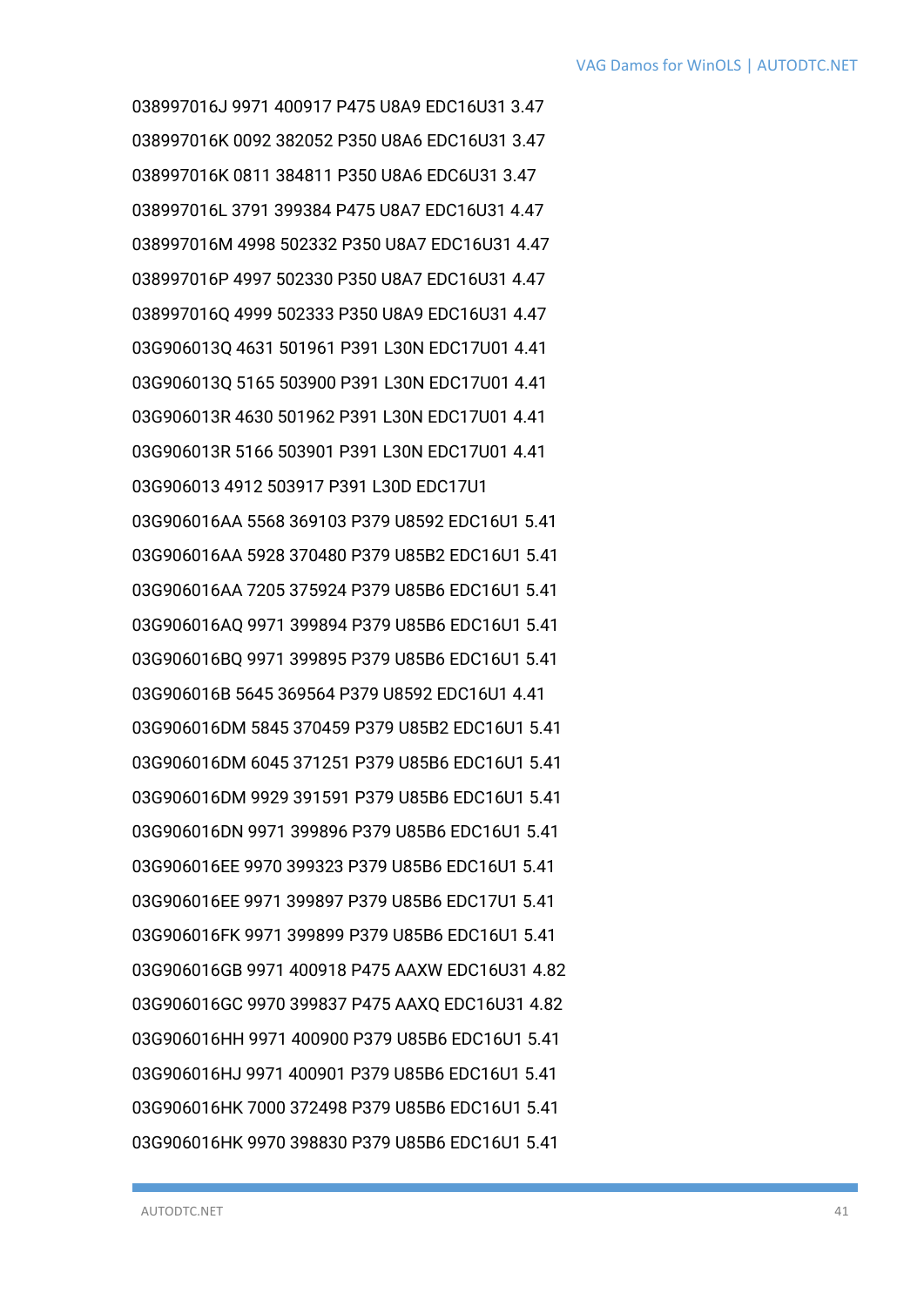03G906016HK 9971 400902 P379 U85B6 EDC16U1 5.41 03G906016HQ 9971 400916 P475 AAXW EDC16U31 4.82 03G906016HS 9971 400915 P475 AAXW EDC16U31 4.82 03G906016KC 9970 399304 P379 U85B6 EDC16U1 5.41 03G906016KC 9971 400908 P379 U85B6 EDC16U1 5.41 03G906016KE 9971 399348 P379 U85B6 EDC16U1 5.41 03G906016KE 9972 400909 P379 U85B6 EDC16U1 5.41 03G906016KG 9970 399328 P379 U85B6 EDC16U1 5.41 03G906016KG 9971 400910 P379 U85B6 EDC16U1 5.41 03G906016KJ 9970 399329 P379 U85B6 EDC16U1 5.41 03G906016KJ 9971 400911 P379 U85B6 EDC16U1 5.41 03G906016ME 4150 400913 P475 AAXR EDC16U31 4.82 03G906016MF 4149 400914 P475 AAXR EDC16U31 4.82 03G906016MG 4152 400907 P475 AAXR EDC16U31 4.82 03G906016MH 4148 400906 P475 AAXR EDC16U31 4.82 03G906021CC 9971 399389 P447 HAXN EDC16U34 3.42 03G906021JH 0005 380795 P447 HASP EDc16U34 3.42 03G906021JH 0131 382415 P447 HAXE EDC16U34 3.42 03G906021JH 0882 386324 P447 HAXE EDC16U34 3.42 03G906021JH 1320 389852 P447 HAXE EDC16U34 3.42 03G906021JH 1716 391507 P447 HAXE EDC16U34 3.42 03G906021JH 2075 392913 P447 HAXN EDC16U34 3.42 03G906021KE 9970 501409 P447 HAXN EDC16U34 3.41 03G906021KF 9971 501405 P447 HAXN EDC16U34 3.14 03G906021KK 9970 500164 P447 HAXN EDC16U34 3.41 03G906021KL 9970 501406 P447 HAXN EDC16U34 3.41 03G906021KS 9970 501400 P447 HAXN EDC16U34 3.41 03G906021KT 9970 501411 P447 HAXN EDC16U34 3.41 03G906021LA 9970 501410 P447 HAXN EDC16U34 3.41 03G906021LR 8487 379712 P447 HAS9 EDC16U34 3.41 03G906021LR 8959 380420 P447 HAS9 EDC16U34 3.41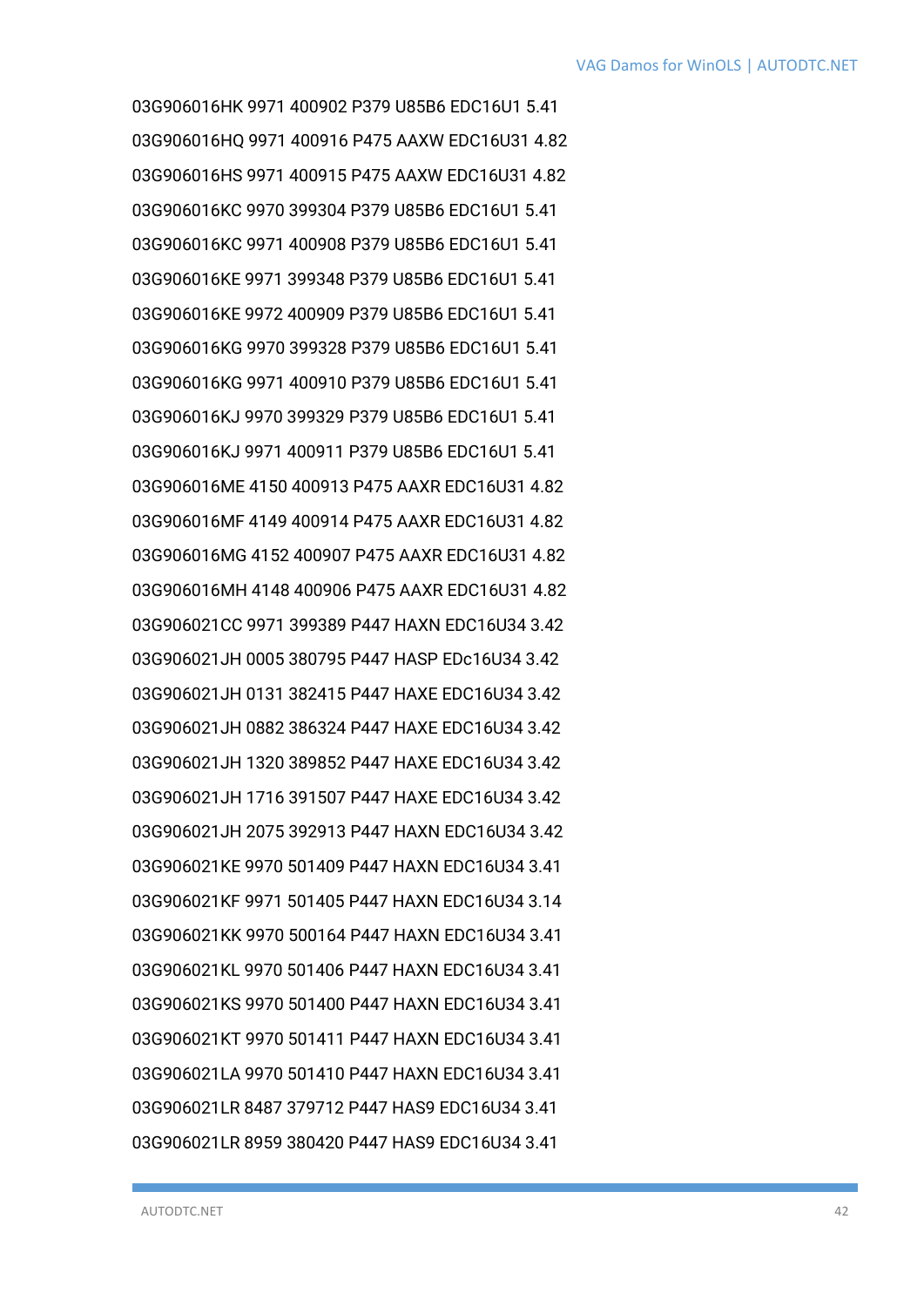03G906021LR 9248 382088 P447 HAS9 EDC16U34 3.41 03G906021MN 4662 501428 P447 HAXN EDC16U34 3.41 03G906021MP 4660 501429 P447 HAXN EDC16U31 3.41 03G906021NK 9972 399388 P447 HAXN EDC16U34 3.42 03G906021PB 0302 387076 P447 HAXO EDC16U34 3.42 03G906021PB 1132 389280 P447 HAXX EDC16U34 3.42 03G906021PB 1845 391592 P447 HAXX EDC16U34 3.42 03G906021PC 0626 384843 P447 HAXN EDC16U34 3.43 03G906021PC 0810 389260 P447 HAXN EDC16U34 3.43 03G906021PN 4663 501426 P447 HAXN EDC16U34 3.41 03G906021PP 4661 501427 P447 HAXN EDC16U34 3.41 03G906021QB 4658 501425 P447 HAXN EDC16U34 3.41 03G906021QC 4659 501424 P447 HAXN EDC16U34 3.41 03G906021QJ 0668 384613 P447 HAXN EDC16U34 3.42 03G906021QJ 0779 284812 P447 HAXN EDC16U34 3.42 03G906021QJ 1189 387819 P447 HAXN EDC16U34 3.42 03G906021QJ 1340 389289 P447 HAXN EDC16U34 3.42 03G906021QJ 1984 391847 P447 HAXN EDC16U34 3.42 03G906021RN 0777 384816 P447 HAXN EDC16U34 3.42 03G906021RN 1123 389128 P447 HAXN EDC16U34 3.42 03G906021RN 1346 389291 P447 HAXN EDC16U34 3.42 03G906021RN 1397 389840 P447 HAXN EDC16U34 3.42 03G906021RN 1989 391834 P447 HAXN EDC16U34 3.42 03G906056AC 2831 503964 P447 HAXN EDC16U34 3.41 03G906056AC 5415 504723 P447 HAXN EDC16U34 3.41 03G906056AM 3779 399333 P447 HAXN EDC16U34 4.2 03G906056AM 4524 500162 P447 HAXN EDC16U34 3.42 03G906056AS 4482 501931 P447 HAXN EDC16U34 3.41 03G906056AT 4857 501960 P447 HBXC EDC16U34 3.42 03G997012A 4154 400903 P475 AAXW EDC16U31 4.82 03G997012B 4155 399898 P475 AAXW EDC16U31 4.82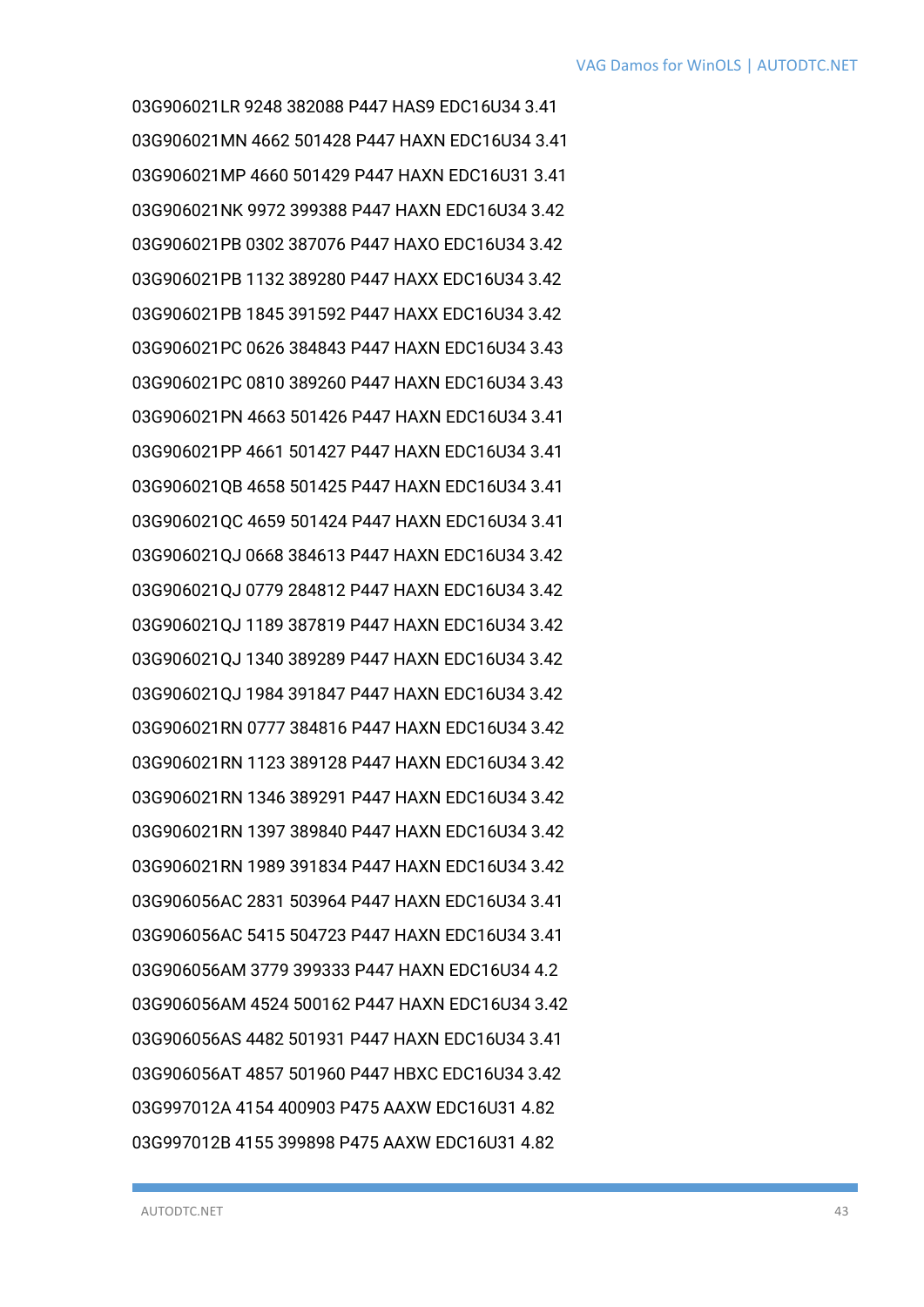03G997012E 3806 399356 P379 U85B6 EDC16U1 5.41 03G997012E 4163 400912 P379 U85B6 EDC16U1 5.41 03G997012G 4481 501987 P475 U8A7 EDC16U31 4.47 03G997012H 4514 500165 P475 AAXR EDC16U31 4.82 03G997012J 4515 500166 P475 AAXR EDC16U31 4.82 03G997012K 4516 500167 P475 AAXR EDC16U31 4.82 03G997012 4153 400905 P475 AAXW EDC16U31 4.82 03G997021J 3898 39938 P447 HAXN EDC16U34 3.42 03G997021N 4558 500189 P744 HBXB EDC16U34 3.42 03G997021 3897 399386 P447 HAXN EDC16U34 3.42 03G997022D 3780 399342 P447 HAXN EDC16U34 3.42 03G997022E 3781 399335 P447 HAXN EDC16U34 3.42 03G997022F 4156 399893 P447 HBXC EDC16U34 3.42 03G997022G 4157 399892 P447 HBXC EDC16U34 3.42 03G997022H 4158 399891 P447 HBXC EDC16U34 3.42 03G997022J 4159 399890 P447 HBXC EDC16U34 3.42 03G997022K 4160 399889 P447 HBXC EDC16U34 3.42 03G997022M 3914 399817 P447 HBXB EDC16U34 3.42 03G997022N 4162 399888 P475 HBXC EDC16U34 3.42 03G997022P 4041 399852 P447 HAXN EDC16U34 3.42 03G997022Q 5482 505430 P447 HAXN EDC16U34 3.42 03G997022R 5727 504880 P447 HAXE EDC16U34 3.42 03G997022R 5727 504880 P477 HAXE EDC16U34 3.42 03L906018AB 4762 501486 P643 X501 EDC17C46 2.5 03L906018AB 5005 502325 P643 X555 EDC17C46 2.5 03L906018AB 5120 502375 P643 X555 EDC17C46 2.5 03L906018AB 5394 505492 P643 X5F7 EDC17C46 2.5 03L906018AG 4763 501487 P643 X501 EDC17C46 2.5 03L906018AG 4823 502309 P643 X555 EDC17C46 2.5 03L906018AH 4764 501488 P643 X501 EDC17C46 2.5 03L906018AH 4824 502308 P643 X555 EDC17C46 2.5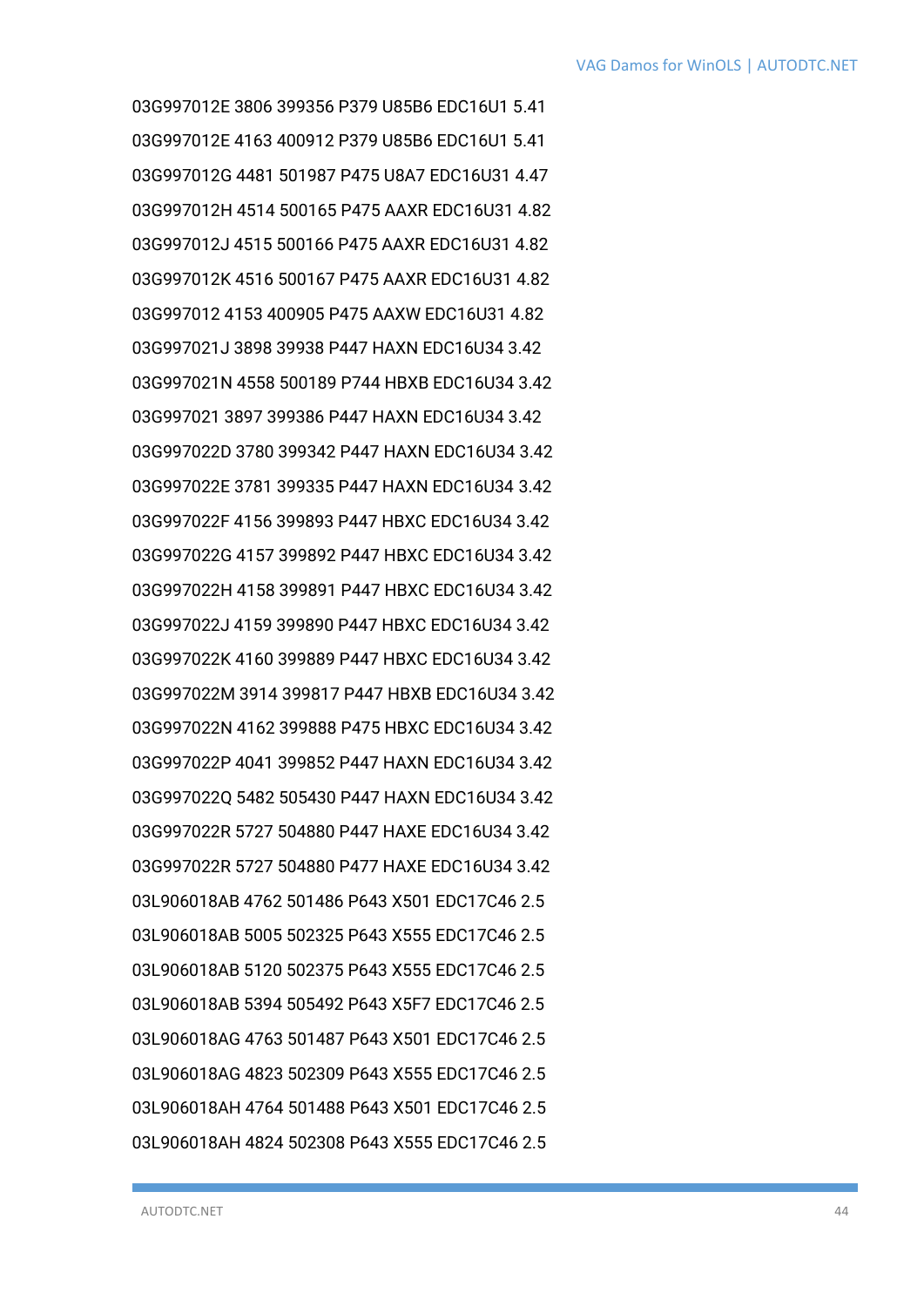03L906018AH 5396 505490 P643 X5F7 EDC17C46 2.5 03L906018AJ 4761 501489 P643 X501 EDC17C46 2.5 03L906018AK 4760 501490 P643 X501 EDC17C46 2.5 03L906018AL 4759 501491 P643 X501 EDC17C46 2.5 03L906018AM 4530 502312 P643 X555 EDC17C46 2.7 03L906018AM 5121 502384 P643 X555 EDC17C46 2.7 03L906018AM 5250 503963 P643 X555 EDC17C46 2.7 03L906018AM 5406 504756 P643 X5F5 EDC17C46 2.7 03L906018AN 4904 502319 P643 X555 EDC17C46 2.7 03L906018AN 5122 502371 P643 X555 EDC17C46 2.7 03L906018AN 5407 504757 P643 X5F5 EDC17C46 2.7 03L906018AQ 4905 502315 P643 X555 EDC17C46 2.7 03L906018AQ 5123 502372 P643 X555 EDC17C46 2.7 03L906018AQ 5408 504758 P643 X5F5 EDC17C46 2.7 03L906018AR 4526 502313 P643 X555 EDC17C46 2.7 03L906018AR 5125 502385 P643 X555 EDC17C46 2.7 03L906018AR 5402 504759 P643 X5F5 EDC17C46 2.7 03L906018AT 4720 501481 P643 X501 EDC17C46 2.7 03L906018AT 4900 502314 P643 X555 EDC17C46 2.7 03L906018AT 5126 502370 P643 X555 EDC17C46 2.7 03L906018AT 5404 504749 P643 X5F5 EDC17C46 2.7 03L906018AT 6026 505436 P643 X5F7 EDC17C46 2.7 03L906018A 4754 502386 P643 X555 EDC17C46 2.17 03L906018A 5711 504897 P643 X5F5 EDC17C46 2.17 03L906018BA 4528 501451 P643 X501 EDC17C46 2.7 03L906018BA 4901 502316 P643 X555 EDC17C46 2.7 03L906018BA 5127 502387 P643 X555 EDC17C46 2.7 03L906018BA 5405 504750 P643 X5F5 EDC17C46 2.7 03L906018BB 4721 501482 P643 X501 EDC17C46 2.7 03L906018BC 4542 501453 P643 X501 EDC17C46 2.7 03L906018BP 4619 501419 P643 X500 EDC17C46 2.7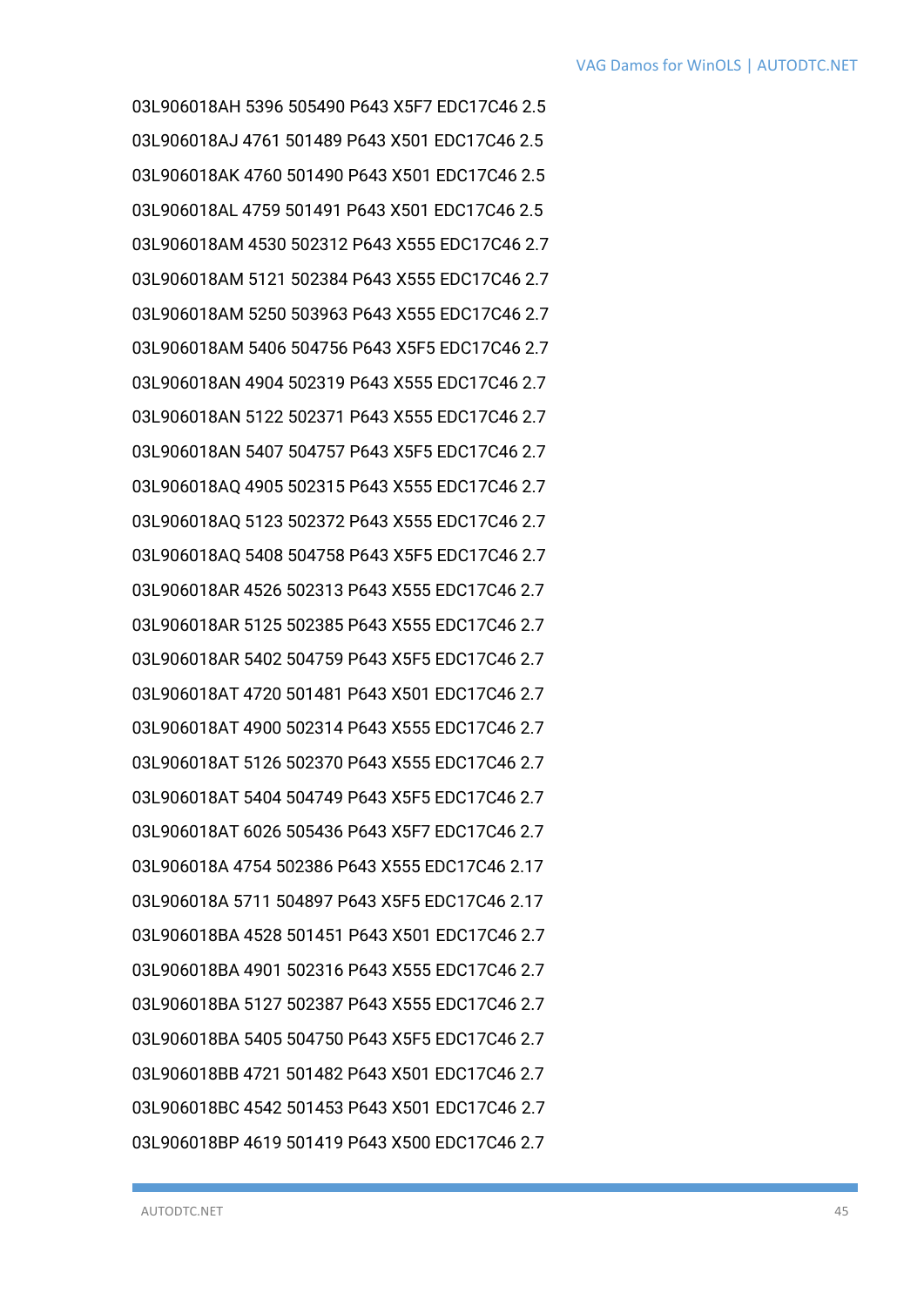03L906018BP 5167 503914 P643 X555 EDC17C46 2.7 03L906018BP 5214 503952 P643 X555 EDC17C46 2.7 03L906018BP 5398 504753 P643 X5F5 EDC17C46 2.7 03L906018BQ 4792 501907 P643 X501 EDC17C46 2.7 03L906018BQ 5168 503913 P643 X555 EDC17C46 2.7 03L906018BQ 5213 503951 P643 X555 EDC17C46 2.7 03L906018BQ 5399 504752 P643 X5F5 EDC17C46 2.7 03L906018BR 4621 501421 P643 X501 EDC17C46 2.7 03L906018BR 5002 502336 P643 X555 EDC17C46 2.7 03L906018BR 5169 503912 P643 X555 EDC17C46 2.7 03L906018BR 5212 503950 P643 X555 EDC17C46 2.7 03L906018BR 5400 504751 P643 X5F5 EDC17C46 2.7 03L906018BS 4712 501470 P643 X501 EDC17C46 2.7 03L906018CD 4758 501483 P643 X501 EDC17C46 2.5 03L906018CD 4836 502303 P643 X555 EDC17C46 2.5 03L906018CD 5006 502326 P643 X555 EDC17C46 2.5 03L906018CD 5130 502377 P643 X555 EDC17C46 2.5 03L906018CD 5401 504747 P643 X5F5 EDC17C46 2.5 03L906018CF 5151 504703 P643 X5F5 EDC17C46 2.7 03L906018CG 5152 504704 P643 X5F5 EDC17C46 2.7 03L906018CR 4753 503972 P643 X555 EDC17C46 2.7 03L906018CR 5712 504898 P643 X5F5 EDC17C46 2.7 03L906018EK 5477 50403 P643 X5F5 EDC17C46 2.7 03L906018 4694 501459 P643 X501 EDC17C46 2.7 03L906018 4899 502311 P643 X555 EDC17C46 2.7 03L906018 5119 502369 P643 X555 EDC17C46 2.7 03L906018 5403 504748 P643 X5F5 EDC17C46 2.7 03L906019AB 4683 504762 P755 D541 EDC17CP20 2.7 03L906019AB 4683 P755 D541 EDC17CP20 2.7 03L906019AC 4638 501947 P680 E551 EDC17CP20 2.5 03L906019AC 5874 505412 P680 BE5F EDC17CP20 2.5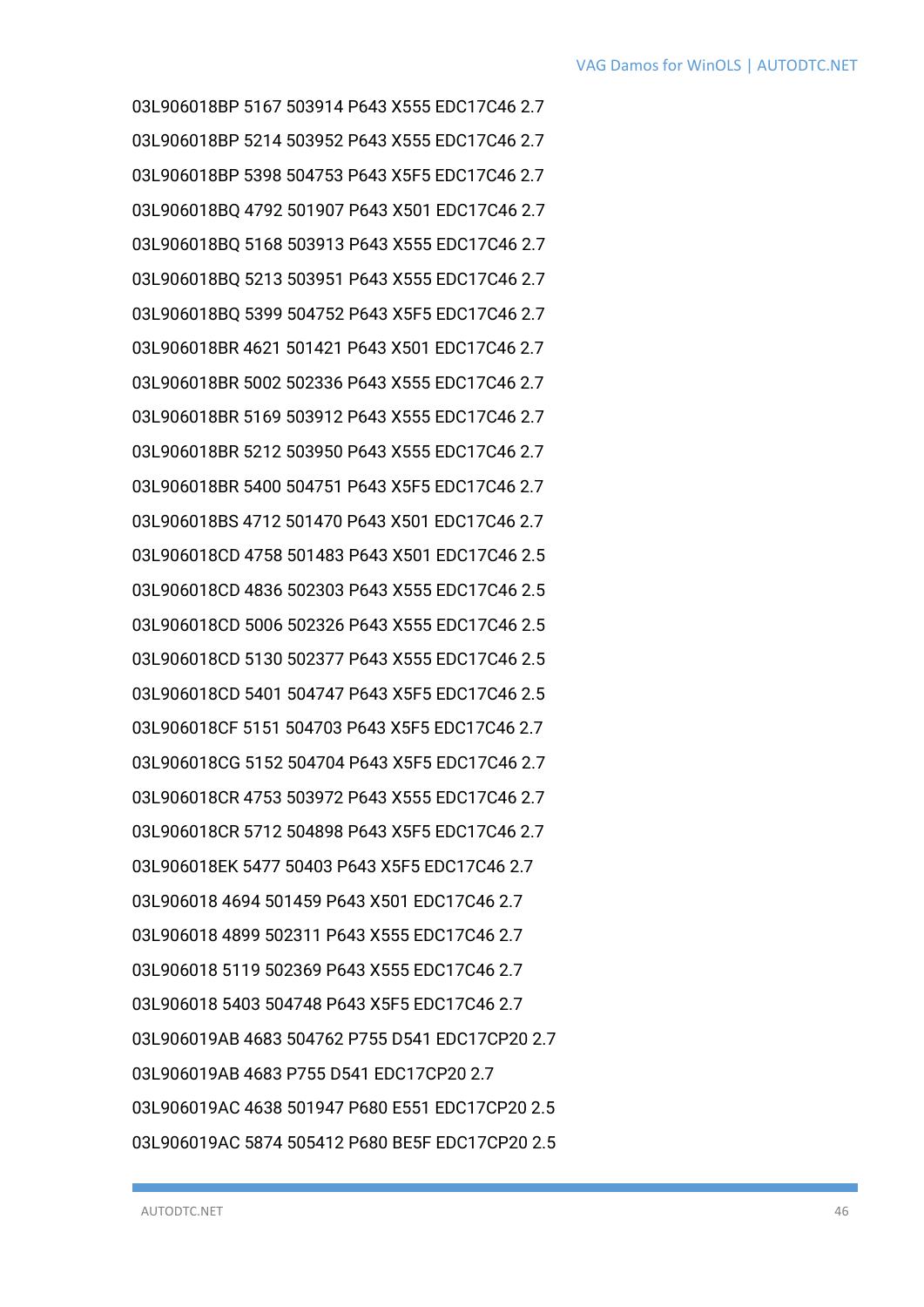03L906019AC 5874 505412 P680 E5F6 EDC17CP20 2.5 03L906019AD 4852 501948 P680 E551 EDC17CP20 2.5 03L906019AD 4852 501948 P680 EE51 EDC17CP20 2.5 03L906019AD 5875 505413 P680 E5F6 EDC17CP20 2.5 03L906019AE 4953 501989 P750 V3W4 EDC17CP14 2.2 03L906019AE 4982 502397 P750 V3W4 EDC17CP14 2.2 03L906019AE 5257 503965 P750 V3W4 EDC17CP14 2.2 03L906019AE 5421 503995 P750 V3W4 EDC17CP14 2.2 03L906019AF 4977 502398 P750 V3W4 EDC17CP14 2.2 03L906019AF 5422 503996 P750 V3W4 EDC17CP14 2.2 03L906019AF 5572 504739 P750 V3W4 EDC17CP14 2.2 03L906019AG 4978 502399 P750 V3W4 EDC17CP14 2.2 03L906019AG 5423 503997 P750 V3W4 EDC17CP14 2.2 03L906019AH 4979 503947 P750 V3W4 EDC17CP14 2.2 03L906019AH 5573 504740 P750 V3W4 EDC17CP14 2.2 03L906019AJ 4980 503948 P750 V3W4 EDC17CP14 2.2 03L906019AJ 5424 503998 P750 V3W4 EDC17CP14 2.2 03L906019AK 4981 501448 P750 V3W4 EDC17CP14 2.2 03L906019AK 5574 504743 P750 V3W4 EDC17CP14 2.2 03L906019AL 4906 501969 P850 F521 EDC17CP20 2.2 03L906019AL 5067 502350 P805 F521 EDC17CP20 2.2 03L906019AL 5488 504773 P850 F530 EDC17CP20 2.2 03L906019AM 5668 504792 P755 D541 EDC17CP20 2.7 03L906019AR 5078 502347 P598 G3W7 EDC17CP14 2.2 03L906019AR 5530 504730 P598 G3W8 EDC17CP14 2.2 03L906019AS 5077 502348 P598 G3W7 ECD17CP14 2.2 03L906019AS 5077 502348 P598 G3W7 EDC17CP14 2.2 03L906019AS 5531 504731 P598 G3W8 EDC17CP14 2.2 03L906019AS 6310 505967 P598 G3W9 EDC17CP14 2.2 03L906019AT 4954 501988 P580 F521 EDC17CP20 2.2 03L906019AT 4954 501988 P850 F521 EDC17CP20 2.2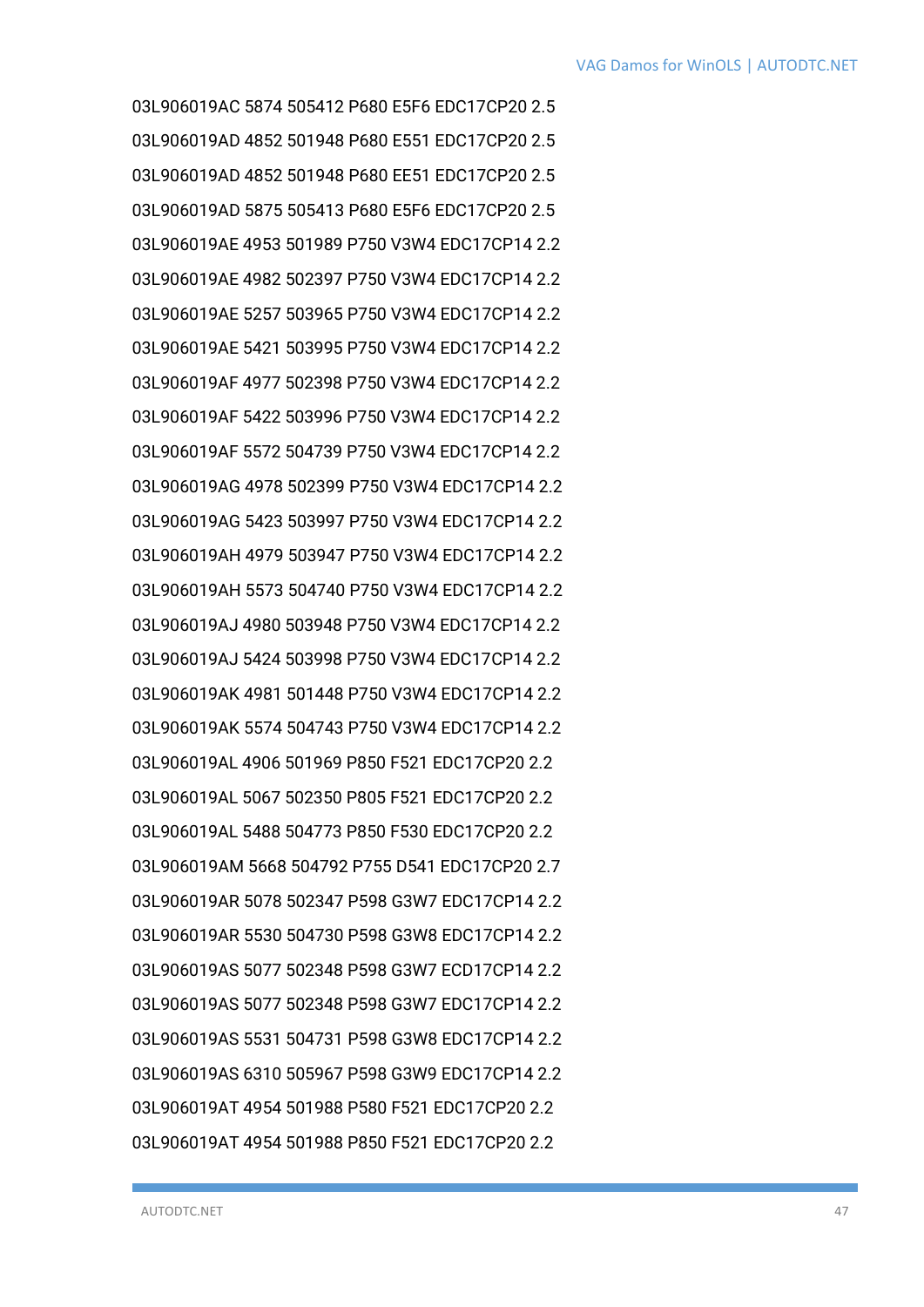03L906019AT 5069 502346 P580 F521 EDC17CP20 2.2 03L906019AT 5069 502346 P850 F521 EDC17CP20 2.2 03L906019AT 5486 504861 P850 F530 EDC17CP20 2.2 03L906019A 4241 501964 P750 V3W8 EDC17CP14 2.2 03L906019BC 5004 502382 P598 G3W7 EDC17CP14 2.2 03L906019BC 5219 503953 P598 G3W7 EDC17CP14 2.2 03L906019BC 5426 503994 P598 G3W8 EDC17CP14 2.2 03L906019BD 5101 502381 P598 G3W7 EDC17CP14 2.2 03L906019BD 5220 503991 P598 G3W8 EDC17CP14 2.2 03L906019B 4242 501963 P750 V3W8 EDC17CP14 2.2 03L906019CL 5319 503978 P784 K3VI EDC17CP14 2.3 03L906019CL 5383 503992 P784 K3VI EDC17CP14 2.3 03L906019CM 5320 503979 P784 K3VI EDC17CP14 2.3 03L906019CM 5384 503993 P784 K3VI EDC17CP14 2.3 03L906019CM 6474 506122 P784 K3VI EDC17CP14 2.3 03L906019CT 5883 505407 P908 K3W0 EDC17CP14 2.3 03L906019C 4243 501970 P850 F521 EDC17CP20 2.2 03L906019C 5068 502345 P850 F521 EDC17CP20 2.2 03L906019C 5487 504862 P850 F530 EDC17CP20 2.2 03L906019DA 5881 505408 P908 K3W0 EDC17CP14 2.3 03L906019DB 5882 505409 P908 K3W0 EDC17CP14 2.3 03L906019F 4680 503905 P755 W510 EDC17CP20 2.7 03L906019F 5246 503956 P755 W510 EDC17CP20 2.7 03L906019G 4681 503906 P755 W510 EDC17CP20 2.7 03L906019G 5247 503955 P755 W510 EDC17CP20 2.7 03L906019L 4326 500181 P750 V3W4 EDC17CP14 2.2 03L906019M 4327 500182 P750 V3W4 EDC17CP14 2.2 03L906019M 5575 504744 P750 V3W4 EDC17CP14 2.2 03L906019S 4684 502307 P755 W510 EDC17CP20 2.7 03L906022AG 2962 395448 P680 I3VA EDC17CP14 2.4 03L906022AG 3296 396031 P680 I3VD EDC17CP14 2.4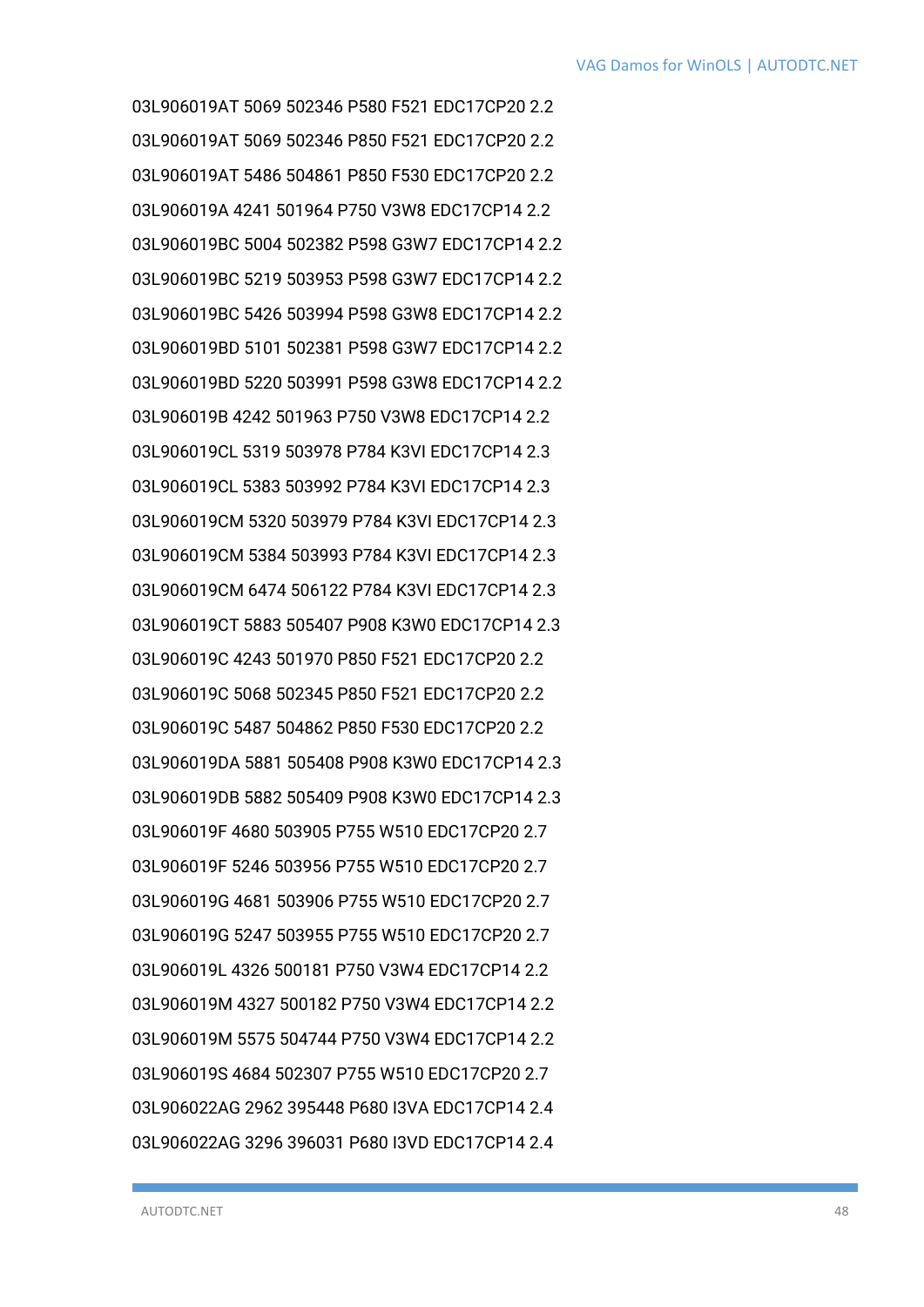03L906022AG 3891 399393 P680 I3W1 EDC17CP14 2.4 03L906022AG 5802 504913 P680 I3WF EDC17CP14 2.4 03L906022AH 3892 399395 P680 I3W1 EDC17CP14 2.4 03L906022AH 5804 504916 P680 I3WF EDC17CP14 2.4 03L906022AN 5141 503908 P680 I3W1 EDC17CP14 2.4 03L906022AP 5142 503968 P680 I3W1 EDC17CP14 2.4 03L906022BG 4082 399861 P680 I3W1 EDC17C14 2.4 03L906022BG 5801 504912 P680 I3WF EDC17CP14 2.4 03L906022BJ 3895 399397 P680 I3W1 EDC17CP14 2.4 03L906022BJ 5806 504911 P680 I3WF EDC17CP14 2.4 03L906022BK 5144 503969 P680 I3W1 EDC17CP14 2.4 03L906022BK 5425 504701 P680 I3W1 EDC17CP14 2.4 03L906022BL 4145 399883 P680 I3W1 EDC17CP14 2.4 03L906022BM 4131 399882 P680 I3W1 EDC17CP14 2.4 03L906022BN 4132 399866 P680 I3W1 EDC17CP14 2.4 03L906022BP 5585 504859 P680 I3WF EDC17CP14 2.4 03L906022BT 4749 501923 P680 I3W1 EDC17CP14 2.4 03L906022BT 5579 504852 P680 I3WF EDC17CP14 2.4 03L906022CB 5560 504738 P755 D541 EDC17CP20 2.7 03L906022CC 5599 504737 P755 D541 EDC17CP20 2.7 03L906022CD 5561 504736 P755 D541 EDC17CP20 2.5 03L906022CF 4645 504763 P755 D541 EDC17CP20 2.5 03L906022CG 4646 504764 P755 D541 EDC17CP20 2.5 03L906022CH 5562 504735 P755 D541 EDC17CP20 2.5 03L906022CH 5920 505942 P755 D562 EDC17CP20 2.7 03L906022CJ 5223 505446 P755 D561 EDC17CP20 2.7 03L906022CJ 6349 505973 P755 D562 EDC17CP20 2.7 03L906022CJ 6553 506158 P755 D562 EDC17CP20 2.7 03L906022CJ 7215 508315 P755 D562 EDC17CP20 2.7 03L906022CL 4136 399864 P680 I3W1 EDC17CP14 2.4 03L906022CM 4134 399881 P680 I3W1 EDC17CP14 2.4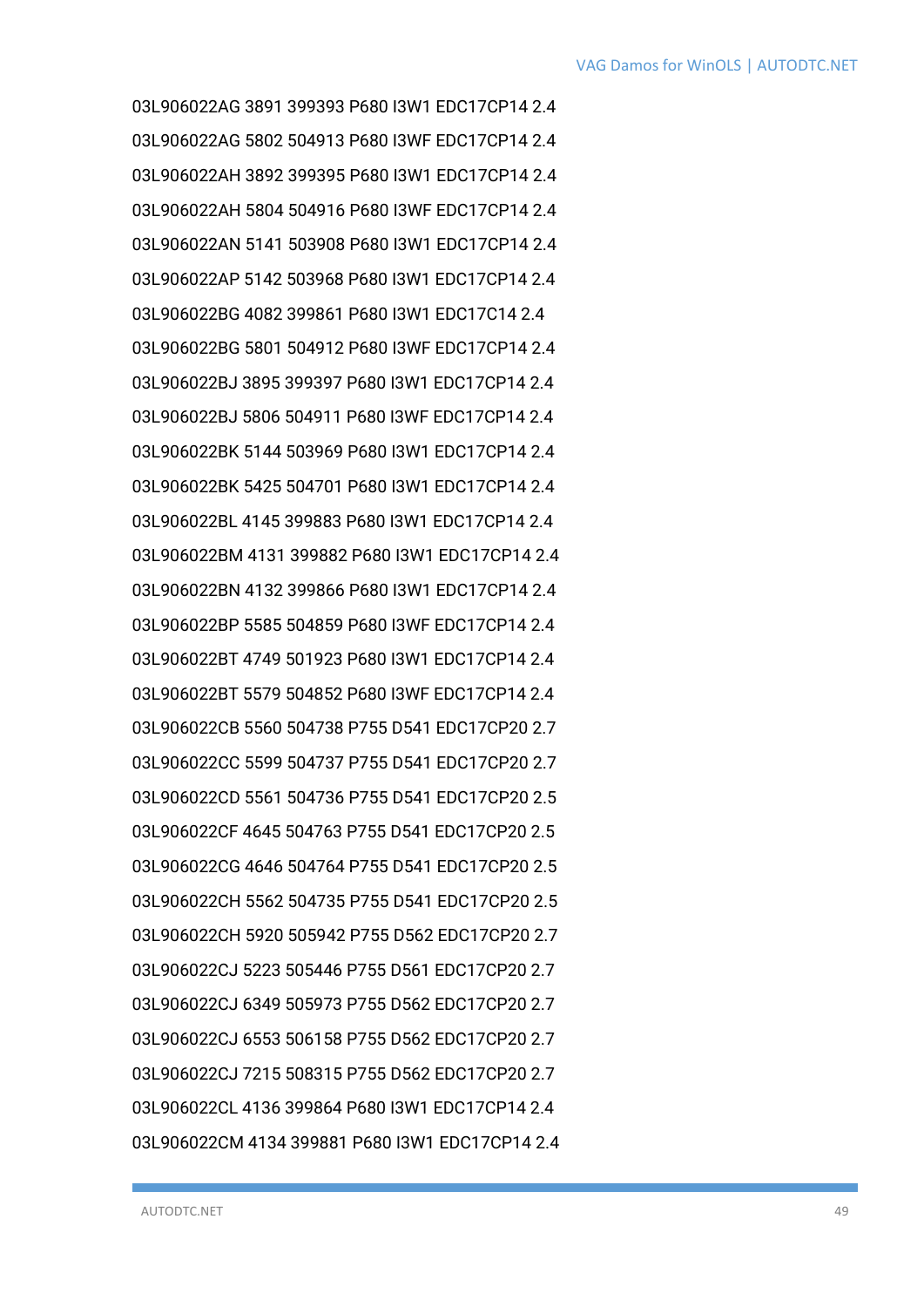03L906022CN 4133 399867 P680 I3W1 EDC17CP14 2.4 03L906022CS 4870 502393 P755 W510 EDC17CP20 2.7 03L906022DB 3799 399351 P680 I3W1 EDC17CP14 2.4 03L906022DB 5638 504786 P680 I3WF EDC17CP14 2.4 03L906022DC 3800 399352 P680 I3W1 EDC17CP14 2.4 03L906022DC 5639 504785 P680 I3WF EDC17CP14 2.4 03L906022DD 3116 399353 P680 I3W1 EDC17CP14 2.4 03L906022DD 5640 504784 P680 I3WF EDC17CP14 2.4 03L906022DJ 3565 399359 P657 N3WN EDC17CP20 2.4 03L906022DJ 3900 399378 P657 N3WN EDC17CP20 2.4 03L906022DJ 4173 400920 P657 N3WP EDC17CP20 2.4 03L906022DJ 4194 400941 P657 N3WP EDC17CP20 2.4 03L906022DJ 4517 500158 P657 N3WP EDC17CP20 2.4 03L906022DT 3614 397899 P680 I3W1 EDC17CP14 2.4 03L906022EB 4255 500127 P598 G3W5 EDC17CP14 2.2 03L906022EL 5586 504860 P680 I3WF EDC17CP14 2.4 03L906022EM 4135 399865 P680 I3W1 EDC17CP14 2.4 03L906022EN 3564 399358 P657 N3WN EDC17CP20 2.4 03L906022EN 3899 399377 P657 N3WN EDC17CP20 2.4 03L906022EN 4174 400921 P657 N3WP EDC17CP20 2.4 03L906022EN 4195 400940 P657 N3WP EDC17CP20 2.4 03L906022EN 4518 500157 P657 N3WP EDC17CP20 2.4 03L906022ER 3802 399343 P598 G3W1 EDC17CP14 2.2 03L906022ER 4238 400981 P598 G3W1 EDC17CP14 2.2 03L906022ER 4390 500154 P598 G3W1 EDC17CP14 2.2 03L906022FG 3811 399366 P750 V3W4 EDC17CP14 2.2 03L906022FG 4397 500140 P750 V3W4 EDC17CP14 2.2 03L906022FH 3812 399365 P750 V3W4 EDC17CP14 2.2 03L906022FH 4398 500126 P750 V3W4 EDC17CP14 2.2 03L906022FH 5577 504742 P750 V3W4 EDC17CP14 2.2 03L906022FH 6418 506149 P750 V3W9 EDC17CP14 2.2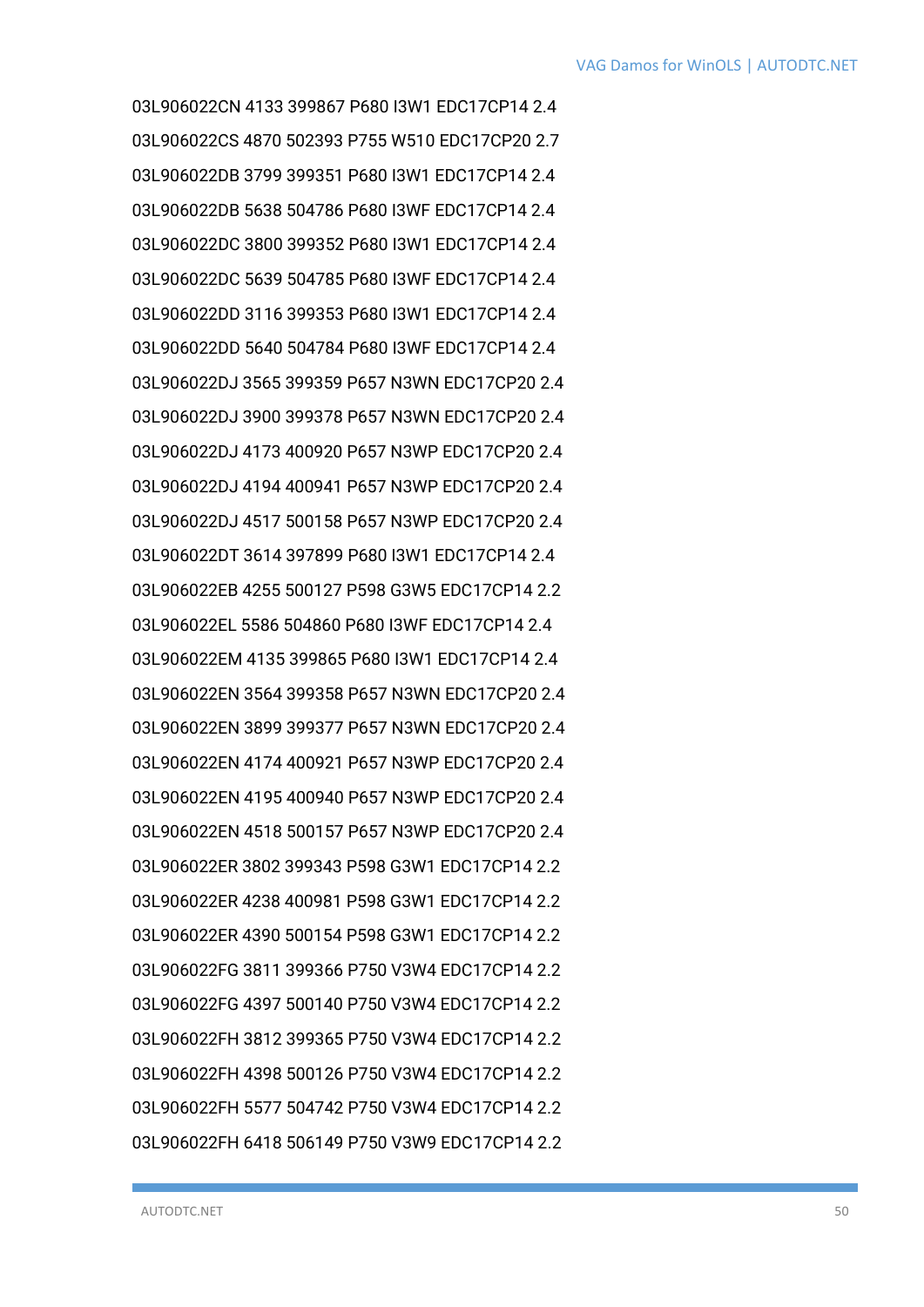03L906022FL 3810 399349 P750 V3W4 EDC17CP14 2.2 03L906022FL 4394 500125 P750 V3W4 EDC17CP14 2.2 03L906022FL 5576 504741 P750 V3W4 EDC17CP14 2.2 03L906022FT 3883 399379 P750 V3W6 EDC17CP14 2.2 03L906022FT 4401 500161 P750 V3W7 EDC17CP14 2.2 03L906022F 3395 397846 P680 I3VD EDC17CP14 2.4 03L906022GC 4139 399879 P680 I3W1 EDC17CP14 2.4 03L906022GD 4140 399878 P680 I3W1 EDC17CP14 2.4 03L906022GE 4190 400922 P750 V3W7 EDC17CP14 2.2 03L906022GE 4400 500117 P750 V3W7 EDC17CP14 2.2 03L906022GH 5563 504734 P755 D541 EDC17CP20 2.5 03L906022GN 2310 399839 P680 I3W1 EDC17CP14 2.4 03L906022GN 4328 500134 P680 I3W1 EDC17CP14 2.4 03L906022GN 4664 501430 P680 I3W1 EDC17CP14 2.4 03L906022GP 3693 398805 P680 I3W1 EDC17CP14 2.4 03L906022GP 3962 399838 P680 I3W1 EDC17CP14 2.4 03L906022GP 4330 500133 P680 I3W1 EDC17CP14 2.4 03L906022GP 4665 398794 P680 I3W1 EDC17CP14 2.4 03L906022GP 4665 501431 P680 I3W1 EDC17CP14 2.4 03L906022GP 5765 505404 P680 I3WF EDC17CP14 2.4 03L906022GQ 3963 400950 P680 I3W6 EDC17CP14 2.4 03L906022GQ 4794 501914 P680 I3W6 EDC17CP14 2.4 03L906022GR 4138 399880 P680 I3W1 EDC17CP14 2.4 03L906022HC 2256 394981 P680 I3V6 EDC17CP14 2.2 03L906022HC 3018 396417 P680 I3V6 EDC17CP14 2.2 03L906022HC 5598 504799 P680 I3WF EDC17CP14 2.4 03L906022HC 6191 505994 P680 I3WF EDC17CP14 2.4 03L906022HE 5761 505470 P680 I3WF EDC17CP14 2.4 03L906022HG 4141 399877 P680 I3W1 EDC17CP14 2.4 03L906022HP 3545 399873 P598 G3W5 EDC17CP14 2.2 03L906022HP 4166 400961 P598 G3W5 EDC17CP14 2.2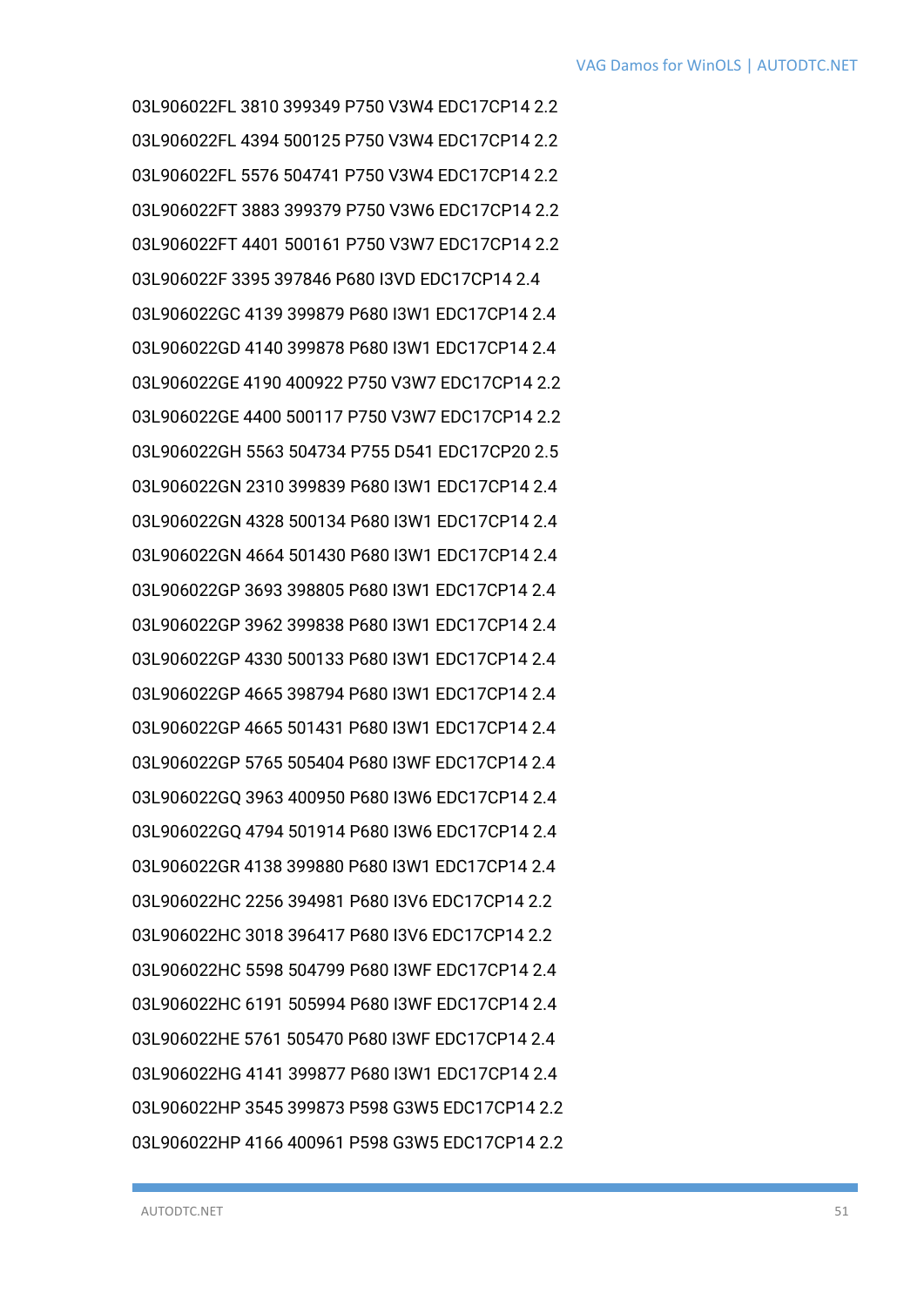03L906022HP 4392 500145 P598 G3W5 EDC17CP14 2.2 03L906022HS 2996 396419 P680 I3V6 EDC17CP14 2.4 03L906022HS 6157 508229 P680 I3WF EDC17CP14 2.4 03L906022HT 5634 504781 P680 I3WF EDC17CP14 2.4 03L906022JA 5635 504780 P680 I3WF EDC17CP14 2.4 03L906022JD 4654 501446 P755 W505 EDC17CP20 2.5 03L906022JD 4910 502305 P755 W510 EDC17CP20 2.7 03L906022JD 5082 502380 P755 W510 EDC17CP20 2.5 03L906022JD 5082 502380 P755 W510 EDC17CP20 2.7 03L906022JD 5230 503957 P755 W520 EDC17CP20 2.5 03L906022JD 5290 504906 P755 W560 EDC17CP20 2.5 03L906022JE 4656 503916 P755 W510 EDC17CP20 2.5 03L906022JE 5231 503959 P755 W520 EDC17CP20 2.5 03L906022JF 4653 501445 P755 W505 EDC17CP20 2.5 03L906022JF 4909 502306 P755 W510 EDC17CP20 2.5 03L906022JF 5083 502379 P755 W510 EDC17CP20 2.5 03L906022JF 5227 503958 P755 W520 EDC17CP20 2.5 03L906022JF 5291 504908 P755 W560 EDC17CP20 2.5 03L906022JG 4667 501449 P755 W505 EDC17CP20 2.5 03L906022JG 4802 501917 P755 W505 EDC17CP20 2.5 03L906022JG 4908 400974 P755 W510 EDC17CP20 2.5 03L906022JJ 4666 501450 P755 W505 EDC17CP20 2.5 03L906022JJ 4803 501918 P755 W505 EDC17CP20 2.5 03L906022JJ 4907 399355 P755 W510 EDC17CP20 2.5 03L906022JL 5143 503909 P680 I3W1 EDC17CP14 2.4 03L906022KA 4235 400964 P598 G3W1 EDC17CP14 2.2 03L906022KA 4387 500142 P598 G3W1 EDC17CP14 2.2 03L906022KD 3889 399399 P680 I3W1 EDC17CP14 2.4 03L906022KD 5671 504874 P680 I3WF EDC17CP14 2.4 03L906022KE 3929 399810 P680 I3W1 EDC17CP14 2.4 03L906022KE 5672 504875 P680 I3WF EDC17CP14 2.4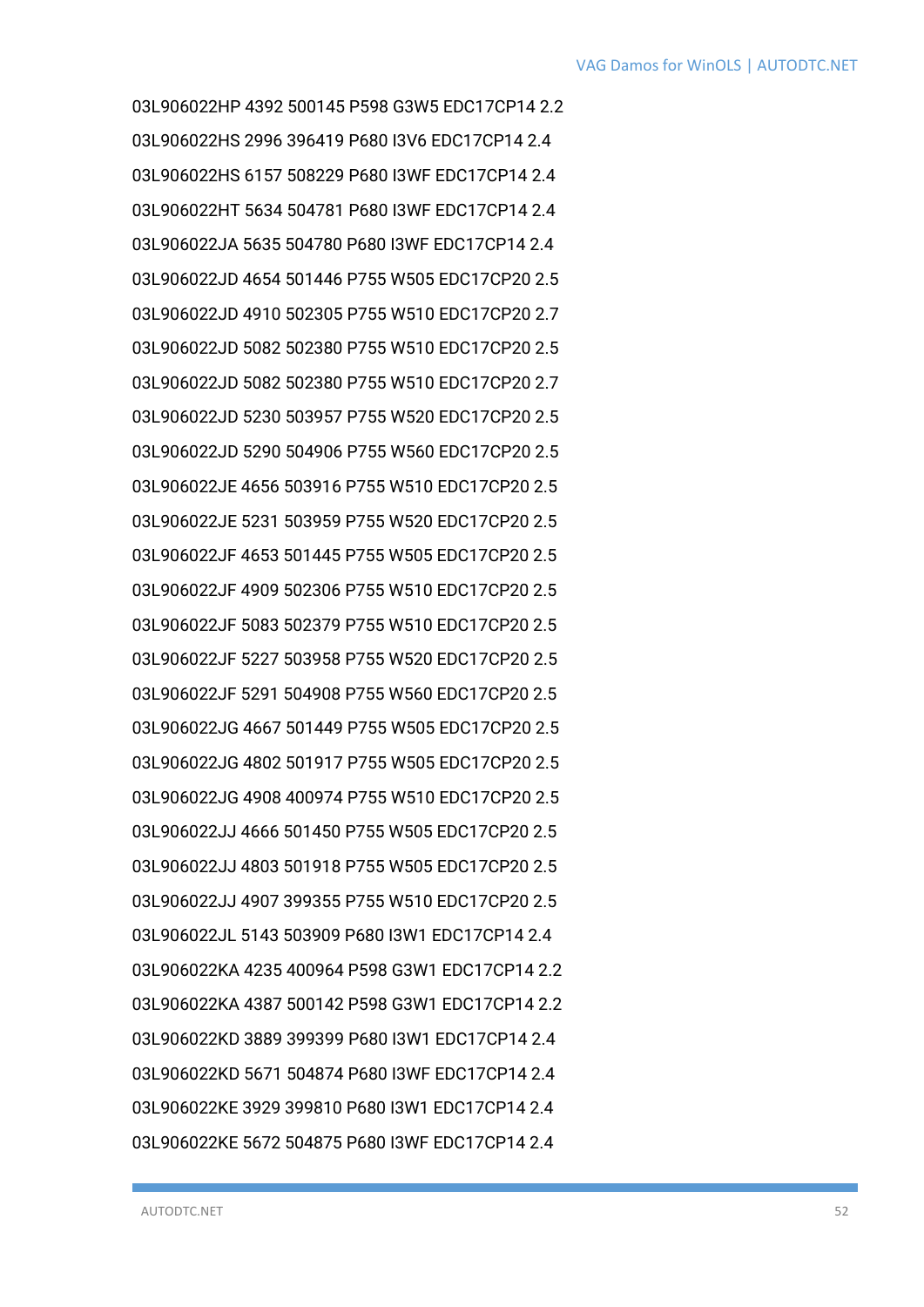03L906022KH 5636 504783 P680 I3WF EDC17CP14 2.4 03L906022KJ 5637 504782 P680 I3WF EDC17CP14 2.4 03L906022KP 3762 501478 P680 I3W1 EDC17CP14 2.4 03L906022KP 4839 501996 P680 I3W1 EDC17CP14 2.4 03L906022KP 4839 501996 P680 I3WF EDC17CP14 2.4 03L906022KS 2535 394919 P631 K3NA EDC17CP 03L906022KS 2771 394935 P631 K3NA EDC17CP 03L906022KS 3105 396462 P631 K3NH EDC17CP 03L906022KS 3204 396473 P631 K3NH EDC17CP 03L906022KS 3257 396002 P631 K3NH EDC17CP 03L906022KS 3511 397837 P631 K3NH EDC17CP 03L906022KT 2772 394936 P631 K3NA EDC17CP 03L906022KT 2857 394982 P631 K3NA EDC17CP 03L906022KT 3106 396463 P631 K3NH EDC17CP 03L906022KT 3258 396003 P631 K3NH EDC17CP 03L906022KT 3567 397863 P631 K3HN EDC17CP 03L906022LA 3893 399394 P680 I3W1 EDC17CP14 2.4 03L906022LA 4206 400946 P680 I3W1 EDC17CP14 2.4 03L906022LA 5803 504914 P680 I3WF EDC17CP14 2.4 03L906022LB 3894 399396 P680 I3W1 EDC17CP14 2.4 03L906022LB 4207 400947 P680 I3W1 EDC17CP14 2.4 03L906022LB 5805 504915 P680 I3WF EDC17CP14 2.4 03L906022LC 4451 500130 P680 I3W1 EDC17CP14 2.4 03L906022LC 4623 501956 P680 I3W1 EDC17CP14 2.4 03L906022LC 5673 504866 P680 I3WF EDC17CP14 2.4 03L906022LC 5909 505426 P680 I3WF EDC17CP14 2.4 03L906022LD 4452 500129 P680 I3W1 EDC17CP14 2.4 03L906022LD 4778 501957 P680 I3W1 EDC17CP14 2.4 03L906022LD 5674 504867 P680 I3WF EDC17CP14 2.4 03L906022LD 5910 505425 P680 I3WF EDC17CP14 2.4 03L906022LF 4747 501921 P680 I3W1 EDC17CP14 2.4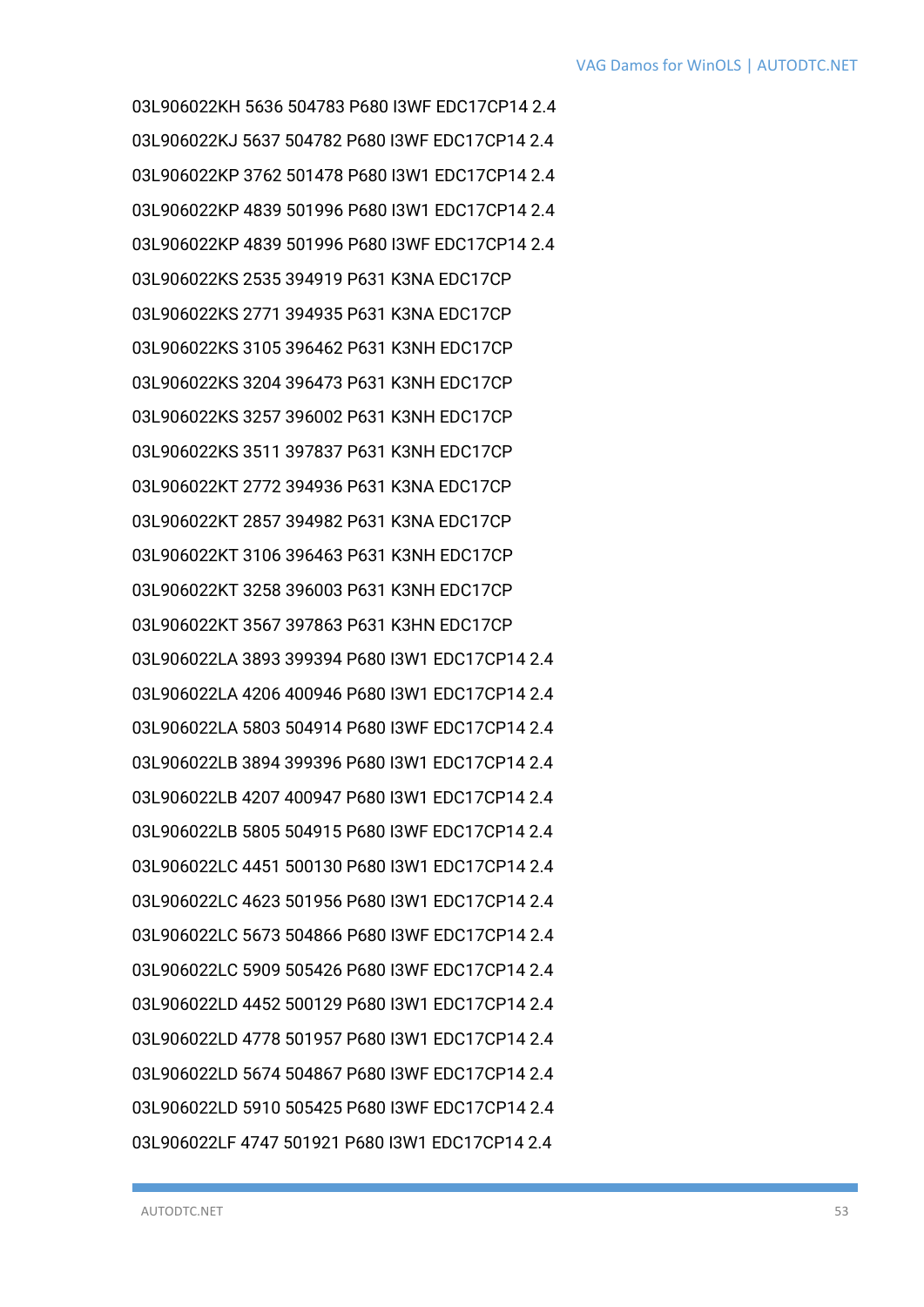03L906022LF 5675 504863 P680 I3WF EDC17CP14 2.4 03L906022LH 3849 399391 P680 I3W5 EDC17CP14 2.4 03L906022LH 3964 399823 P680 I3W5 EDC17CP14 2.4 03L906022LH 4453 500138 P680 I3W6 EDC17CP14 2.4 03L906022LH 4737 501901 P680 I3W6 EDC17CP14 2.4 03L906022LH 5473 504907 P680 I3WF EDC17CP14 2.4 03L906022LJ 4976 502376 P680 I3W6 EDC17CP14 2.4 03L906022LJ 5397 504879 P680 I3WF EDC17CP14 2.4 03L906022LK 5676 504864 P680 I3WF EDC17CP14 2.4 03L906022LM 3111 399354 P680 I3W1 EDC17CP14 2.4 03L906022LM 5677 504876 P680 I3WF EDC17CP14 2.4 03L906022LS 3610 398756 P680 I3W1 EDC17CP14 2.4 03L906022MC 4748 501922 P680 I3W1 EDC17CP14 2.4 03L906022MC 5678 504865 P680 I3WF EDC17CP14 2.4 03L906022MG 4224 400953 P598 G3W1 EDC17CP14 2.2 03L906022MG 4375 500121 P598 G3W1 EDC17CP14 2.2 03L906022MH 4231 400957 P598 G3W1 EDC17CP14 2.2 03L906022MH 4382 500123 P598 G3W1 EDC17CP14 2.2 03L906022MJ 4227 400951 P598 G3W1 EDC17CP14 2.2 03L906022MJ 4378 500118 P598 G3W1 EDC17CP14 2.2 03L906022MK 4228 400952 P598 G3W1 EDC17CP14 2.2 03L906022MK 4379 500119 P598 G3W1 EDC17CP14 2.2 03L906022ML 4225 400963 P598 G3W1 EDC17CP14 2.2 03L906022ML 4376 500122 P598 G3W1 EDC17CP14 2.2 03L906022MM 4226 400967 P598 G3W1 EDC17CP14 2.2 03L906022MM 4377 500153 P598 G3W1 EDC17CP14 2.2 03L906022MN 2910 399310 P598 G3W1 EDC17CP14 2.2 03L906022MN 4232 400966 P598 G3W1 EDC17CP14 2.2 03L906022MN 4574 500178 P598 G3W1 EDC17CP14 2.2 03L906022MP 4233 400965 P598 G3W1 EDC17CP14 2.2 03L906022MP 4385 500143 P598 G3W1 EDC17CP14 2.2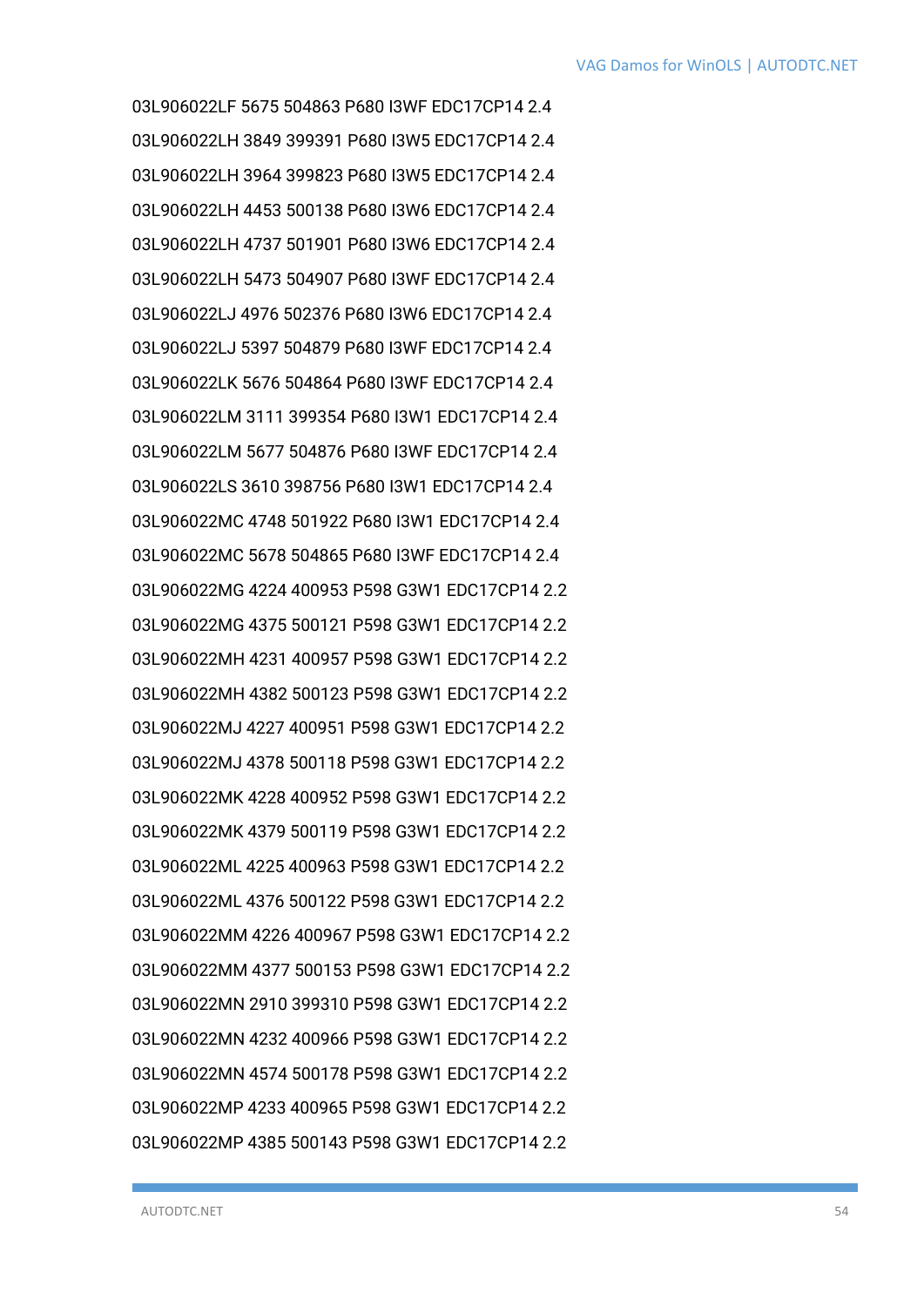03L906022MQ 4380 500155 P598 G3W1 EDC17CP14 2.2 03L906022MR 3760 399320 P59 G3W1 EDC17CP14 2.2 03L906022MR 4230 400956 P598 G3W1 EDC17CP14 2.2 03L906022MR 4381 500114 P598 G3W1 EDC17CP14 2.2 03L906022MS 3832 399361 P680 J3WL EDC17CP20 2.5 03L906022MS 4080 399859 P680 J3WP EDC17CP20 2.5 03L906022NG 4386 500156 P598 G3W1 EDC17CP14 2.2 03L906022NH 3397 399332 P598 G3W1 EDC17CP14 2.2 03L906022NH 4236 400954 P598 G3W1 EDC17CP14 2.2 03L906022NH 4388 500120 P598 G3W1 EDC17CP14 2.2 03L906022NJ 3544 399325 P598 G3W1 EDC17CP14 2.2 03L906022NJ 4237 400980 P598 G3W1 EDC17CP14 2.2 03L906022NJ 4389 500146 P598 G3W1 EDC17CP14 2.2 03L906022NK 4031 399854 P850 F4U0 EDC17CP20 2.2 03L906022NN 4032 501968 P850 F521 EDC17CP20 2.2 03L906022NN 5070 502339 P850 F521 EDC17CP20 2.2 03L906022NN 5483 504768 P850 F530 EDC17CP20 2.2 03L906022NP 4033 501977 P850 F521 EDC17CP20 2.2 03L906022NP 5073 502340 P850 F521 EDC17CP20 2.2 03L906022NP 5484 504769 P850 F530 EDC17CP20 2.2 03L906022NR 4626 501982 P850 F521 EDC17CP20 2.2 03L906022NR 5071 502355 P850 F521 EDC17CP20 2.2 03L906022NR 5491 504770 P850 F530 EDC17CP20 2.2 03L906022N 4447 500128 P598 G3W5 EDC17CP14 2.2 03L906022PC 3198 399315 P631 K3R1 EDC17CP14 2.3 03L906022PC 4029 399842 P631 K3R1 EDC17CP14 2.3 03L906022PD 4030 399843 P631 K3R1 EDC17CP14 2.3 03L906022PD 4107 399858 P631 K3R1 EDC17CP14 2.3 03L906022PE 3201 399826 P631 K3V1 EDC17CP14 2.3 03L906022PF 3200 399827 P631 K3V1 EDC17CP14 2.3 03L906022PG 3925 399804 P680 E4P0 EDC17 CP20 2.5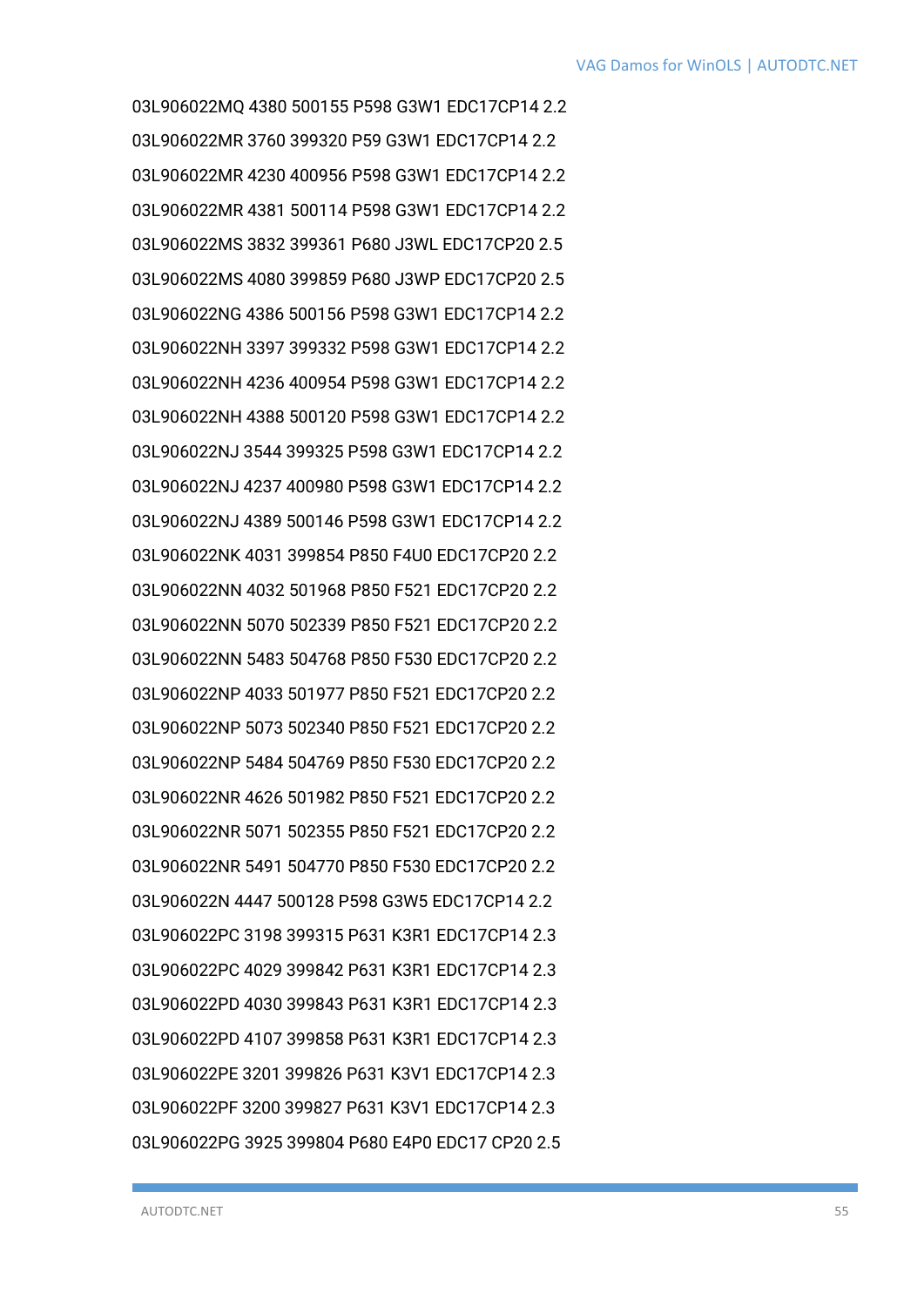03L906022PJ 3926 399805 P680 E4P0 EDC17CP20 2.5 03L906022PP 3927 399802 P680 E4P0 EDC17CP20 2.5 03L906022P 2078 392963 P598 G3V5 EDC17CP14 2.2 03L906022P 2480 396010 P598 G3VI EDC17CP14 2.2 03L906022QA 5580 504857 P680 I3WF EDC17CP14 2.4 03L906022QB 5581 504858 P680 I3WF EDC17CP14 2.4 03L906022QC 5582 504854 P680 I3WF EDC17CP14 2.4 03L906022QD 5583 504855 P680 I3WF EDC17CP14 2.4 03L906022QE 5584 504856 P680 I3WF EDC17CP14 2.4 03L906022QF 3735 398822 P680 I3W1 EDC17CP14 2.4 03L906022QF 5589 504850 P680 I3WF EDC17CP14 2.4 03L906022QF 6211 505923 P680 I3WF EDC17CP14 2.4 03L906022QG 5590 504851 P680 I3WF EDC17CP14 2.4 03L906022QH 4331 500132 P680 I3W1 EDC17CP14 2.4 03L906022QH 4740 501497 P680 I3W1 EDC17CP14 2.4 03L906022QH 5748 504917 P680 I3WF EDC17CP14 2.4 03L906022QJ 4332 500135 P680 I3W1 EDC17CP14 2.4 03L906022QJ 4741 501498 P680 I3W1 EDC17CP14 2.4 03L906022QJ 5749 504918 P680 I3WF EDC17CP14 2.4 03L906022Q 3398 399874 P598 G3W5 EDC17CP14 2.2 03L906022Q 4165 400962 P598 G3W5 EDC17CP14 2.2 03L906022Q 4391 500144 P598 G3W5 EDC17CP14 2.2 03L906022RC 3607 398759 P680 I3W1 EDC17CP14 2.4 03L906022RD 4454 500137 P680 I3W1 EDC17CP14 2.4 03L906022RD 4738 501900 P680 I3W1 EDC17CP14 2.4 03L906022RD 4873 501958 P680 I3W1 EDC17CP14 2.4 03L906022RE 4455 500136 P680 I3W1 EDC17CP14 2.4 03L906022RE 4739 501902 P680 I3W1 EDC17CP14 2.4 03L906022RE 4874 501959 P680 I3W1 EDC17CP14 2.4 03L906022RJ 3411 504700 P850 F521 EDC17CP20 2.2 03L906022RJ 5498 504902 P850 F530 EDC17CP20 2.2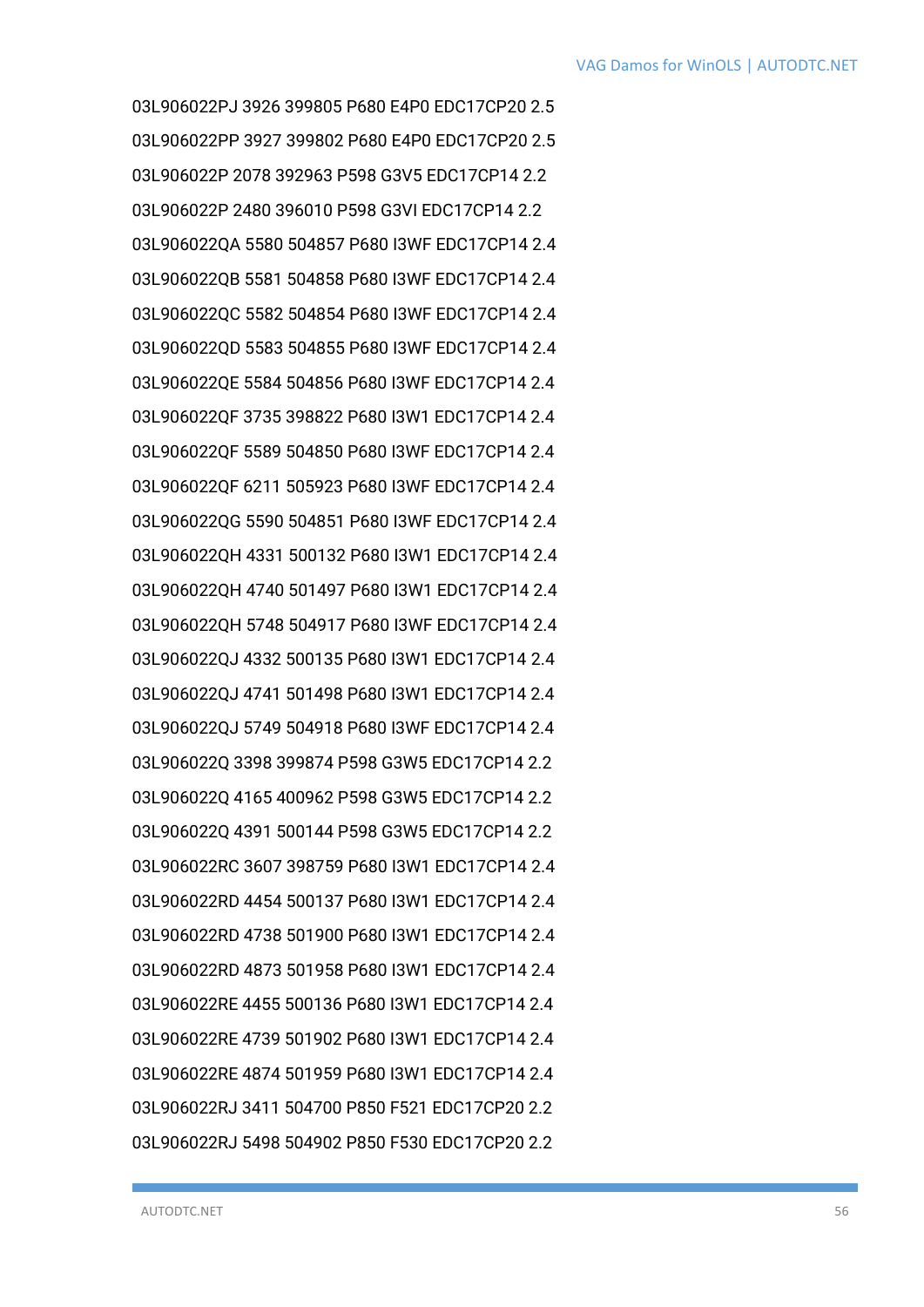03L906022RK 3412 399868 P598 G3W1 EDC17CP14 2.2 03L906022RK 4239 400996 P598 G3W1 EDC17CP14 2.2 03L906022RK 4402 500116 P598 G3W1 EDC17CP14 2.2 03L906022RL 4627 501979 P850 F521 EDC17CP20 2.2 03L906022RL 5072 502356 P850 F521 EDC17CP20 2.2 03L906022RL 5493 504883 P850 F530 EDC17CP20 2.2 03L906022RM 4628 501976 P850 F521 EDC17CP20 2.2 03L906022RM 5074 502349 P850 F521 EDC17CP20 2.2 03L906022RM 5489 504771 P850 F530 EDC17CP20 2.2 03L906022RN 3792 399345 P680 I3W5 EDC17CP14 2.4 03L906022RN 4186 400932 P680 I3W6 EDC17CP14 2.4 03L906022RN 4264 501439 P680 I3WA EDC17CP14 2.4 03L906022RN 5594 504787 P680 I3WF EDC17CP14 2.4 03L906022RN 5594 507487 P680 I3WF EDC17CP14 2.4 03L906022RP 3793 399346 P680 I3W5 EDC17CP14 2.4 03L906022RP 4187 400933 P680 I3W6 EDC17CP14 2.4 03L906022RP 4265 501440 P680 I3WA EDC17CP14 2.4 03L906022RP 5595 504788 P680 I3WF EDC17CP14 2.4 03L906022RP 6188 505993 P680 I3WF EDC17CP14 2.4 03L906022RQ 3794 399344 P680 I3W5 EDC17CP14 2.4 03L906022RQ 4188 400936 P680 I3W6 EDC17CP14 2.4 03L906022RQ 4266 501441 P680 I3WA EDC17CP14 2.4 03L906022RQ 5597 504789 P680 I3WF EDC17CP14 2.4 03L906022RR 3795 400935 P680 I3W6 EDC17CP14 2.4 03L906022RR 4267 501469 P680 I3WA EDC17CP14 2.4 03L906022RR 5596 504798 P680 I3WF EDC17CP14 2.4 03L906022RR 5596 505798 P680 I3WF EDC17CP14 2.4 03L906022RS 3796 400930 P680 I3W6 EDC17CP14 2.4 03L906022RS 4268 501467 P680 I3WA EDC17CP14 2.4 03L906022RS 5591 504796 P680 I3WF EDC17CP14 2.4 03L906022RT 3797 400931 P680 I3W6 EDC17CP14 2.4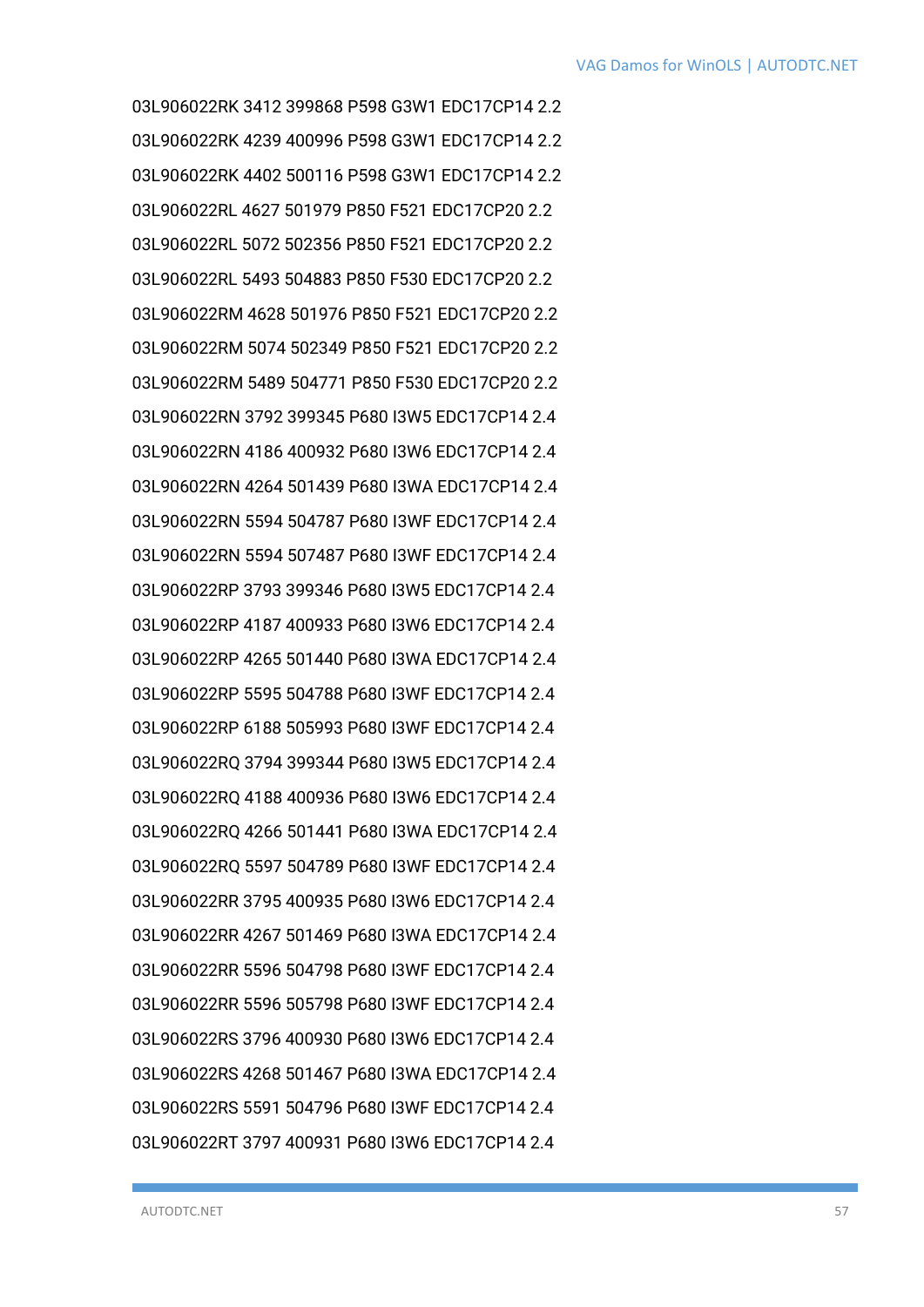03L906022RT 4269 501468 P680 I3WA EDC17CP14 2.4 03L906022RT 5592 504797 P680 I3WF EDC17CP14 2.4 03L906022R 3887 399389 P680 I3W1 EDC17CP14 2.4 03L906022R 5669 504872 P680 I3WF EDC17CP14 2.4 03L906022SA 3798 399347 P680 I3W5 EDC17CP14 2.4 03L906022SA 4189 400934 P680 I3W6 EDC17CP14 2.4 03L906022SA 4270 501442 P680 I3WA EDC17CP14 2.4 03L906022SA 5593 504793 P680 I3WF EDC17CP14 2.4 03L906022SB 3787 399350 P750 V3W4 EDC17CP14 2.2 03L906022SB 4395 500141 P750 V3W4 EDC17CP14 2.2 03L906022SC 4081 399860 P680 J3WP EDC17CP20 2.5 03L906022SC 4520 500160 P680 J3WP EDC17CP20 2.5 03L906022SL 4677 501447 P755 W505 EDC17CP20 2.7 03L906022SL 5013 502328 P755 W510 EDC17CP20 2.7 03L906022SQ 4282 400992 P784 K3V6 EDC17CP14 2.3 03L906022SQ 5222 50473 P784 K3VI EDC17CP14 2.3 03L906022S 3888 399800 P680 I3W1 EDC17CP14 2.4 03L906022S 5670 504873 P680 I3WF EDC17CP14 2.4 03L906022TG 3907 501423 P750 V3W7 EDC17CP14 2.2 03L906022TG 5077 502317 P750 V3W8 EDC17CP14 2.2 03L906022TG 6567 508251 P750 V3W9 EDC17CP14 2.2 03L906022TJ 3928 399803 P680 E4P0 EDC17CP20 2.5 03L906022TK 4966 503999 P850 F521 EDC17CP20 2.2 03L906022TK 5497 504900 P850 F530 EDC17CP20 2.2 03L906022TL 4040 399869 P598 G3W1 EDC17CP14 2.2 03L906022TL 4240 400995 P598 G3W1 EDC17CP14 2.2 03L906022TL 4403 500115 P598 G3W1 EDC17CP14 2.2 03L906022TM 4828 501983 P850 F521 EDC17CP120 2.2 03L906022TM 4828 501983 P850 F521 EDC17CP20 2.2 03L906022TM 5075 502358 P850 F521 EDC17CP20 2.2 03L906022TM 5494 504882 P850 F530 EDC17CP20 2.2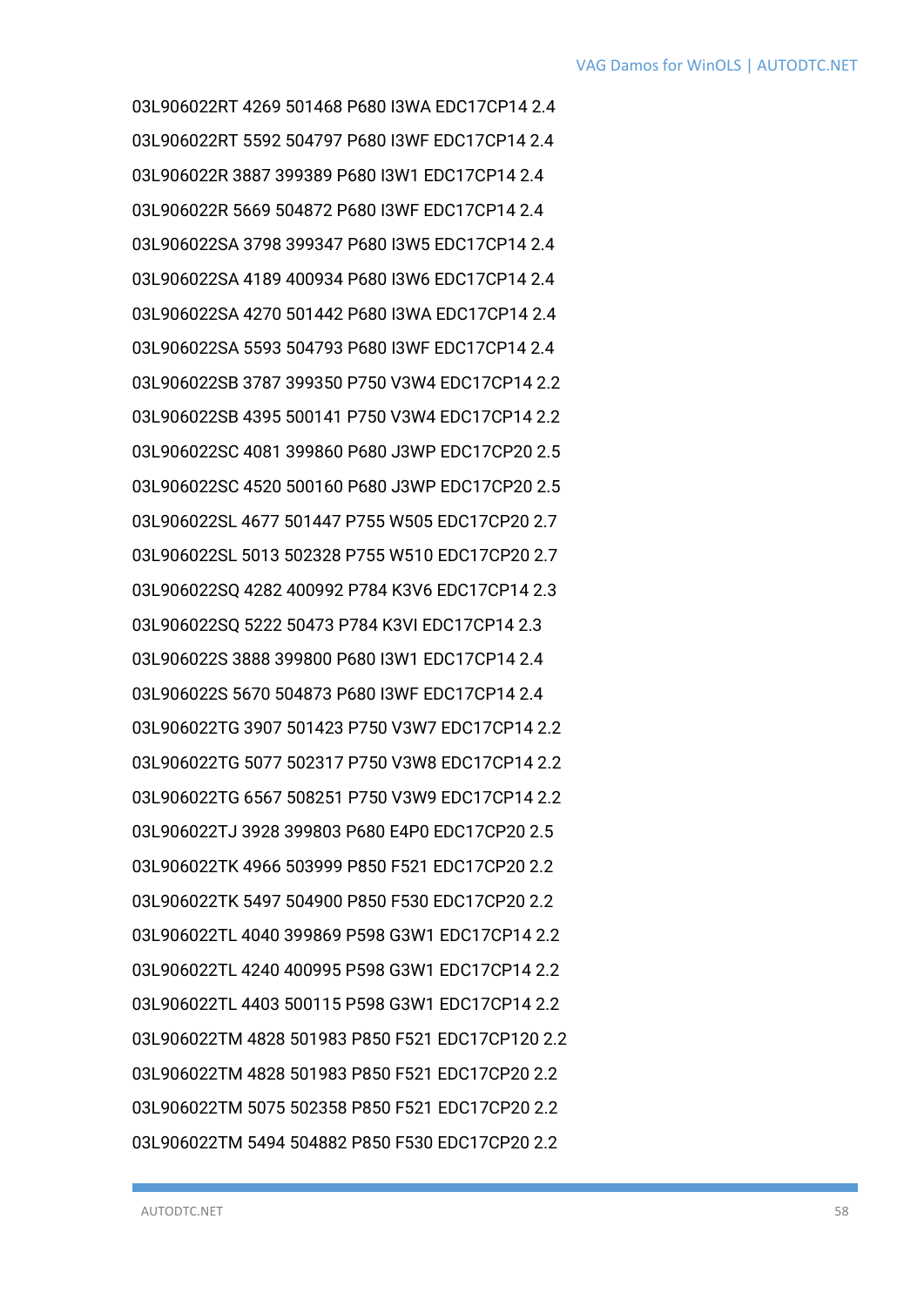03L906022TN 4829 501978 P850 F521 EDC17CP20 2.2 03L906022TN 5076 502357 P850 F521 EDC17CP20 2.2 03L906022TN 5809 504910 P850 F530 EDC17CP20 2.2 03L906022TP 3943 501432 P680 I3W1 EDC17CP14 2.4 03L906022TP 4830 501952 P680 I3W1 EDC17CP14 2.4 03L906022TP 4885 503907 P680 I3W1 EDC17CP14 2.4 03L906022TQ 5750 504919 P680 I3WF EDC17CP14 2.4 03L906022TS 4279 400990 P784 K3V6 EDC17CP14 2.3 03L906022TS 4837 502334 P784 K3VH EDC17CP14 2.3 03L906022TS 5145 502318 P784 K3VI EDC17CP14 2.3 03L906022TT 4280 400991 P784 K3V6 EDC17CP14 2.3 03L906022TT 4838 502335 P784 K3VH EDC17CP14 2.3 03L906022TT 5146 502320 P784 K3VI EDC17CP14 2.3 03L907309B 0030 396485 P657 N3WA EDC17CP20 2.4 03L907309H 0020 501942 P755 D515 EDC17CP20 2.5 03L907309K 0020 501943 P755 D515 EDC17CP20 2.7 03L907309K 0020 501943 P755 D515 EDC17CP2 2.7 03L907309R 0010 501992 P643 X555 EDC17C46 2.7 03L997016A 4587 500194 P598 G3VI EDC17CP14 2.2 03L997016B 4588 500193 P598 G3W1 EDC17CP14 2.2 03L997016C 4575 500179 P680 I3W1 EDC17CP14 2.4 03L997016C 4750 501495 P680 I3W1 EDC17CP14 2.4 03L997016D 4577 500180 P680 I3W1 EDC17CP14 2.4 03L997016D 4751 501496 P680 I3W1 EDC17CP14 2.4 03L997016E 4582 500188 P680 I3W1 EDC17CP14 2.4 03L997016G 4605 501479 P680 I3W1 EDC17CP14 2.4 03L997016H 4787 501910 P680 I3WA EDC17CP14 2.4 03L997016J 4789 501912 P680 I3WA EDC17CP14 2.4 03L997016K 4788 501909 P680 I3WA EDC17CP14 2.4 03L997016L 4790 501908 P680 I3WA EDC17CP14 2.4 03L997016M 4791 501911 P680 I3WA EDC17CP14 2.4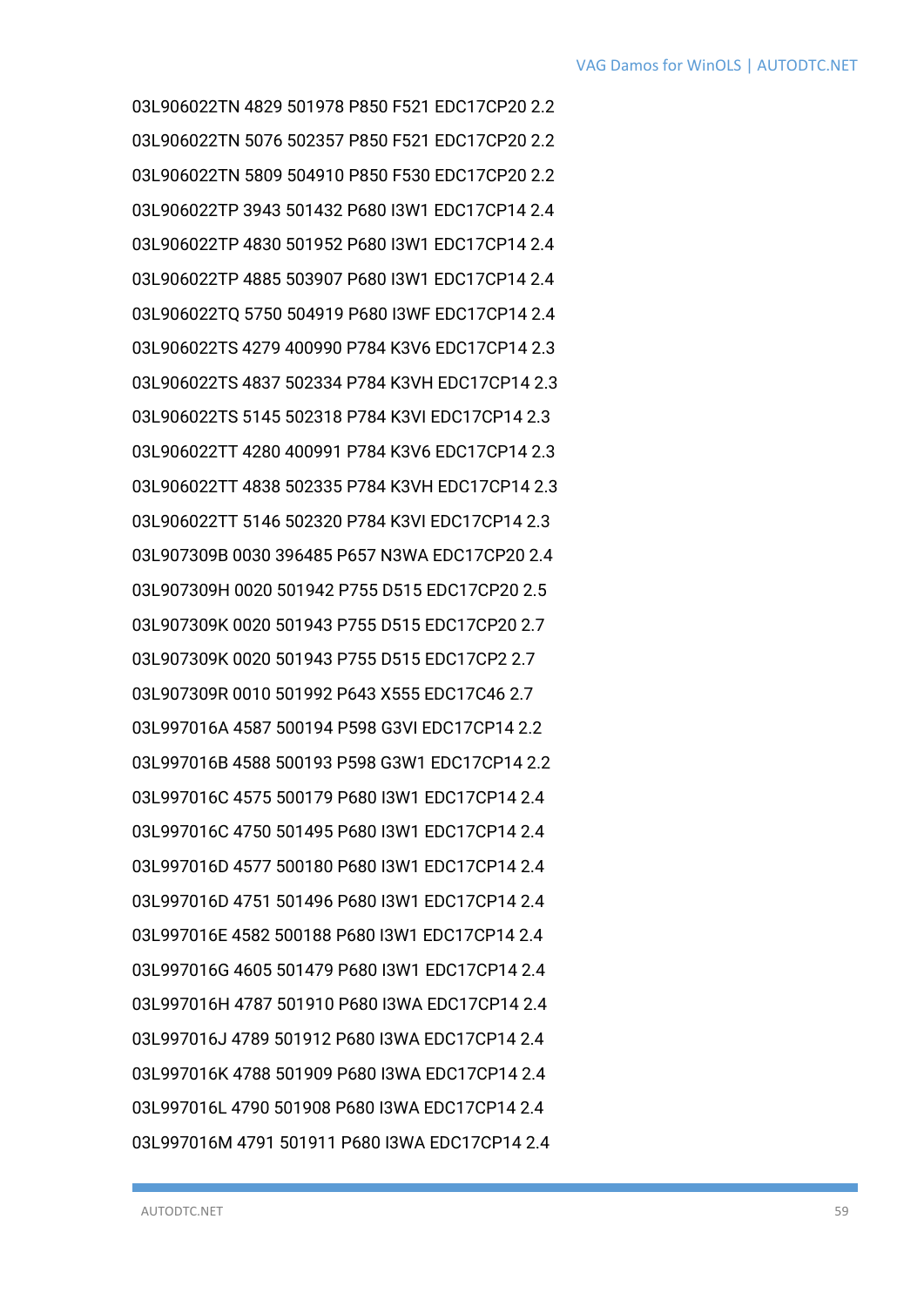03L997016N 5109 502374 P631 K3R2 EDC17CP14 2.3 03L997016P 5110 502373 P631 K3R2 EDC17CP14 2.3 03L997016 4586 500187 P598 G3V8 EDC17CP14 2.2 045906013AD 3065 399357 P391 L30N EDC17U01 4.31 045906013AF 4632 501940 P391 L30N EDC17U01 4.31 045906013AF 4632 501940 P391 L30N EDC17U01 4.41 045906013AG 4633 501941 P391 L30N EDC17U01 4.31 045906013AG 4920 501967 P391 L30N EDC17U01 4.31 045906013AG 4920 501967 P391 L30N EDC17U01 4.41 045906013AH 4634 501939 P391 L30N EDC17U01 4.31 045906013AH 4634 501939 P391 L30N EDC17U01 4.41 045906013AJ 4635 501944 P391 L30N EDC17U01 4.31 045906013AJ 4635 501944 P391 L30N EDC17U01 4.41 045906013AK 4636 501945 P391 L30N EDC17U01 4.31 045906013AK 4636 501945 P391 L30N EDC17U01 4.41 045906013AL 4637 501946 P391 L30N EDC17U01 4.31 045906013AL 4637 501946 P391 L30N EDC17U01 4.41 045906013AM 5100 502368 P391 L30N EDC17U01 4.41 045906013D 0477 383303 P391 L30D EDC17U01 4.31 045906013D 8465 378962 P391 L2A1 EDC17U01 4.31 045906013D 9119 380796 P391 L301 EDC17U01 4.31 045906013D 9331 282086 P391 L309 EDC17U01 4.31 045906013D 9562 383044 P391 L30C EDC17U01 4.31 045906013E 4271 400989 P391 L30D EDC17U01 4.41 045906013F 9971 400949 P391 U30E EDC17U05 3.31 045906013F 9972 400997 P391 U30E EDC17U05 3.31 045906013L 4416 500110 P391 L30D EDC17U01 4.41 045906013P 4272 500102 P391 L30D EDC17U01 4.41 045906013S 4274 500104 P391 L3D0 EDC17U01 4.41 045906013 9971 400958 P391 U30E EDC17U05 3.31 045906013 9973 400999 P391 U30E EDC17U05 3.31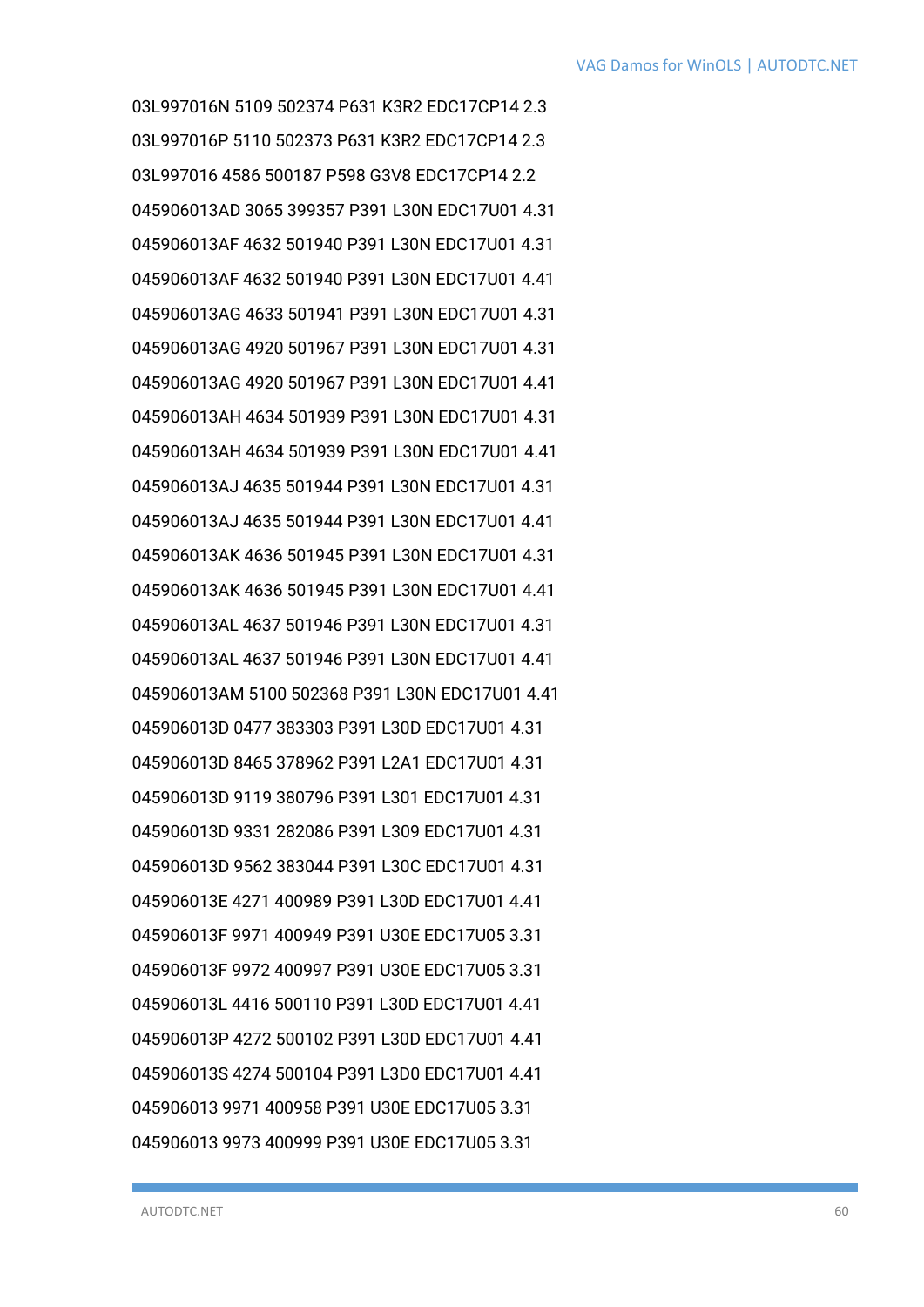045997013 4130 500131 P391 L30D EDC17U01 4.41 06V910401 0010 380760 P604 CPAV2 EDC16CP34 4.6 06V910401 0020 387094 P604 CPAV2 EDC16CP34 4.6 070906016EB 2538 394113 P529 TAYI EDC16U31 3.1 074906032AF 9612 383309 P421 C9FK EDC16CP34 4.4 074997032 5251 503962 P421 C9FQ EDC16CP34 4.4 076906022A 3221 396016 P672 R4F5 EDC17CP20 2.39 076906022A 3323 396037 P672 R4F5 EDC17CP20 2.39 076906022A 4689 501474 P672 R4KC EDC17CP20 2.39 076906022C 3222 396017 P672 R4F5 EDC17CP20 2.39 076906022C 3374 396045 P672 R4F5 EDC17CP20 2.39 076906022C 4690 501475 P672 R4CK EDC17CP20 2.39 076906022E 3223 396018 P672 R4F5 EDC17CP20 2.39 076906022E 3375 396046 P672 R4F5 EDC17CP20 2.39 076906022E 4691 501476 P672 R4KC EDC17CP20 2.39 076906022G 3224 396019 P672 R4F5 EDC17CP20 2.39 076906022G 4692 501477 P672 R4CK EDC17CP20 2.39 076906022M 5642 504776 P672 R4KG EDC17CP20 2.39 076906022N 5643 504777 P672 R4KG EDC17CP20 2.39 076906022P 5644 504778 P672 R4KG EDC17CP20 2.39 076906022P 5778 504903 P672 R4KG EDC17CP20 2.39 076906022Q 5645 504779 P672 R4KG EDC17CP20 2.39 076906022Q 5779 504904 P672 R4KG EDC17CP20 2.39 2D0906019G 7000 371967 P207 01E8 EDC15C4 8.70 3D0907401D 0060 391878 P617 CP3NH EDC17CP04 4.4 3D0907401D 0070 392915 P617 CP3NH EDC17CP04 4.4 3D0907401D 0080 501443 P617 P3NK EDC17CP04 4.4 3D0907401D 0090 502365 P617 P3NK EDC17CP04 4.4 3D0907401E 0010 395472 P617 CP3NI EDC17CP04 4.4 3D0907401F 0010 393523 P617 CP3NH EDC17CP04 4.4 3D0907401F 0020 400998 P617 P3NK EDC17CP04 4.4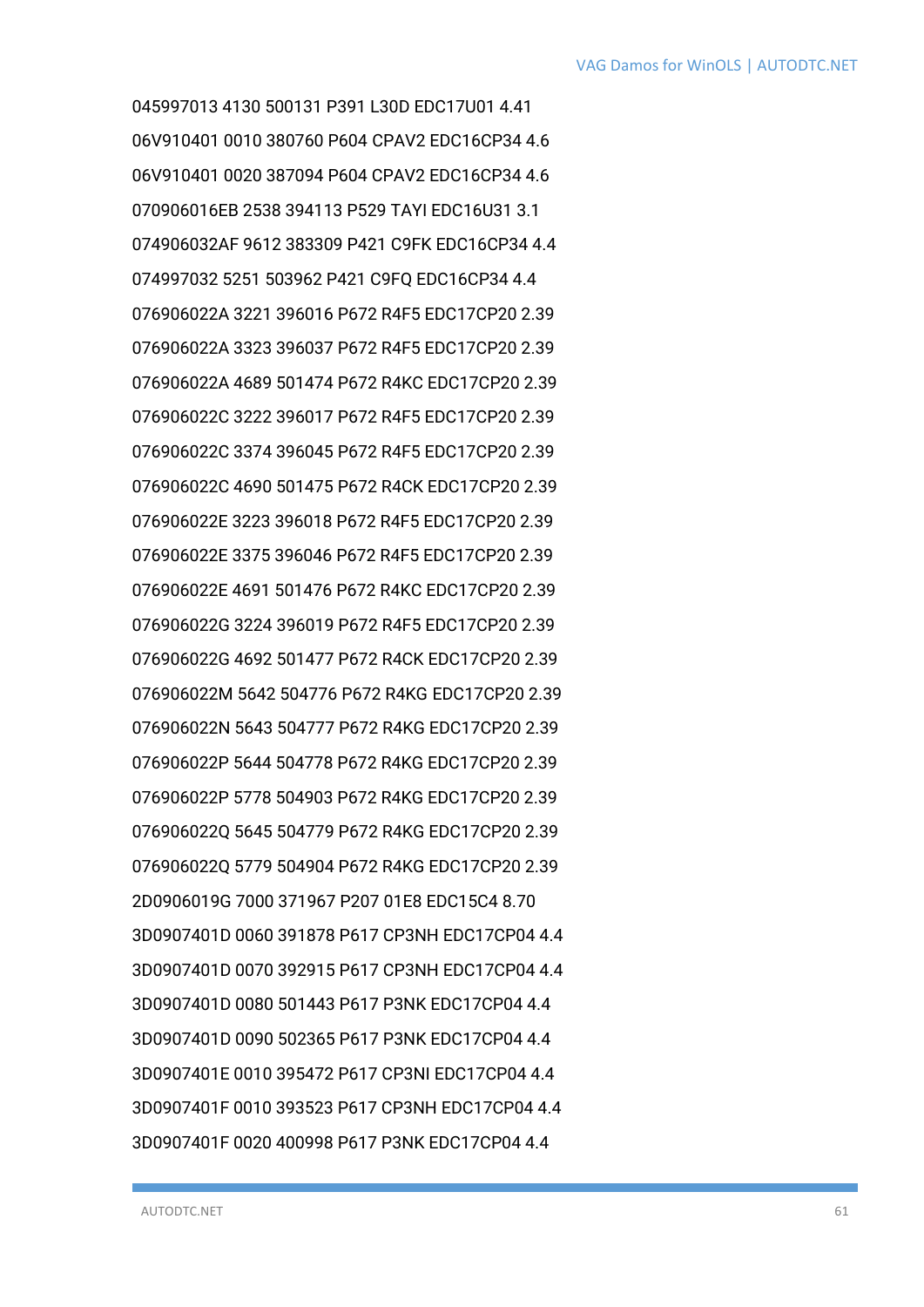3D0907401F 0030 501444 P617 P3NK EDC17CP04 4.4 3D0907401F 0040 502366 P617 P3NK EDC17CP04 4.4 3D0907401G 0010 397811 P617 CP3NI EDC17CP04 4.4 3D0907401G 0020 400970 P617 P3NK EDC17CP04 4.4 3D0907401G 0030 501415 P617 P3NK EDC17CP04 4.4 4F2910401R 0010 377106 P426 CP9H0 EDC16CP34 4F2910401R 0020 377327 P426 CP9H0 EDC16CP34 4F7910401A 0010 396069 P788 C3UI EDC17CP14 2.42 4F7910401A 0020 397854 P788 C3UI EDC17CP14 2.42 4F7910401A 0030 399369 P788 C3UI EDC17CP14 2.42 4F7910401A 0040 399844 P788 C3UM EDC17CP14 2.42 4F7910401F 0010 396061 P788 C3UI EDC17CP14 2.42 4F7910401F 0020 396070 P788 C3UI EDC17CP14 2.42 4F7910401F 0030 397848 P788 C3UI EDC17CP14 2.42 4F7910401F 0040 398782 P788 C3UI EDC17CP14 2.42 4F7910401F 0050 399339 P788 C3UI EDC17CP14 2.42 4F7910401F 0060 399829 P788 C3UM EDC17CP14 2.42 4F7910401G 0010 396071 P788 C3UI EDC17CP14 2.42 4F7910401G 0020 398783 P788 C3UI EDC17CP14 2.42 4F7910401G 0030 399370 P788 C3UI EDC17CP14 2.42 4F7910401G 0040 399845 P788 C3UM EDC17CP14 2.42 4F7910401H 0010 399372 P788 C3UM EDC17CP14 2.42 4F7910401K 0010 501915 P788 C3UN EDC17CP14 2.42 4F7910401K 0020 501985 P788 C3UO EDC17CP14 2.42 4F7910401K 0030 502395 P788 C3UV EDC17CP14 2.42 4F7910401K 0040 502321 P788 C3UV EDC17CP14 2.42 4F7910401K 0050 504870 P788 C3UV EDC17CP14 2.42 4F7910401L 0010 501493 P788 C3UO EDC17CP14 2.42 4F7910401L 0020 501986 P788 C3U EDC17CP14 2.42 4F7910401L 0030 502391 P788 C3UV EDC17CP14 2.42 4F7910401L 0040 502338 P788 C3UV EDC17CP14 2.42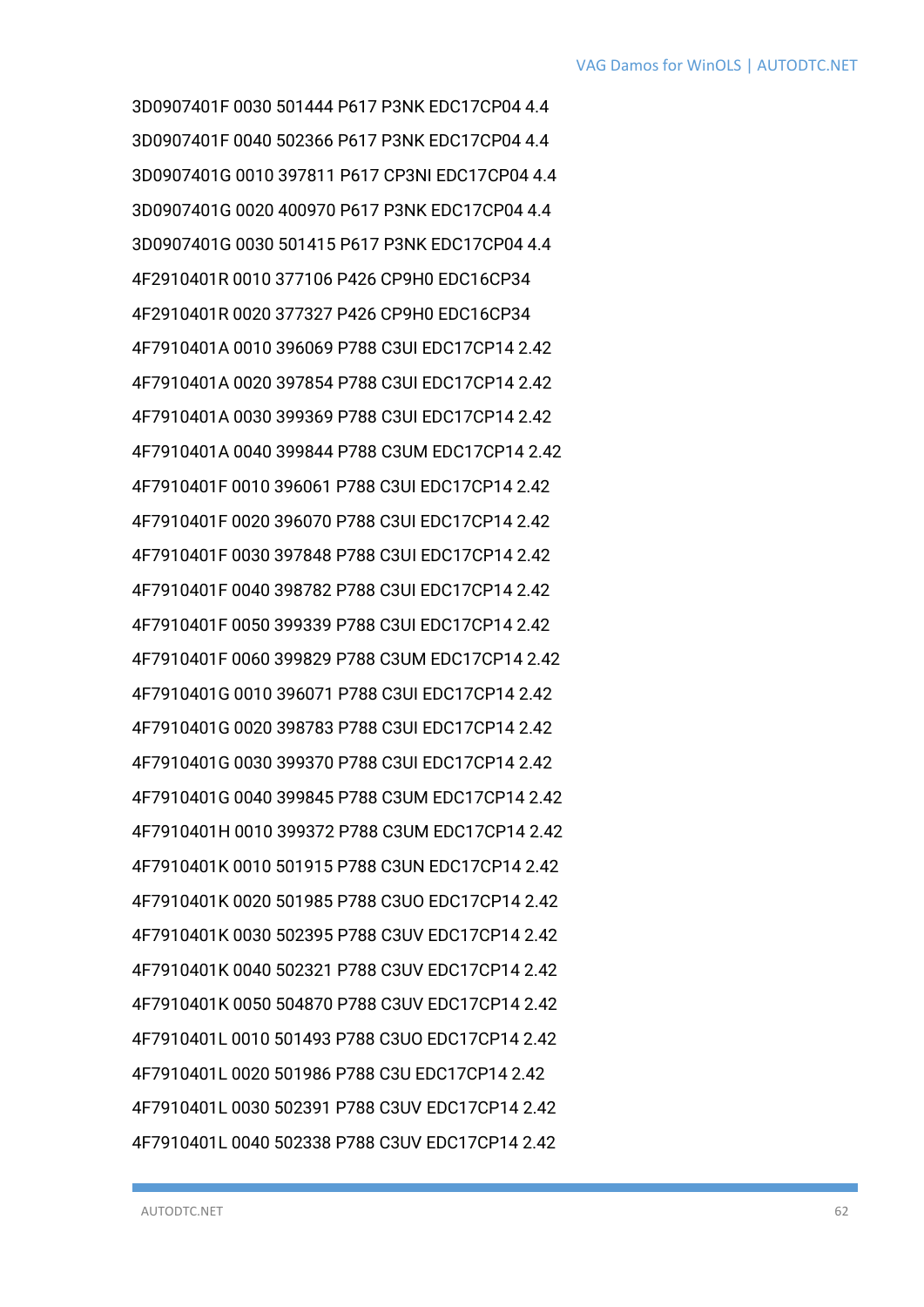4F7910401L 0050 504721 P788 C3UV EDC17CP14 2.42 4F7910401M 0010 501925 P788 C3UO EDC17CP14 2.42 4F7910401M 0040 503904 P788 C3UV EDC17CP14 2.42 4F7910401M 0050 504871 P788 C3UV EDC17CP14 2.42 4F7910401N 0010 501919 P788 C3UO EDC17CP14 2.42 4F7910401N 0020 501991 P788 C3UO EDC17CP14 2.42 4F7910401N 0030 502392 P788 C3UV EDC17CP14 2.42 4F7910401N 0040 502361 P788 C3UV EDC17CP14 2.42 4F7910401N 0050 504722 P788 C3UV EDC17CP14 2.42 4F7910401P 0010 501949 P788 C3UO EDC17CP14 2.42 4F7910401P 0040 503967 P788 C3UV EDC17CP14 2.42 4F7910401P 0050 504711 P788 C3UV EDC17CP14 2.42 4F7910401 0010 396068 P788 C3UI EDC17CP14 2.42 4F7910401 0020 397853 P788 C3UI EDC17CP14 2.42 4F7910401 0030 399340 P788 C3UI EDC17CP14 2.42 4F7910401 0040 399828 P788 C3UM EDC17CP14 2.42 4F9910401B 0040 502341 P397 PAWU EDC16CP34 4.5 4F9910401E 0070 399807 P788 C3UM EDC17CP14 2.42 4F9910401Q 0050 399825 P788 C3UM EDC17CP14 2.42 4F9910402A 0040 502322 P788 C3UV EDC17CP14 2.42 4L0910409A 0010 501956 P563 Q4FB EDC17CP24 2.10 4L0910409A 0020 501980 P563 Q4FB EDC17CP24 2.10 4L0910409A 0030 503980 P563 Q4FB EDC17CP24 2.10 4L0910409A 0040 504712 P563 Q4FB EDC17CP24 2.10 4L0910409A 0050 504754 P563 Q4FB EDC17CP24 2.10 7L0907401B 0020 377118 P397 CPAV3 EDC16CP34 4.9 7L0907401B 0030 378967 P397 CPAV5 EDC16CP34 4.9 7L0907401B 0040 379473 P397 CPAV5 EDC16CP34 4.9 7L0907401B 0050 379473 P397 CPAV5 EDC16CP34 4.9 7L0907401B 0060 379826 P397 CPAV5 EDC16CP34 4.9 7L0907401B 0070 379816 P397 CPAV8 EDC16CP34 4.9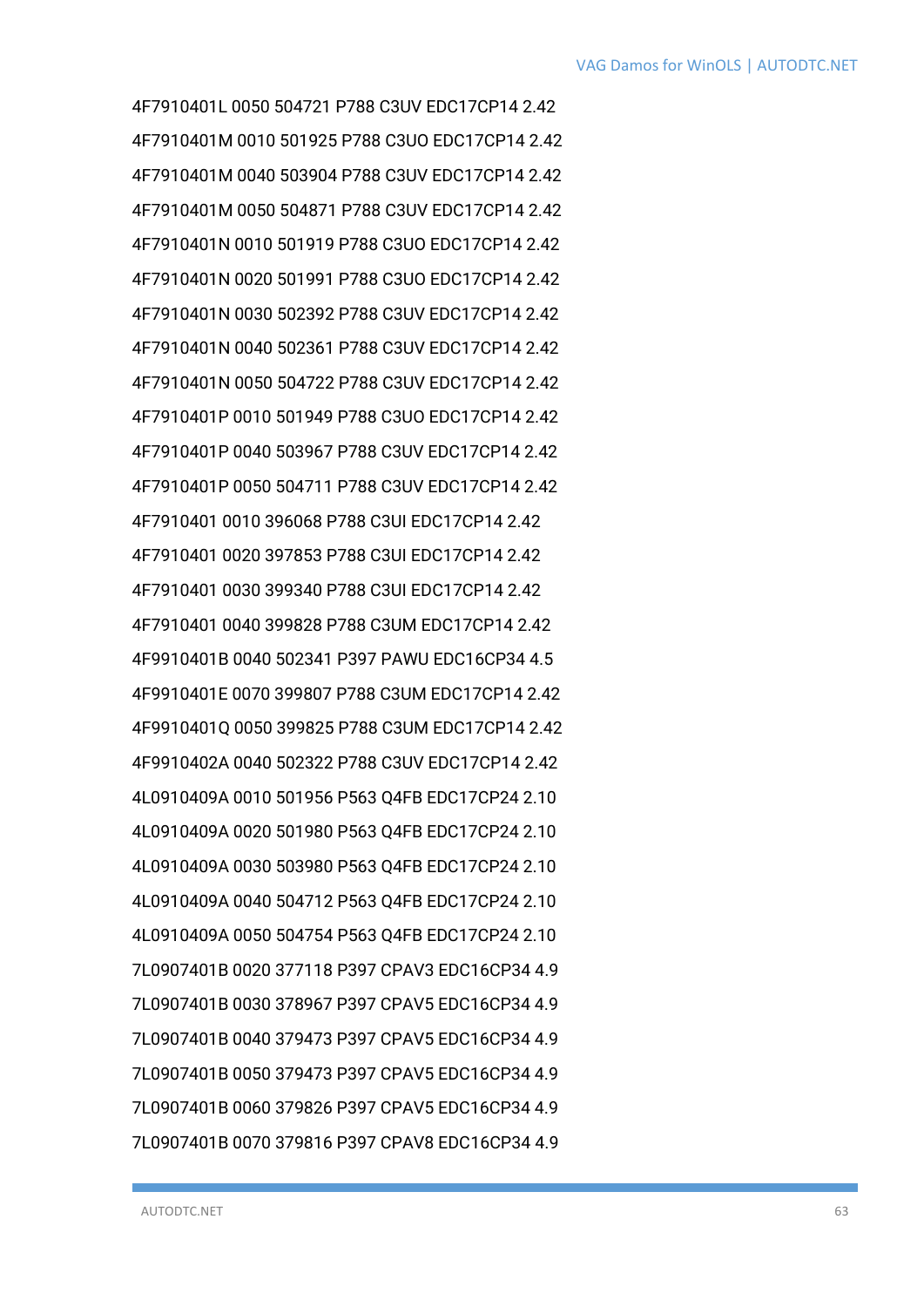7L0907401B 0080 382093 P397 CPAV9 EDC16CP34 4.9 7L0907401B 0090 382708 P397 CPAVA EDC16CP34 4.9 7L0907401C 0010 379452 P397 CPAV8 EDC16U34 4.9 7L0907401C 0020 379452 P397 CPAV8 EDC16U34 4.9 7L0907401C 0030 382094 P397 CPAV9 EDC16CP34 4.9 7L0907401C 0040 382709 P397 CPAVA EDC16CP34 4.9 7L0907401D 0010 384611 P397 CPAWF EDC17CP34 4.9 7L0907401D 0020 384636 P397 CPAWG EDC16CP34 4.9 7L0907401D 0030 386372 P379 CPAWP EDC16CP34 4.9 7L0907401D 0040 501933 P379 CPAWP EDC16CP34 4.9 7L0907401D 0050 505495 P397 CPAWP EDC16CP34 4.9 7L0907401E 0010 384609 P397 CPAWF EDC16CP34 4.9 7L0907401E 0020 384637 P397 CPAWG EDC16CP34 4.9 7L0907401E 0030 386373 P397 CPAWP EDC16CP34 4.9 7L0907401E 0040 501934 P397 CPAWP EDC16CP34 4.9 7L0907401E 0050 505496 P397 CPAWP EDC16CP34 4.9 7L0907401F 0010 384610 P397 CPAWF EDC16CP34 4.9 7L0907401F 0020 384638 P397 CPAWG EDC16CP34 4.9 7L0907401F 0030 386348 P397 CPAWG EDC16CP34 4.9 7L0907401F 0040 387060 P397 CPAWP EDC16PC34 4.9 7L0907401G 0010 380761 P397 CPAV8 EDC16U34 4.9 7L0907401G 0020 382092 P397 CPAV9 EDC16CP34 4.9 7L0907401G 0030 382707 P397 CPAVA EDC16CP34 4.9 7L0907401H 0030 392978 P617 CP3OC EDC17CP14 2.40 7L0907401H 0040 394198 P617 CP3OC EDC17CP14 2.40 7L0907401J 0030 392977 P617 CP3OC EDC17CP14 2.40 7L0907401J 0040 394199 P617 CP3OC EDC17CP14 2.40 7L0907401K 0010 400923 P628 T3WP1 EDC17CP24 2.3 7L0907401K 0020 400955 P628 T3WP1 EDC17CP24 2.3 7L0907401K 0030 500196 P628 T3WP5 EDC17CP24 2.3 7L0907401K 0040 501905 P628 T3WP5 EDC17CP24 2.3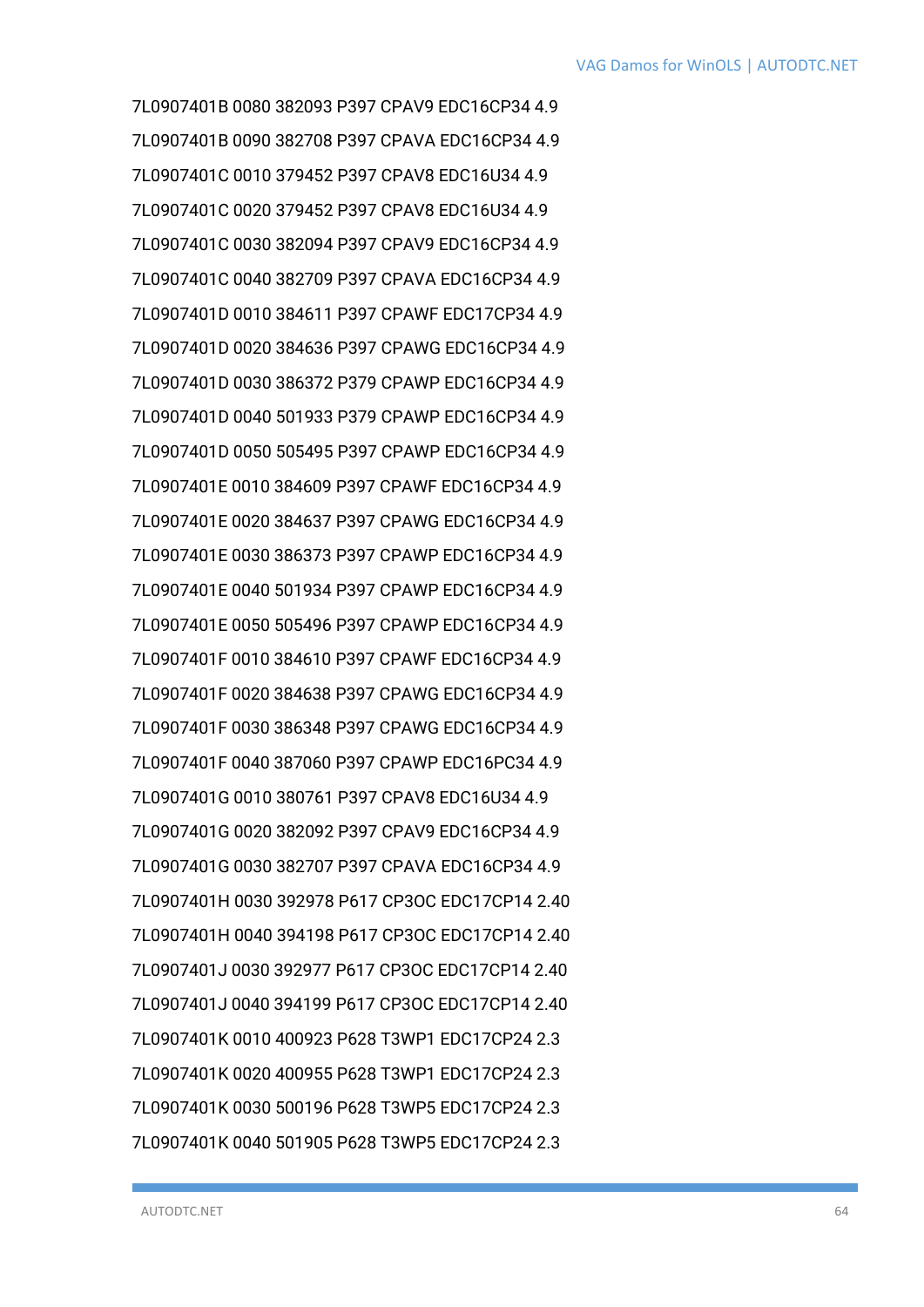7L0907401K 0050 505984 P860 T4U0 EDC17CP24 2.3 7L0907401K 0060 507606 P860 T4U0 EDC17CP24 2.3 7L0907401L 0010 392993 P617 CP3OC EDC17CP14 2.40 7L0907401L 0020 394905 P617 CP3OC EDC17CP14 2.40 7L0907401M 0010 394153 P617 CP3OC EDC17CP14 2.40 7L0907401N 0010 397801 P617 CP3OC EDC17CP14 2.40 7L0907401N 0020 399884 P617 S3OH EDC17CP14 2.40 7L0907401N 0030 399887 P617 S3OH EDC17CP14 2.40 7L0907401N 0040 500172 P617 S3OH EDC17CP14 2.40 7L0907401N 0050 503987 P617 S3OH EDC17CP14 2.40 7L0907401P 0010 397803 P617 CP3OC EDC17CP14 2.40 7L0907401P 0020 399885 P617 S3OH EDC17CP14 2.40 7L0907401P 0030 500173 P617 S3OH EDC17CP14 2.40 7L0907401P 0040 503988 P617 S3OH EDC17CP14 2.40 7L0907401Q 0010 397802 P617 CP3OC EDC17CP14 2.40 7L0907401Q 0020 399886 P617 S3OH EDC17CP14 2.40 7L0907401 0110 383041 P426 CP9F0 EDC16CP34 3.3 7L5907401A 0010 400987 P617 S3OH EDC17CP14 2.40 7L5907401A 0020 500177 P617 S3OH EDC17CP14 2.40 7L5907401A 0030 503983 P617 S3OH EDC17CP14 2.40 7L5907401 0010 399392 P617 S3OH EDC17CP14 2.40 7L5907401 0020 500176 P617 S3OH EDC17CP14 2.40 7L5907401 0030 503982 P617 S3OH EDC17CP14 2.40 8K0907401 0002 387099 P531 CP3E8 EDC17CP04 4.1 8K0907401 0003 387807 P531 CP3E8 EDC17CP04 4.1 8K0907401 0004 389200 P531 CP3E8 EDC17CP04 4.1 8K0907401 0005 390154 P531 CP3AE EDC17CP04 4.1 8K0907401 0006 390155 P531 CP3AE EDC17CP04 4.1 8K0907401 0007 390166 P531 CP3AE EDC17CP04 4.1 8K0907401 0008 390626 P531 CP3EB EDC17CP04 4.1 8K0907401 0009 392904 P531 CP3EB EDC17CP04 4.1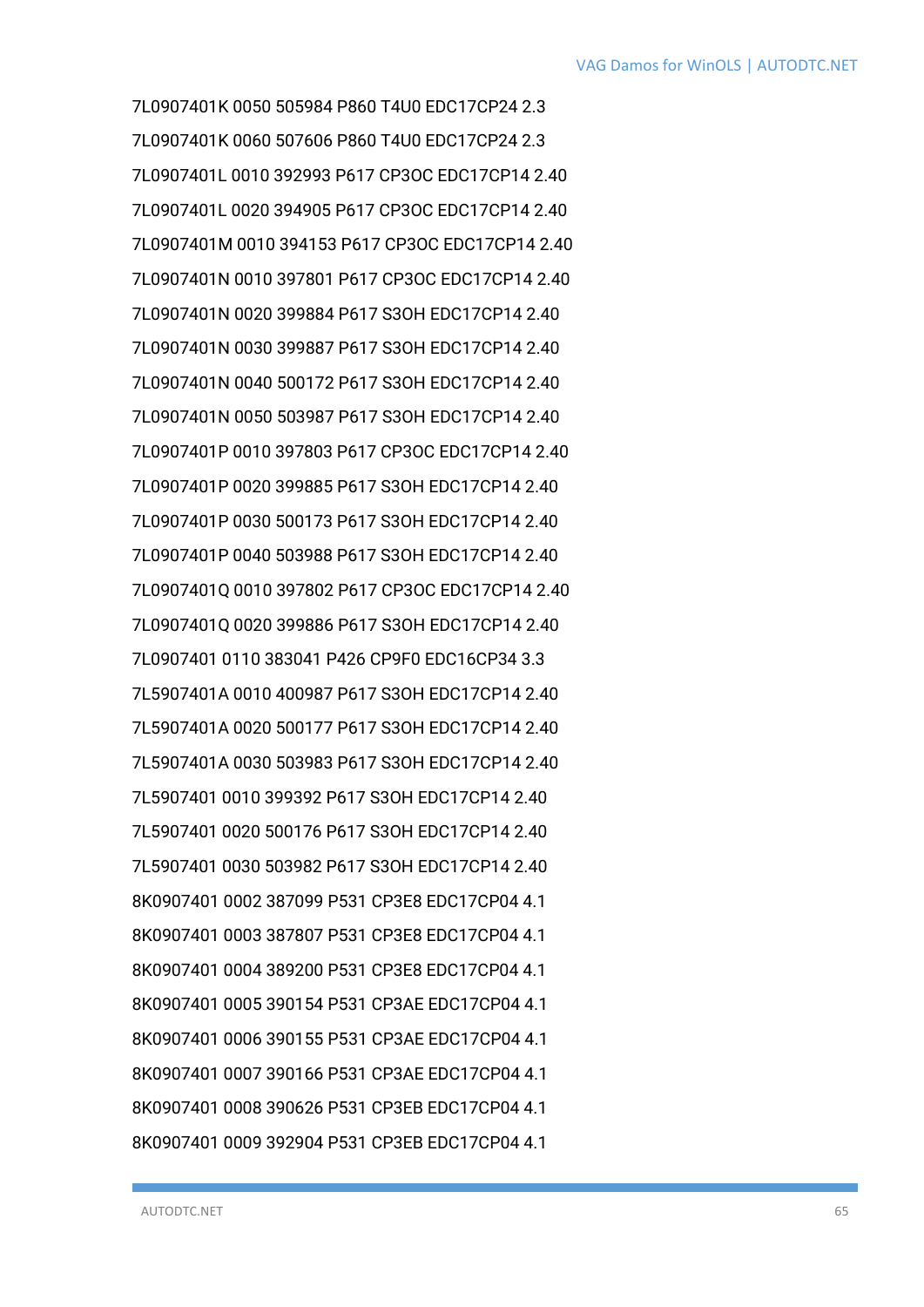8K0907401 0010 399857 P531 B3ED EDC17CP04 4.1 8K0907401 0011 501407 P531 B3ED EDC17CP04 4.1 8K1907401A 0001 395442 P714 B3UH EDC17CP14 2.41 8K1907401A 0001 396489 P714 B3UH EDC17CP14 2.41 8K1907401A 0003 396005 P714 B3UI EDC17CP14 2.41 8K1907401A 0004 400968 P714 B3UM EDC17CP14 2.41 8K1907401A 0005 504884 P714 B3UN EDC17CP14 2.41 8K1907401B 0001 396454 P714 B3UH EDC17CP14 2.41 8K1907401B 0002 396014 P714 B3UH EDC17CP14 2.41 8K1907401B 0003 399390 P714 B3UM EDC17CP14 2.41 8K1907401D 0005 393599 P531 CP3O9 EDC17CP04 4.1 8K1907401D 0006 394958 P531 CP3O9 EDC17CP04 4.1 8K1907401D 0007 399871 P531 B3OA EDC17CP04 4.1 8K1907401D 0008 501416 P531 B3OA EDC17CP04 4.1 8K1907401D 0009 504705 P531 B3OA EDC17CP04 4.1 8K1907401E 0001 399870 P714 B3UM EDC17CP14 2.41 8K1907401F 0005 394117 P531 CP3O9 EDC17CP04 4.1 8K1907401F 0006 394959 P531 CP3O9 EDC17CP04 4.1 8K1907401F 0007 399872 P531 B3OA EDC17CP04 4.1 8K1907401F 0008 501417 P531 B3OA EDC17CP04 4.1 8K1907401F 0009 504706 P531 B3OA EDC17CP04 4.1 8K1907401G 0001 395445 P714 B3UH EDC17CP14 2.41 8K1907401G 0002 396490 P714 B3UH EDC17CP14 2.41 8K1907401G 0003 396007 P714 B3UI EDC17CP14 2.41 8K1907401G 0004 400969 P714 B3UM EDC17CP14 2.41 8K1907401G 0005 504885 P714 B3UN EDC17CP14 2.41 8K1907401H 0001 399319 P714 B3UM EDC17CP14 2.41 8K1907401J 0001 399318 C714 B3UM EDC17CP14 2.41 8K1907401J 0001 399318 P714 B3UM EDC17CP14 2.41 8K1907401K 0001 501906 P714 B3UN EDC17CP14 2.41 8K1907401K 0002 501929 P714 B3UN EDC17CP14 2.41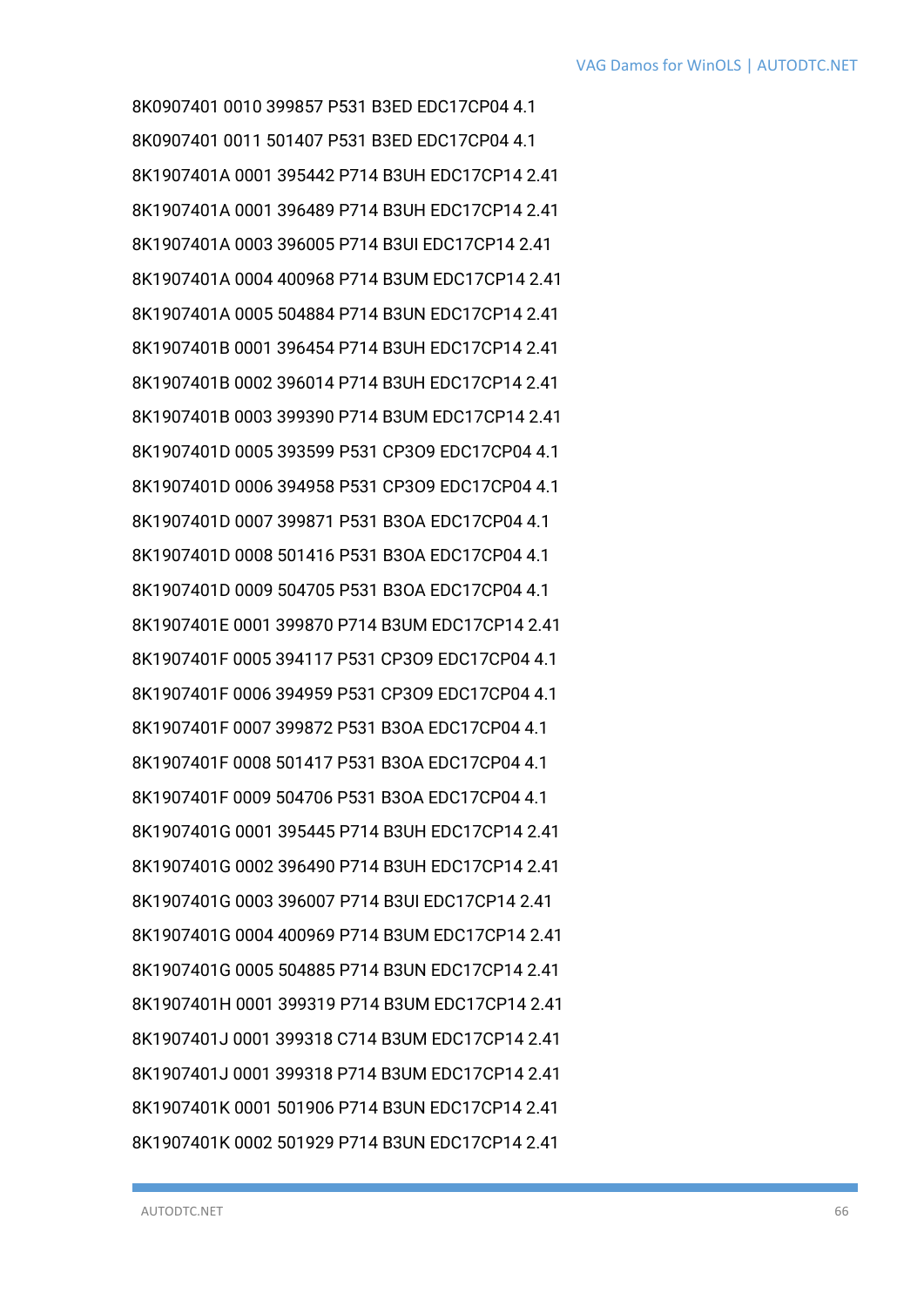8K1907401K 0003 502301 P714 B3UN EDC17CP14 2.41 8K1907401K 0004 502383 P714 B3UN EDC17CP14 2.41 8K1907401K 0005 504886 P714 B3UN EDC17CP14 2.41 8K1907401L 0001 501930 P714 B3UN EDC17CP14 2.41 8K1907401L 0003 502388 P714 B3UN EDC17CP14 2.41 8R0907401A 0001 398811 P714 B3UP EDC17CP14 2.41 8R0907401A 0002 400925 P714 B3UQ EDC17CP14 2.41 8R0907401A 0003 400943 P714 B3UP EDC17CP14 2.41 8R0907401B 0001 398808 P714 B3UJ EDC17CP14 2.41 8R0907401C 0001 398809 P714 B3UP EDC17CP14 2.41 8R0907401D 0001 398810 P714 B3UP EDC17CP14 2.41 8R0907401D 0002 400924 P714 B3UQ EDC17CP14 2.41 8R0907401D 0003 400942 P714 B3UP EDC17CP14 2.41 8R0907401E 0001 400927 P714 B3UQ EDC17CP14 2.41 8R0907401E 0002 500148 P714 B3UQ EDC17CP14 2.41 8R0907401G 0001 400959 P714 B3UQ EDC17CP14 2.41 8R0907401G 0002 500149 P714 B3UQ EDC17CP14 2.41 8R0907401H 0001 400960 P714 B3UQ EDC17CP14 2.41 8R0907401H 0002 500150 P714 B3UQ EDC17CP14 2.41 8R0907401J 0001 501927 P714 B3UR EDC17CP14 2.41 8R0907401J 0002 501935 P714 B3UR EDC17CP14 2.41 8R0907401J 0003 501972 P714 B3UR EDC17CP14 2.41 8R0907401J 0004 503915 P714 B3UR EDC17CP14 2.41 8R0907401J 0005 505414 P714 B3UR EDC17CP14 2.41 8R0907401K 0001 501950 P714 B3UR EDC17CP14 2.41 8R0907401K 0002 501973 P714 B3UR EDC17CP14 2.41 8R0907401K 0003 503945 P714 B3UR EDC17CP14 2.41 8R0907401K 0004 505416 P714 B3UR EDC17CP14 2.41 8R0907401L 0001 501951 P714 B3UR EDC17CP14 2.41 8R0907401L 0002 501974 P714 B3UR EDC17CP14 2.41 8R0907401L 0003 503946 P714 B3UR EDC17CP14 2.41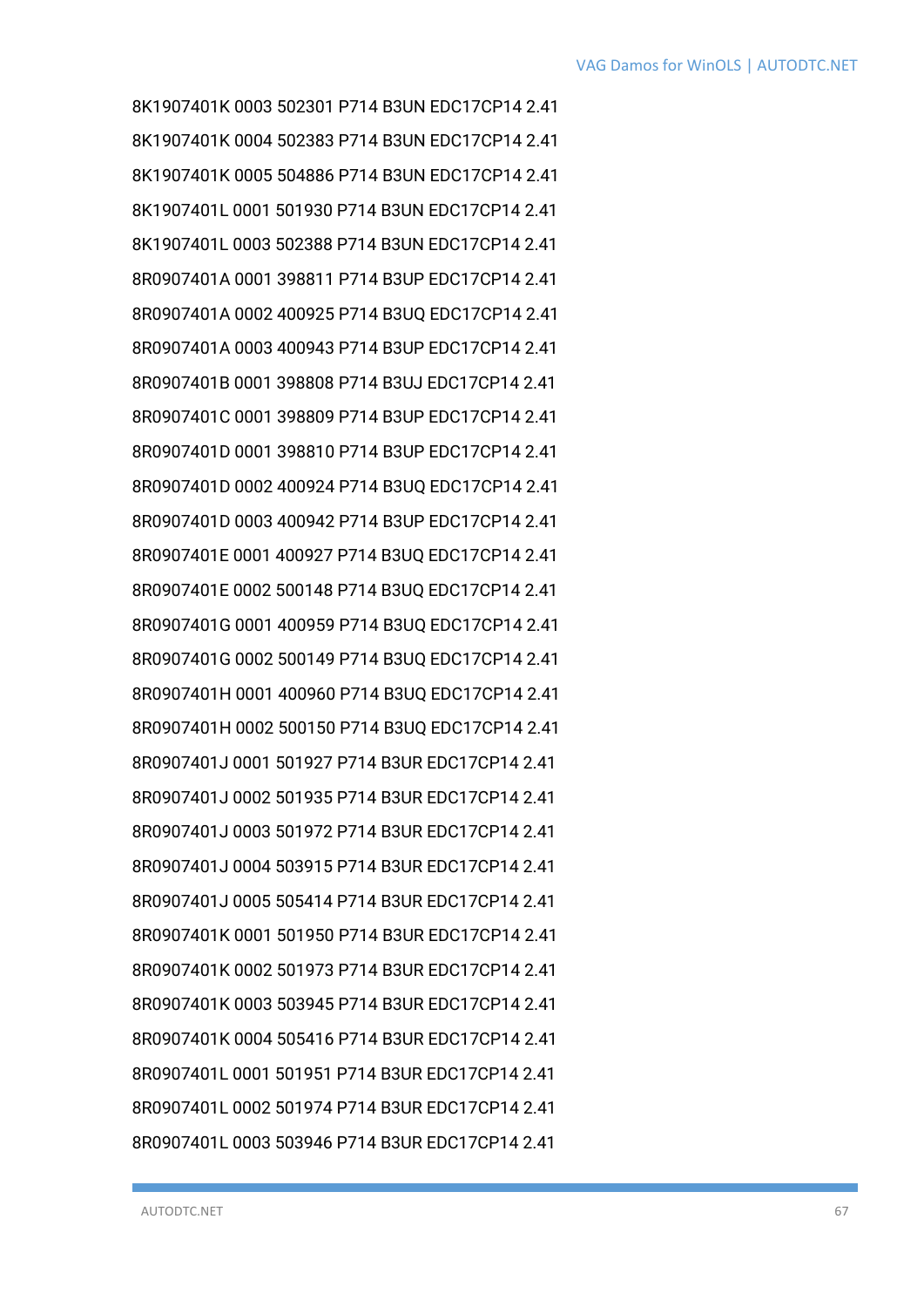8R0907401L 0004 505417 P714 B3UR EDC17CP14 2.41 8R0907401 0001 396467 P714 B3UH EDC17CP14 2.41 8R0907401 0002 398807 P714 B3UJ EDC17CP14 2.41

## Gasoline

### Audi

A3 250 PS 3.2 ME7.1.1 1M\022906032GP 9970 A4 163 PS 1.8T ME7.5 1M\8E0909518AL 0005 A4 163 PS 1.8T ME7.5 1M\8E0909518AL 0005 A4 170 PS 1.8T ME7.5 1M\8E0909518G 0006 A4 170 PS 1.8T ME7.5 1M\8E0909518G 0006 R8 420 PS 4.2 MED9.1 -420910560A 0010 -420910560A 0060 -420910560A 0070 -420910560J 0010 -420910560J 0030 -420910560J 0040 -420910560J 0050 -420910560L 0020 -420910560L 0030 -420910560M 0010 -420910560M 0020 -420910560M 0030 R8 435 PS 4.2 MED9.1\420910560K Y003\E51C2SE6g R8 525 PS 5.2 MED9.1.2\420910552F 0020\L50D6HL4g.A2L RS4 420 PS 4.2 MED9.1\8E1910560D 0030 S3 265 PS 2.0T MED9.1\8P0907115H 0010

S4 300 PS 4.2 ME7.1.1\4D0907560DC 0020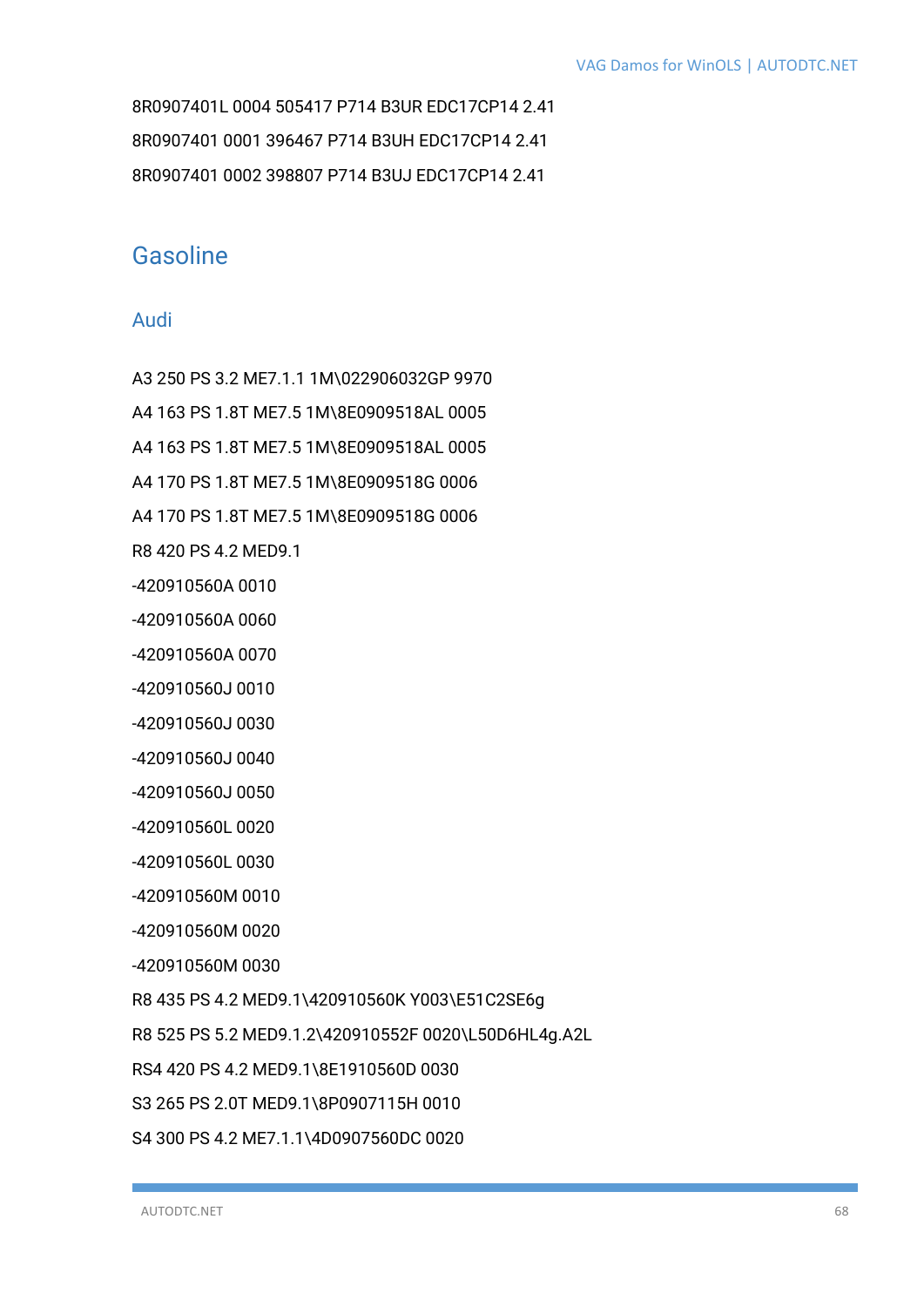S4 345 PS 4.2 ME7.1.1

-8E0910560G 0040

-8E0910560H 0030

-8E2910560A 0040

-8E2910560 0040

-8H0910560F 0040

-8H0910560G 0030

-8H0910560K 0020

-8H0910560L 0020

-8H2910560A 0020

S6 335 PS 4.2 ME7.1.1

-4F0910560A 0030

-4F0910560E 0040

S6 335 PS 4.2 ME7.1.1\4F0910560A 0030

S6 335 PS 4.2 ME7.1.1\4F0910560E 0040

S6 435 PS 5.2 MED9.1\4F1910562B 0030

TT 245 PS 1.8T ME7.5 1M\8N0906018CA 0010

TT 250 PS 3.2 ME7.1.1 1M\022906032DR 9970

TT RS 340 PS 2.5T MED9.1.2

-8J0907404A 0010

-8J0907404A 0020

-8J0907404A 0030

-8J0907404B 0030

-8J0907404B 0040

-8J0907404C 0010

-8J0907404C 0020

-8J0907404C 0030

-8J0907404D 0020

-8J0907404D 0030

-8J0907404E 0020

-8J0907404E 0030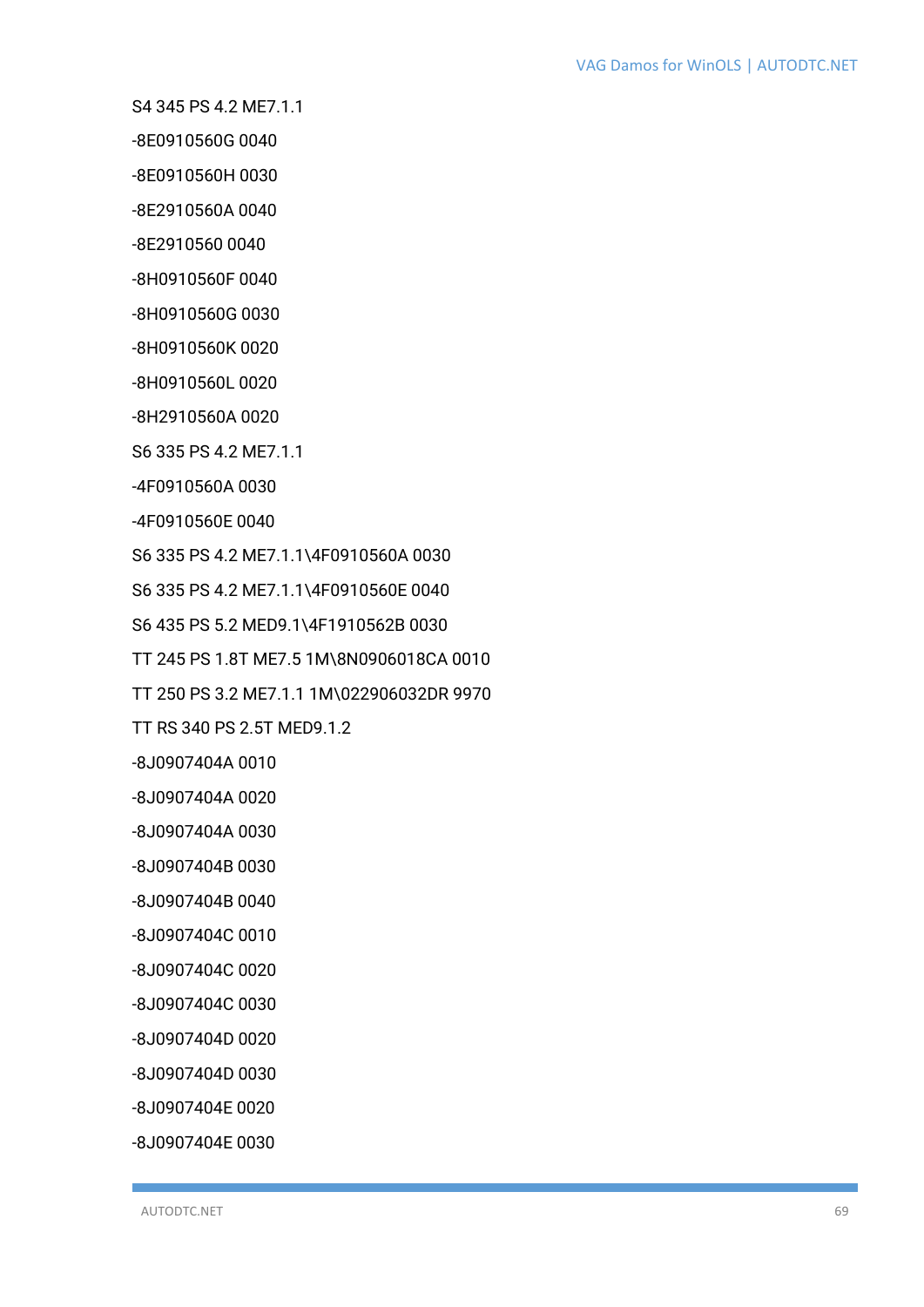-8J0907404 0030

-8J0907404 0040

TT RS 340 PS 2.5T MED9.1.2\8J0907404A 0010 TT RS 340 PS 2.5T MED9.1.2\8J0907404A 0020 TT RS 340 PS 2.5T MED9.1.2\8J0907404A 0030 TT RS 340 PS 2.5T MED9.1.2\8J0907404B 0030 TT RS 340 PS 2.5T MED9.1.2\8J0907404B 0040 TT RS 340 PS 2.5T MED9.1.2\8J0907404C 0010 TT RS 340 PS 2.5T MED9.1.2\8J0907404C 0020 TT RS 340 PS 2.5T MED9.1.2\8J0907404C 0030 TT RS 340 PS 2.5T MED9.1.2\8J0907404D 0020 TT RS 340 PS 2.5T MED9.1.2\8J0907404D 0030 TT RS 340 PS 2.5T MED9.1.2\8J0907404E 0020 TT RS 340 PS 2.5T MED9.1.2\8J0907404E 0030 TT RS 340 PS 2.5T MED9.1.2\8J0907404 0030 TT RS 340 PS 2.5T MED9.1.2\8J0907404 0040

### **Bentley**

BY 611 560 PS W12 ME7.1.1 -07C906018GQ 5030 -07C906018GS 5008 -07C906018GT 3776 -07C906018GT 5031 -07C906018HE 3778 -07C997018M 4183 BY 611 608 PS W12 ME7.1.1 -07C906018FR 3470 -07C906018FR 3470 BY 613 630 PS W12 MF7 11 -070906018GG Test -07C906018GG 2634 -07C906018GG reep -07C906018GH 6106 -07C906018GH 6294 -07C906018GH 6311 -07C906018GH 6483 -07C906018GH 6524 -07C906018GH 6524 -07C906018GJ 2636 -07C906018GJ 6525 -07C906018GJ 6694 -07C906018HF 3752 BY 614 610 PS W12 ME7.1.1 -07C906018GK 5027

AUTODTC.NET 70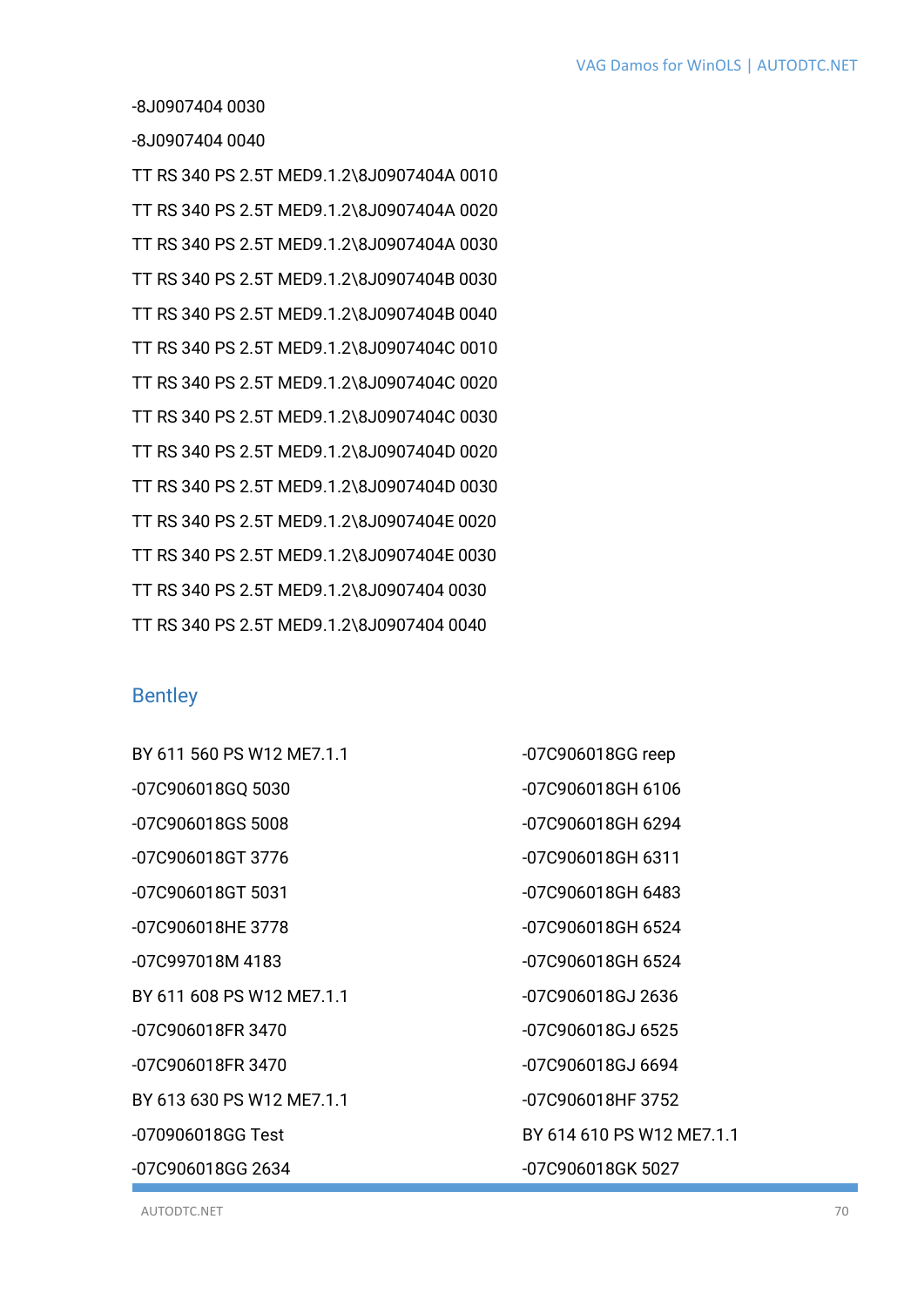-07C906018GM 3769 -07C906018GN 3770 -07C906018GN 5028 -07C906018HC 3772

-07C906018HC 5029 -07C906018HE 5032 -07C90608GM 4847

### **Seat**

Exeo 150 PS 1.8T ME7.5 1M -3R0906032A 0010 -3R0906032 0003 Ibiza 200 PS 2.0T MED9.1\1P0907115K 0010 Leon 200 PS 2.0T MED9.1\1P0907115 0020 Leon 200 PS 2.0T MED9.1\1P0907115 0020

### Skoda

Superb 260 PS 3.6 MED9.1\03H906032HM 5710 Superb 260 PS 3.6 MED9.1\03H906032HM 5710

### VW

| Golf 5 200 PS 2.0T MED9.1 |
|---------------------------|
| -1K0907115G 0010          |
| -1K0907115S0030           |
| Golf 5 230 PS 2.0T MED9.1 |
| -1K0907115L0010           |
| Golf 5 75 PS 1.4 ME7.5.10 |
| -036997032 7740           |
| Jetta 150 PS 2.5 ME7.1.1  |
| -07K906032AB 9970         |
| -07K906032AP 9971         |
| -07K906032AR 9971         |
|                           |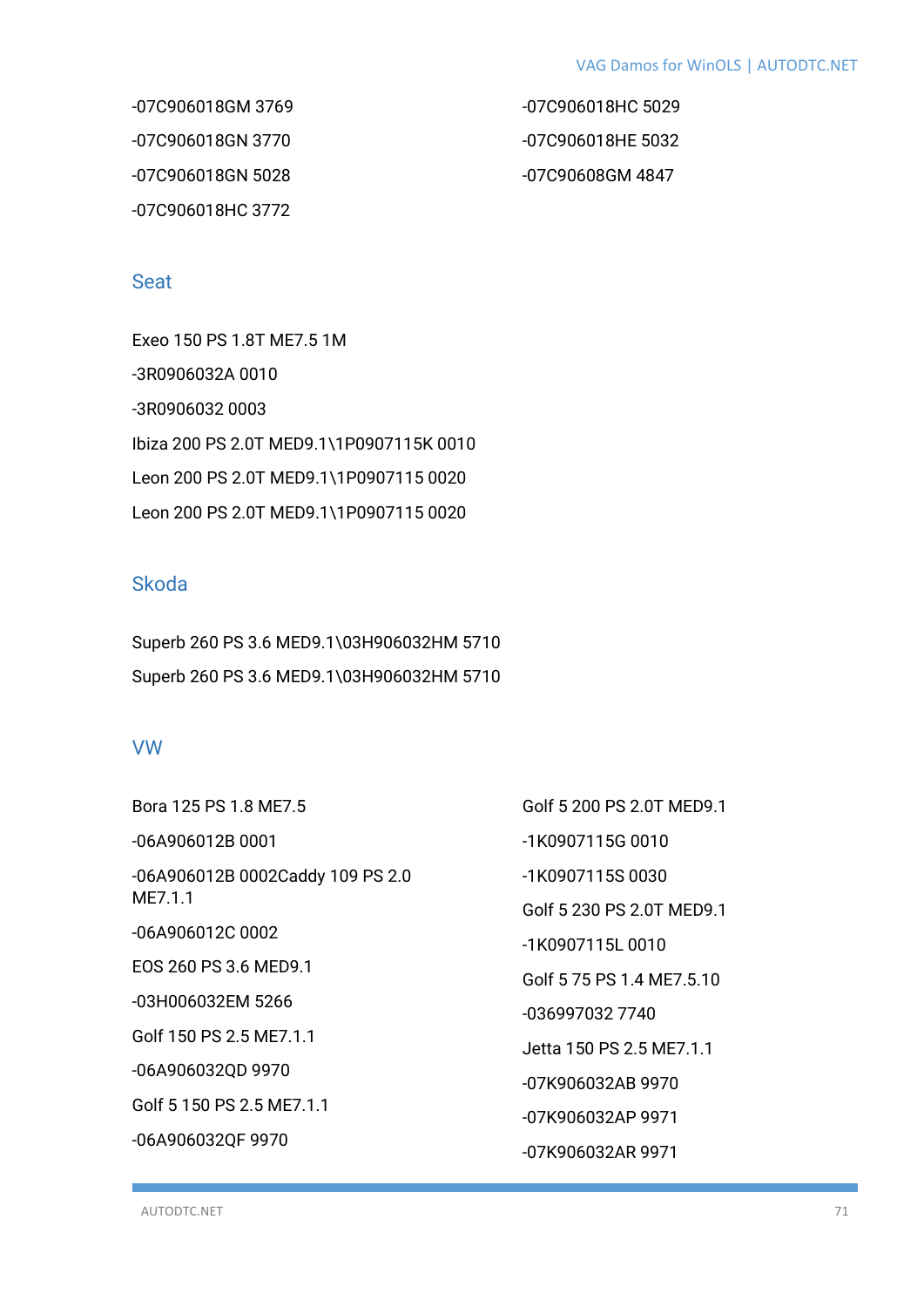#### VAG Damos for WinOLS | AUTODTC.NET

-07K906032R 9972 -07K906032T 9972 Jetta 170 PS 2.5 ME7.1.1 Jetta 180 PS 1.8T ME7.5 -06A906012AE 0900 -06A906012AE 0901 -06A906012AE 0902 New Beetle 150 PS 1.8T ME7.5 -06A906012N 0703 -06A906012Q 1672 New Beetle 150 PS 2.5 ME7.1.1 -07K906032AD 9970 -07K906032AT 9970 -07K906032BB 9970 -07K906032BR 5703 -07K906032BT 5704 -07K906032CL 4584 -07K906032CP 4573 Passat 1.8T ME7.5 -4B0906018BG 0009 Passat 163 PS 1.8T ME7.5 -3BD906018C 0020 -3BD906018C 0030 Passat 190 PS V6 ME7.1 -3B0907551DE 0010 Passat 193 PS 2.8 ME7.1 -3B0907551AN 0060 -3B0907551BA 0060 -3B0907551CG 0030 -3B0907551CR 0050 -3B0907551G 0050

-3B0907551G 0060 Passat 250 PS 3.2 MED9.1 -03H906032HA 3901 -03H906032HB 3902 -03H906032HC 3903 Passat 260 PS 3.6 MED9.1 -03H906032A 1086 Passat 280 PS 3.6 MED9.1 -03H906032DM 2319 -03H906032DN 2320 -03H906032FP 5149 -03H906032HH 5706 -03H906032HJ 5707 -03H997034F 6599 -03H997034G 6600 -03H997034H 6601 -03H997034J 6602 -03H997034L 6606 -03H997034M 6604 -03H997034N 6607 Passat 300 PS 3.6 MED9.1 -03H906032DM 2319 -03H906032DN 2320 -03H906032FP 5149 -03H906032HH 5706 -03H906032HJ 5707 -03H997034F 6599 -03H997034G 6600 -03H997034H 6601 -03H997034J 6602 -03H997034L 6606